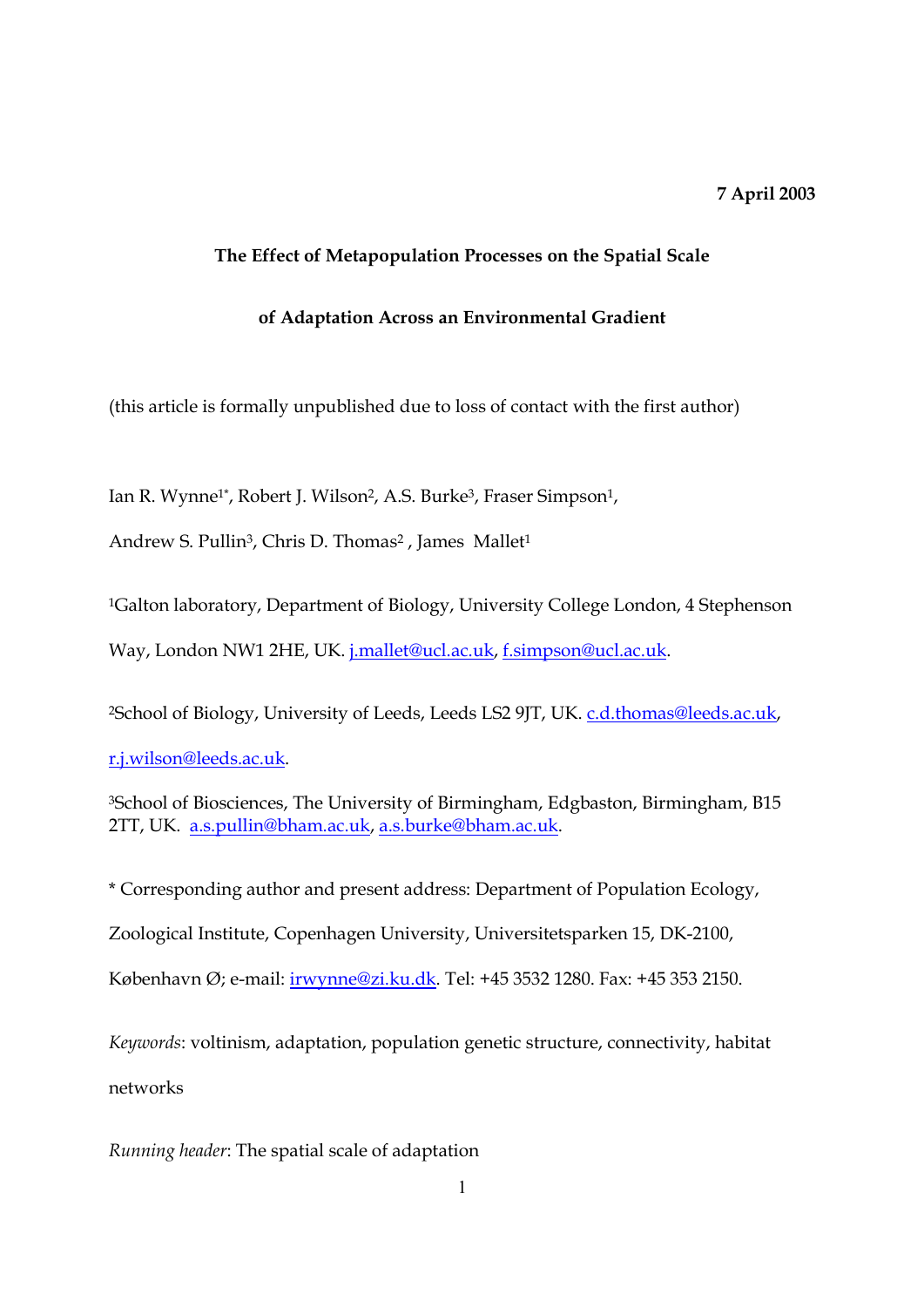ABSTRACT: We show that the butterfly Aricia agestis (Lycaenidae) is adapted to its thermal environment in via integer changes in the numbers of generations per year (voltinism): it has two generations per year in warm habitats and one generation per year in cool habitats in north Wales (UK). Voltinism is an "adaptive peak" since individuals having an intermediate number of generations per year would fail to survive the winter, and indeed no populations showed both voltinism types in nature. In spite of this general pattern, 11% of populations apparently possess the "wrong" voltinism for their local environment, and population densities were lower in thermally intermediate habitat patches. Population dynamic data and patterns of genetic differentiation suggest that adaptation occurs at the metapopulation level, with local populations possessing the voltinism type appropriate for the commonest habitat type within each population network. When populations and groups of populations go extinct, they tend to be replaced by colonists from the commonest thermal environment nearby, even if this is the locally incorrect adaptation. Our results illustrate how stochastic population turnover can impose a limit on local adaptation over distances many times larger than predicted on the basis of normal dispersal movements.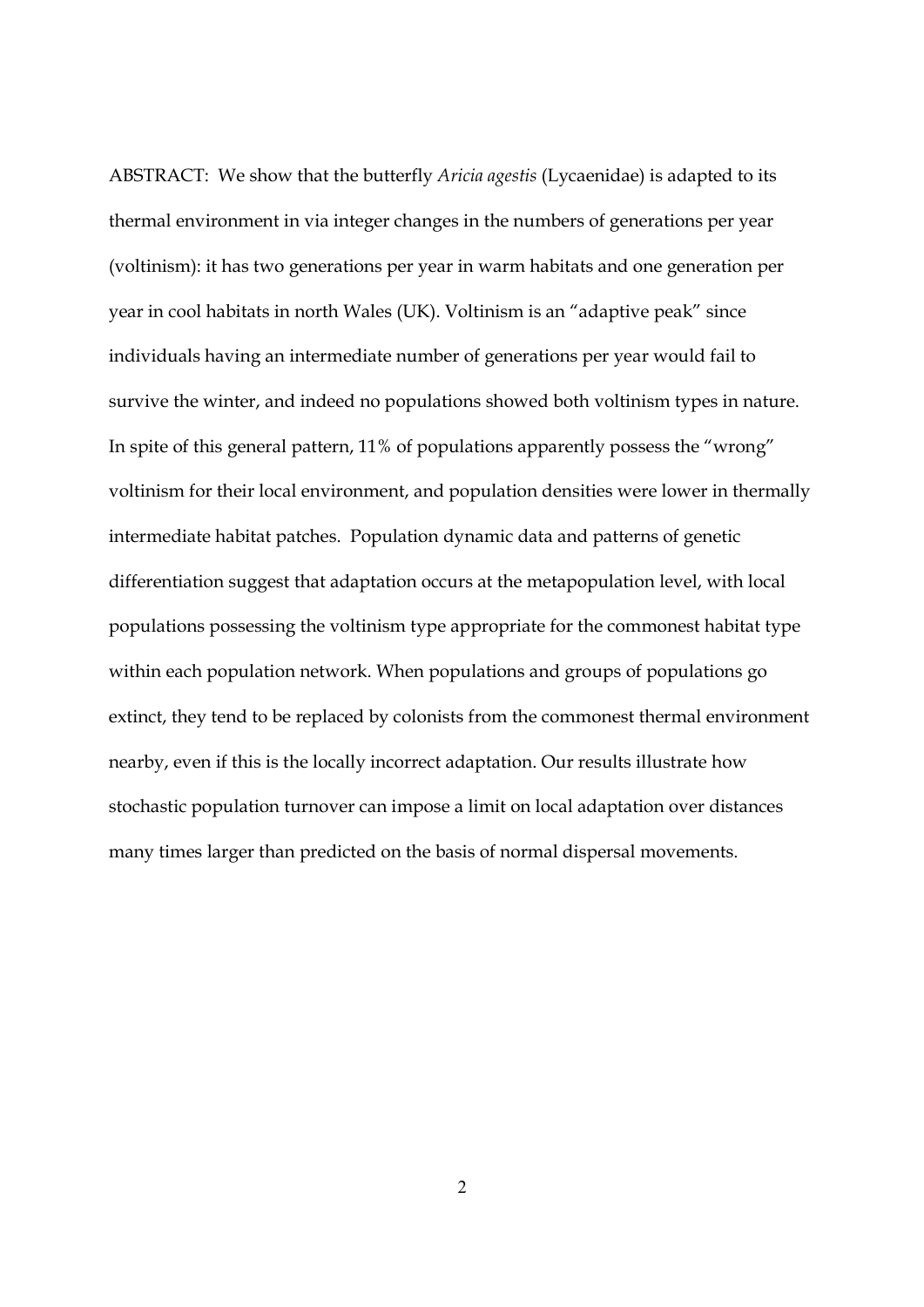#### Introduction

A critical question in evolutionary biology and ecology is "what is the spatial scale of adaptation?" In evolutionary terms, the answer determines the conditions under which populations are able to diverge (Lenormand 2002), and hence relates to questions about speciation and adaptation, and the ability of range boundaries to expand through successive local adaptations (e.g. Holt 1996; Kirkpatrick and Barton 1997). In an ecological context, local adaptation affects distributions, abundance, population dynamics and interactions between species (e.g. Singer & Thomas 1996; Tuda and Iwasa 1998; Hanski & Singer 2001).

 Understanding adaptation requires both ecological and evolutionary approaches because it results from an interaction between local selection, migration (gene flow), colonization (founder events) and extinction. Within metapopulations such as those considered here, extinction rates are usually high in small and low-quality habitat patches, whereas migration rates of individuals between patches and the colonization rates of empty habitats are usually determined by patch isolation (e.g. Kindvall & Ahlen 1992; Thomas & Jones 1993; Hanski et al. 1994; Hanski 1999; J.A. Thomas et al. 2001). These ecological dynamics of local extinction and colonization are superimposed on a heterogeneous environment, where different selection pressures occur in different patches of habitat. This heterogeneity potentially generates an adaptive landscape with multiple peaks. The ability of a population to achieve a local adaptive peak depends on the balance between selection for the local environment and the effective rate of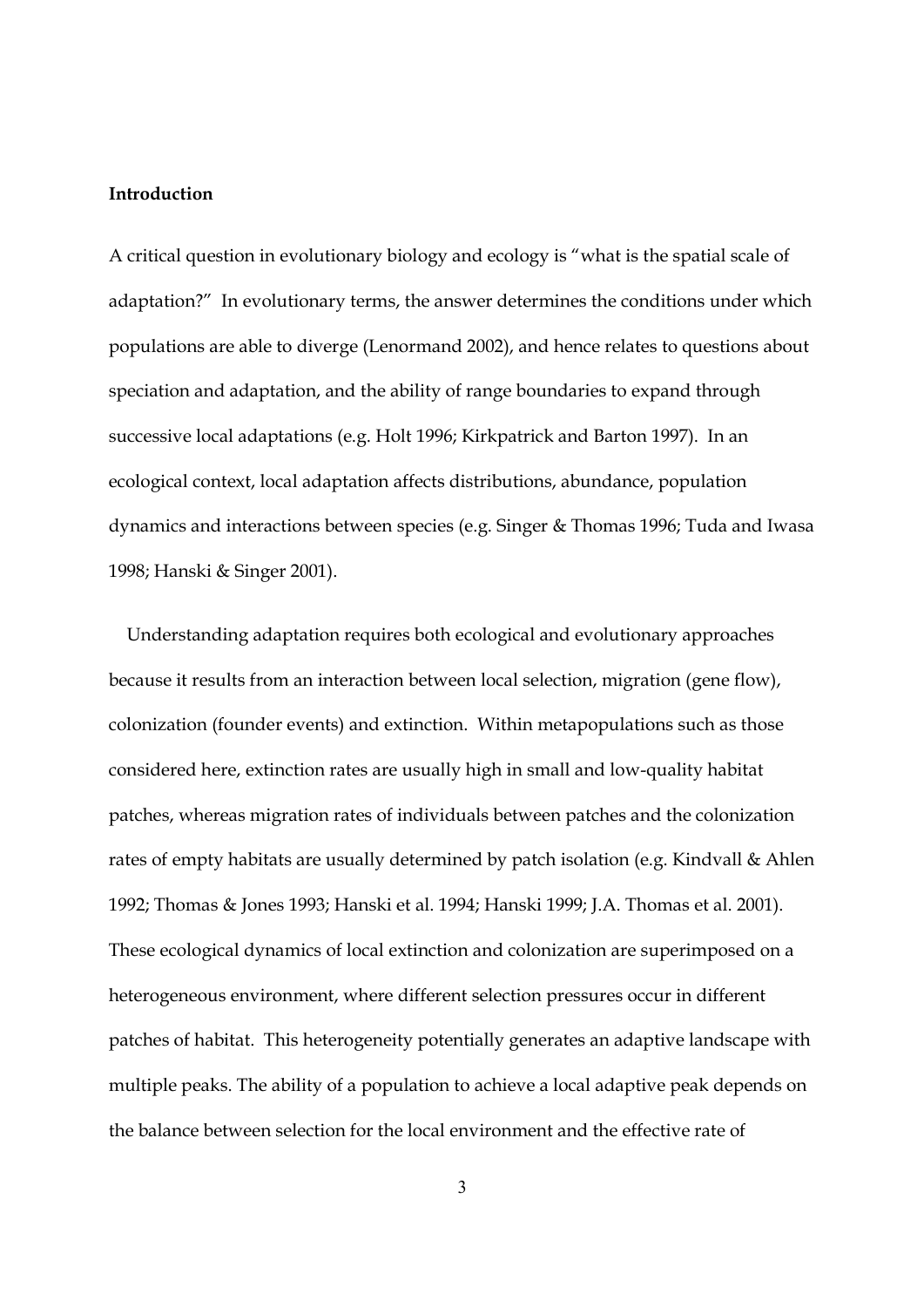immigration from populations occupying alternative environments that, for the focal population, carry genes that may be non-adaptive. Effective gene flow can be in the form of ongoing dispersal between extant populations or (re)colonization of empty patches of habitat. The geographical scale over which ecologically relevant traits are differentiated depends on the ratio of the scale of effective dispersal to the scale of the ecological or selective processes involved (Endler 1992; Mallet 2001; Lenormand 2002).

 When local populations are subject to frequent extinction within metapopulations (Hanski & Gilpin, 1997), local adaptation is lost and the patch may subsequently be recolonized by migrants from nearby populations. Thus, in metapopulations with high turnover, adaptations to individual patches will be rare, and the traits that predominate are likely to be those associated either with the commonest type of habitat in a network, or the habitat present in the largest patches if these are the least extinction prone and generate most successful colonists (Hanski 1999; Wilson et al. 2002).

 In this paper we examine the influence of population structure on the distribution and maintenance of allozyme markers and adaptive traits in a butterfly metapopulation distributed across a temperature gradient. At a coarse scale, the temperature changes are very gradual, but at a finer scale temperature is extremely heterogeneous, producing hotter and cooler habitat patches depending on the elevation and aspect of individual sites. In the temperate zone, adaptation to these environmental gradients often involves changes in the number of generations per year (voltinisms) for any species that can overwinter in only one stage of the life cycle (e.g., most insects). One and a bit generations per year would be fatal, so species of this type must translate a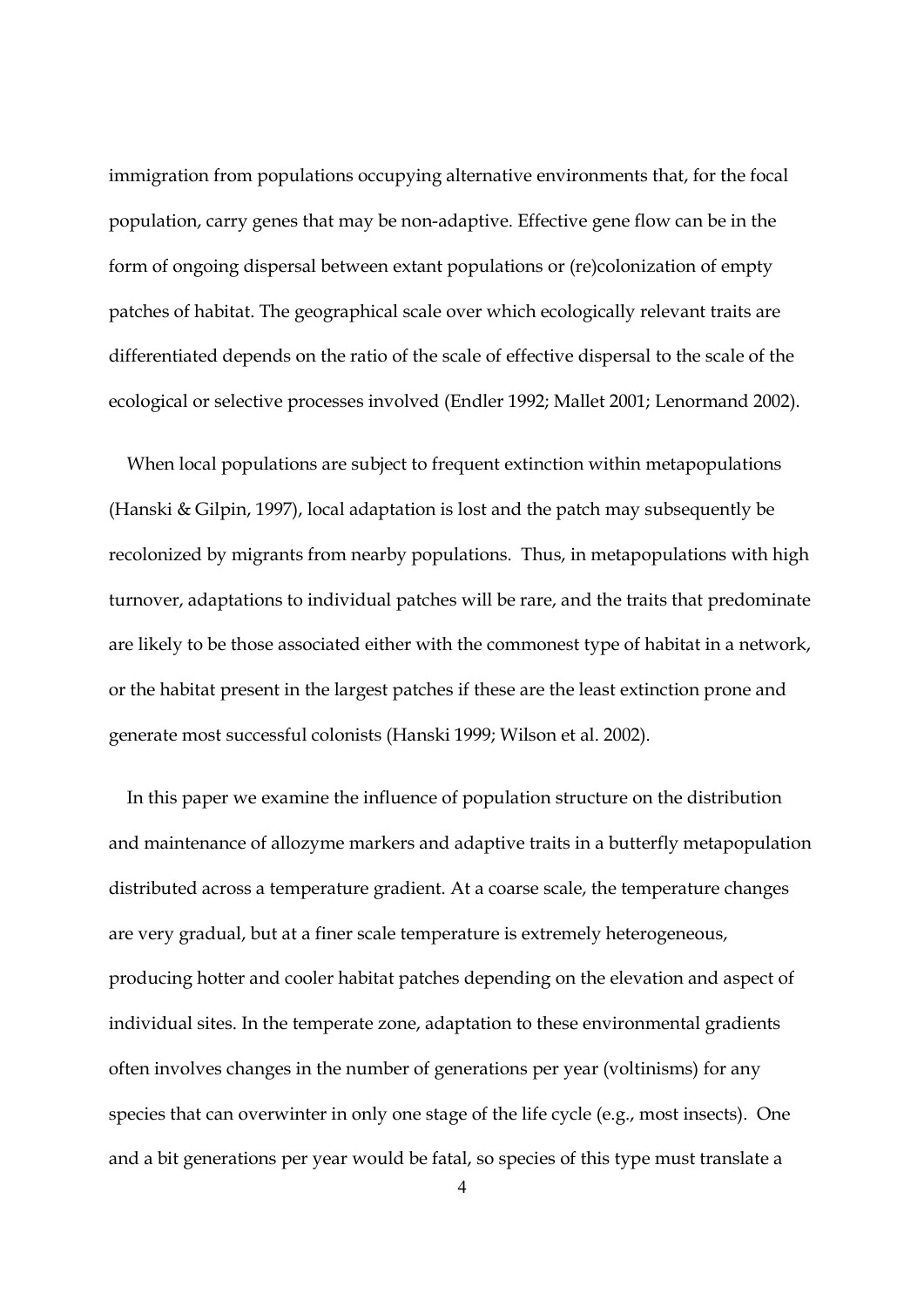gradual environmental change into an integer number of generations. The organism may be required to alter both its life history and responses to environmental cues (photoperiod and temperature sensitivity). Just on the "warm side" of the transition, development must be as fast as possible to ensure two full generations are achieved; just on the "cool side", development must be delayed to ensure exactly one generation. Such differences will be achieved either through local adaptation (populations have one or two generations) or through adaptive polyphenism (developmental response to an environmental trigger).

 In this paper we evaluate the spatial scale of voltinism across a heterogeneous temperature gradient, and investigate whether adaptation to local environments occurs locally or is affected by population turnover in metapopulations.

#### Study System

 In Britain, brown argus butterflies, Aricia Reichenbach (Lycaenidae) occur in populations that have either one (univoltine) or two (bivoltine) generations a year. There is a corresponding difference in adult flight period between these forms: the peak emergence of the univoltine populations falls between the two emergence peaks of the bivoltine populations (Figure 1). Breeding experiments in which univoltine and bivoltine broods are reared under the same conditions show that voltinism is determined by the response of larvae to photoperiod and is under genetic control (Jarvis 1966; A.S. Burke et al. unpublished). Voltinism variation in Aricia appears to be a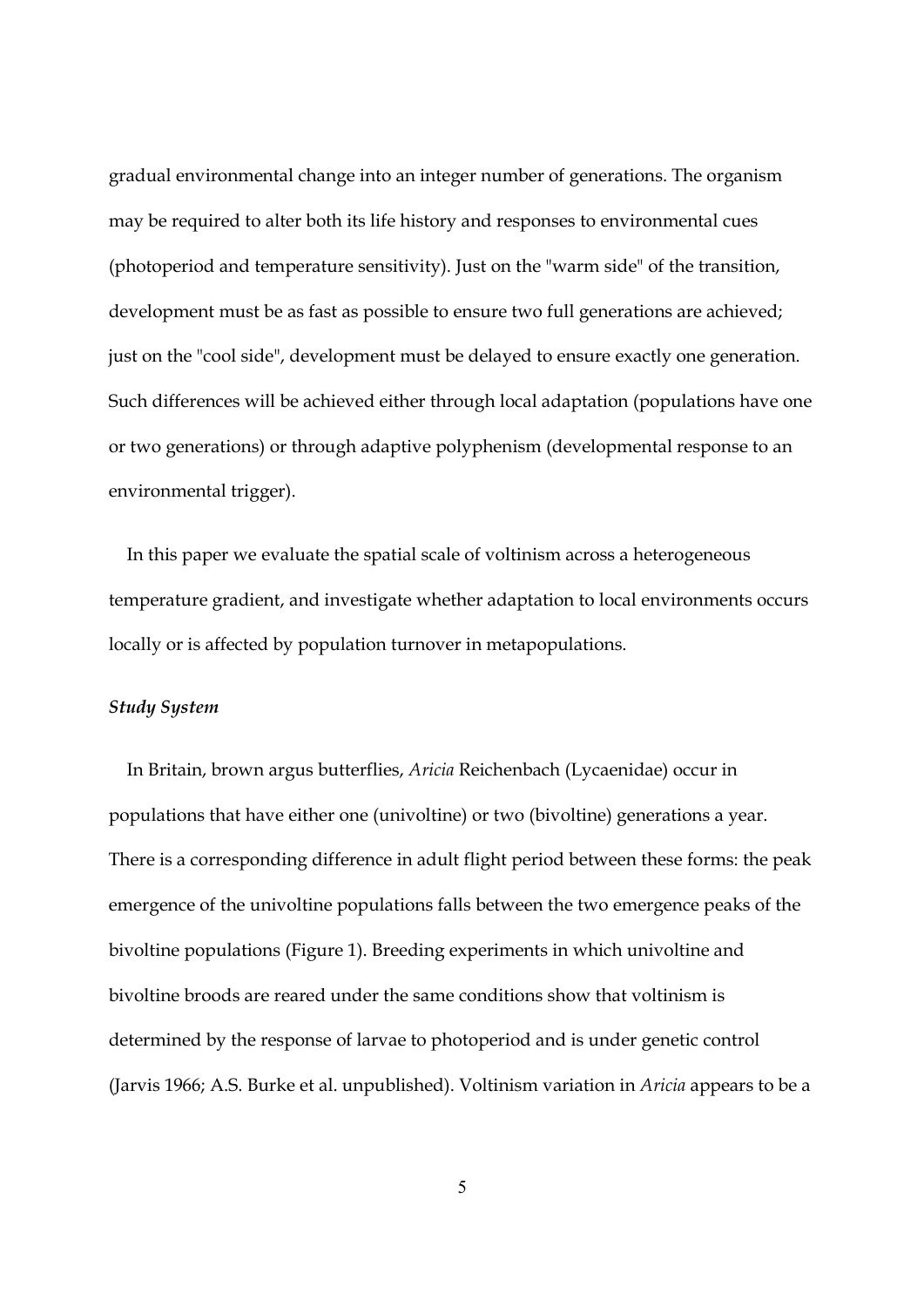consequence of adaptation to climatic conditions, as in other butterflies such as Pieris brassicae (L.) (Held & Spieth 1999).

 Univoltine and bivoltine A. agestis (see taxonomic status, below) populations occur in close proximity in North Wales (Figure 1; Wilson et al. 2002). Here, the habitat of the butterfly (unimproved limestone grassland supporting the larval food plant, Helianthemum nummularium (L.)) is patchily distributed across a thermal gradient: warmer in western, low-elevation coastal areas, and cooler in the east at higher elevation inland sites. Superimposed on this gradient is considerable local variation in thermal microclimate, determined chiefly by aspect, slope and altitude of individual hillsides. These environmental changes occur within very narrow latitudinal limits, so all populations experience approximately the same photoperiods. The fitness of each voltinism will therefore depend on the local thermal environment, and thermally intermediate patches might be expected to support populations with a mixture of voltinisms. But in nature, populations never showed polymorphisms in voltinism (Wilson et al. 2002). Furthermore, colonization and extinction of populations were observed, and small and/or isolated habitat patches were unlikely to be occupied, suggesting that population turnover may be common enough to affect thermal adaptation by A. agestis.

#### Taxonomic status of north Wales Aricia

Univoltine populations of Aricia in northern Europe have often been regarded as belonging to A. artaxerxes (Fabricius) and bivoltine populations to A. agestis (Denis &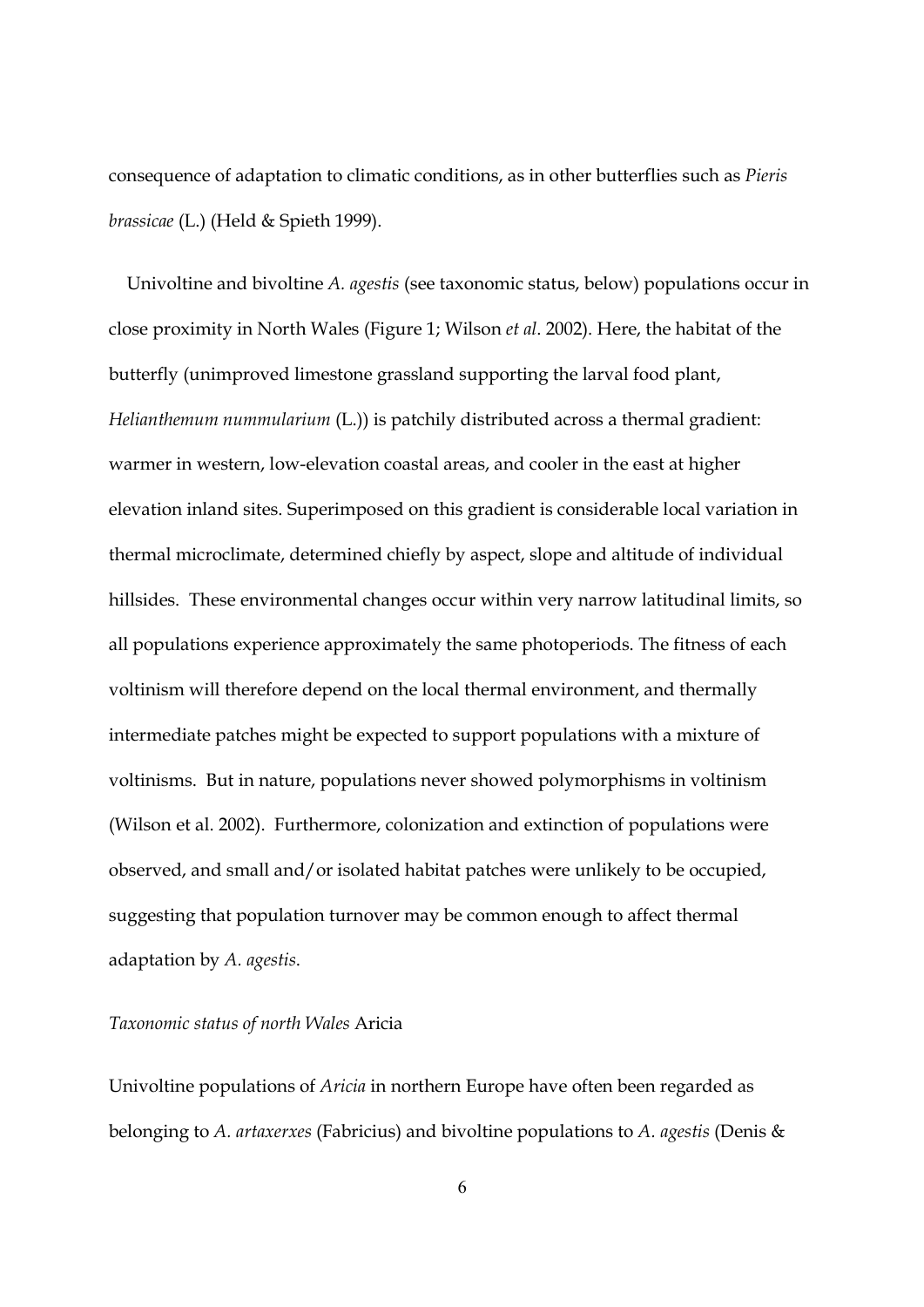Schiffermüller). These species can be mated in captivity and will produce fertile viable offspring (Jarvis, 1966), but the degree to which this occurs in the wild and its success is unknown. In a phylogeographic study of Aricia butterflies in north-western Europe, Aagaard et al. (2002) found two major clades of the mitochondrial gene cytochrome b (cyt b) separated by 3.3-4.6% sequence divergence. These correspond to the taxa A. artaxerxes and A. agestis from Scotland/northern Scandinavia and southern England/southern Scandinavia respectively. However, the univoltine and bivoltine forms in north Wales both appear to belong to a single mitochondrial clade corresponding to A. agestis, based on six bivoltine (two each from MD, MHW and GT; see Figure 2 for population codes) and six univoltine (two each from GF, LX and PG) individuals (A.S. Burke & I.R. Wynne, unpublished). Three mtDNA haplotypes were found among 12 individuals from north Wales sequenced for cytochrome b. When compared with the known haplotypes within A. agestis and A. artaxerxes, all individuals could be clearly assigned to A. agestis haplotypes of Aagaard et al. (2002: GenBank accession numbers AF408186 to AF408192): Haplotype 1 (MD, GF, LX, PG), Haplotype 2 (MHW) and Haplotype 3 (GT, LX, PG).

## Materials and Methods

#### Distribution Mapping

The distribution of Helianthemum nummularium was mapped in north Wales during May – September 1996-1999 (Wilson et al. 2002). Habitat patches were considered distinct if separated by 50 m or more of habitat with no H. nummularium, or 25 m or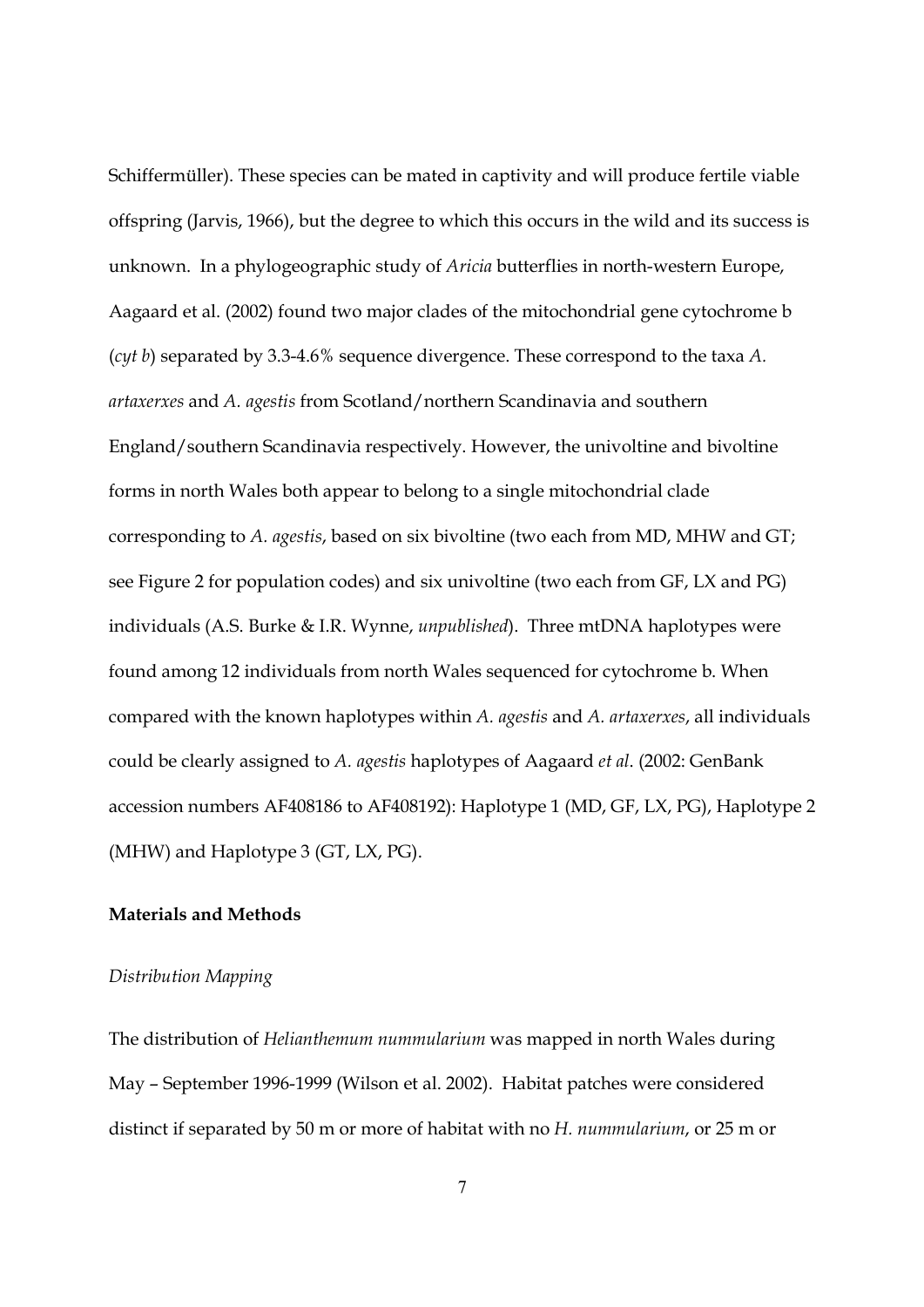more if a scrub or woodland barrier was present. With these patch definitions, the closest neighboring patches will typically exchange ~20% of dispersing individuals, but most patches were further apart and should exchange far fewer (Wilson & Thomas 2002). Habitat patch area, aspect (degrees difference from south), slope and altitude were recorded, as well as shelter, H. nummularium cover, bare ground cover and turf height (see Wilson 1999).

 The survey was also used to confirm the phenology of A. agestis previously monitored at many of the sites by regular visits and transects (R.W. Whitehead, unpublished data), at a comprehensive list of its populations in north Wales. On the Creuddyn Peninsula (Fig 1), the distribution of A. agestis was mapped, and the date, location and number of A. agestis seen anywhere from 1996-1998 were recorded (Wilson 1999). Numbers of A. agestis were monitored at 24 sites, from May 1996 to July 1998 on standardized weekly transects (Pollard & Yates 1993; Wilson 1999). During summer 1999, weekly transects were walked at a further six populations across mainland north Wales, from the Dulas Valley in the north-west to the Clwydian Hills in the south-east (Figure 1). The weekly transects were used to establish the phenology of bivoltine and univoltine A. agestis (Figure 1b). To determine the voltinism type of all other populations in north Wales, every habitat patch was searched in summer 1999 for adults, eggs or larvae of A. agestis. Patches were searched twice if no individuals were detected on the first visit, and at least one population per 2 km Ordnance Survey grid square was visited twice, once during the peak flight period of univoltine populations, and once during either the first or second peak flight period of bivoltine populations.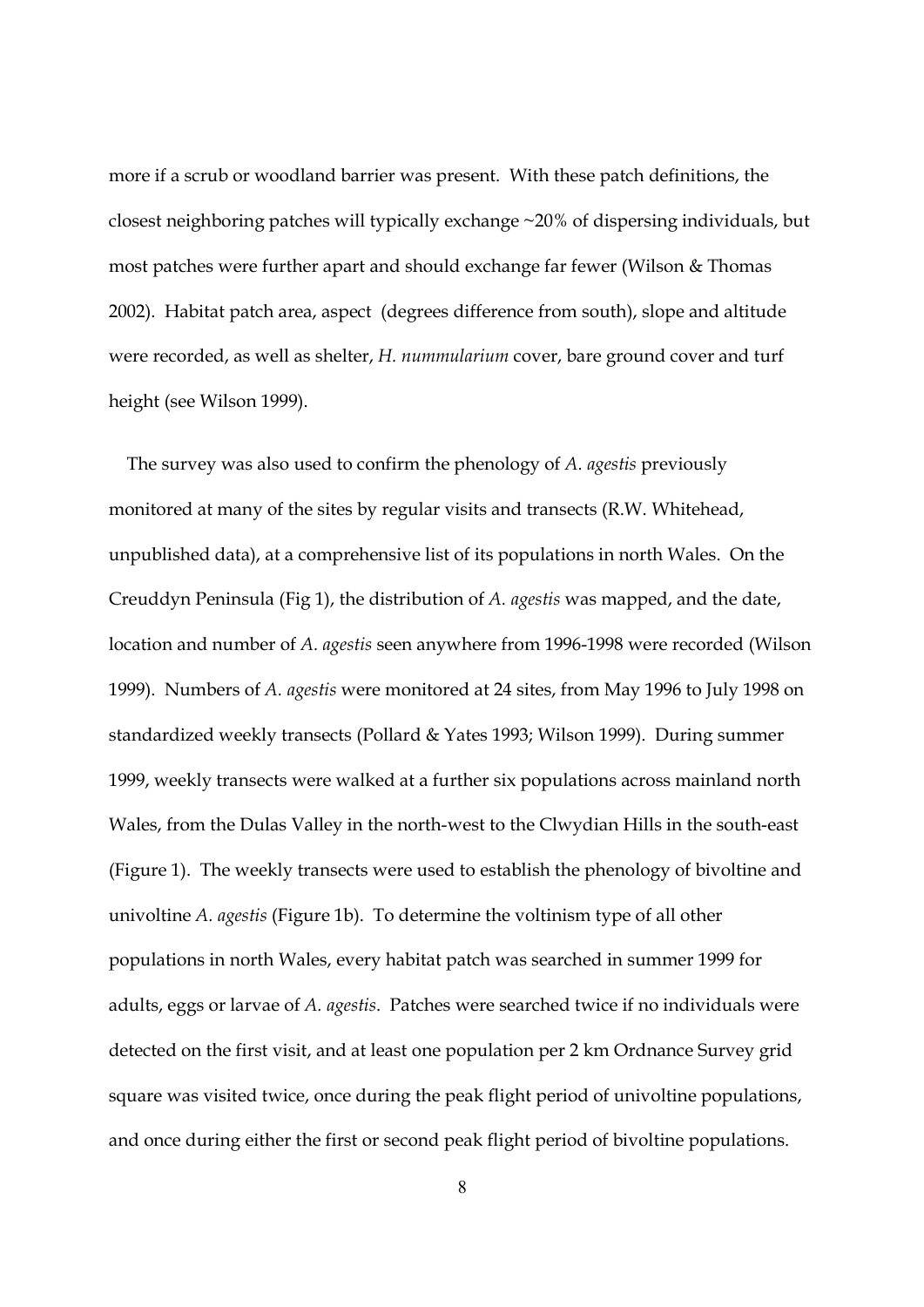Where adults were found, sex and condition (from 4 - mint condition to 1 - completely worn) were recorded, and a transect was walked to give an estimate of population density (see Thomas, 1983a). Populations were assigned to a voltinism type (bivoltine or univoltine) according to the dates and life stages when A. agestis was observed; i.e., the condition and sex ratio of adult butterflies, or the stage of larval development, with reference to the populations where regular transects were carried out. Although there was a small amount of overlap between the end of the first bivoltine adult period and the beginning of the univoltine flight period, and between the end of the univoltine and the beginning of the second generation of the bivoltine flight period (Fig 1b), in practice it was easy to distinguish forms on the basis of adult condition (very old bivoltine and absolutely fresh univoltines in the first overlap period and the reverse in the second overlap period), even on the basis of a single visit.

#### Thermal Model

From May 1996 to April 1998, temperature was monitored at thirty locations, stratified by aspect and altitude, on the Creuddyn Peninsula (16 on Great Orme's Head (GO), 14 at Bryn Euryn (BE); Figure 2). Tinytalk dataloggers were placed beneath 5-7 cm tall turf on limestone grassland where H. nummularium grew. Temperature was recorded to the nearest 0.1°C, every 30 minutes from May to October, and every hour from November to April.

 Experimental rearing of univoltine and bivoltine forms showed that larval development only occurred at temperatures greater than 10°C (A.S. Burke et al.,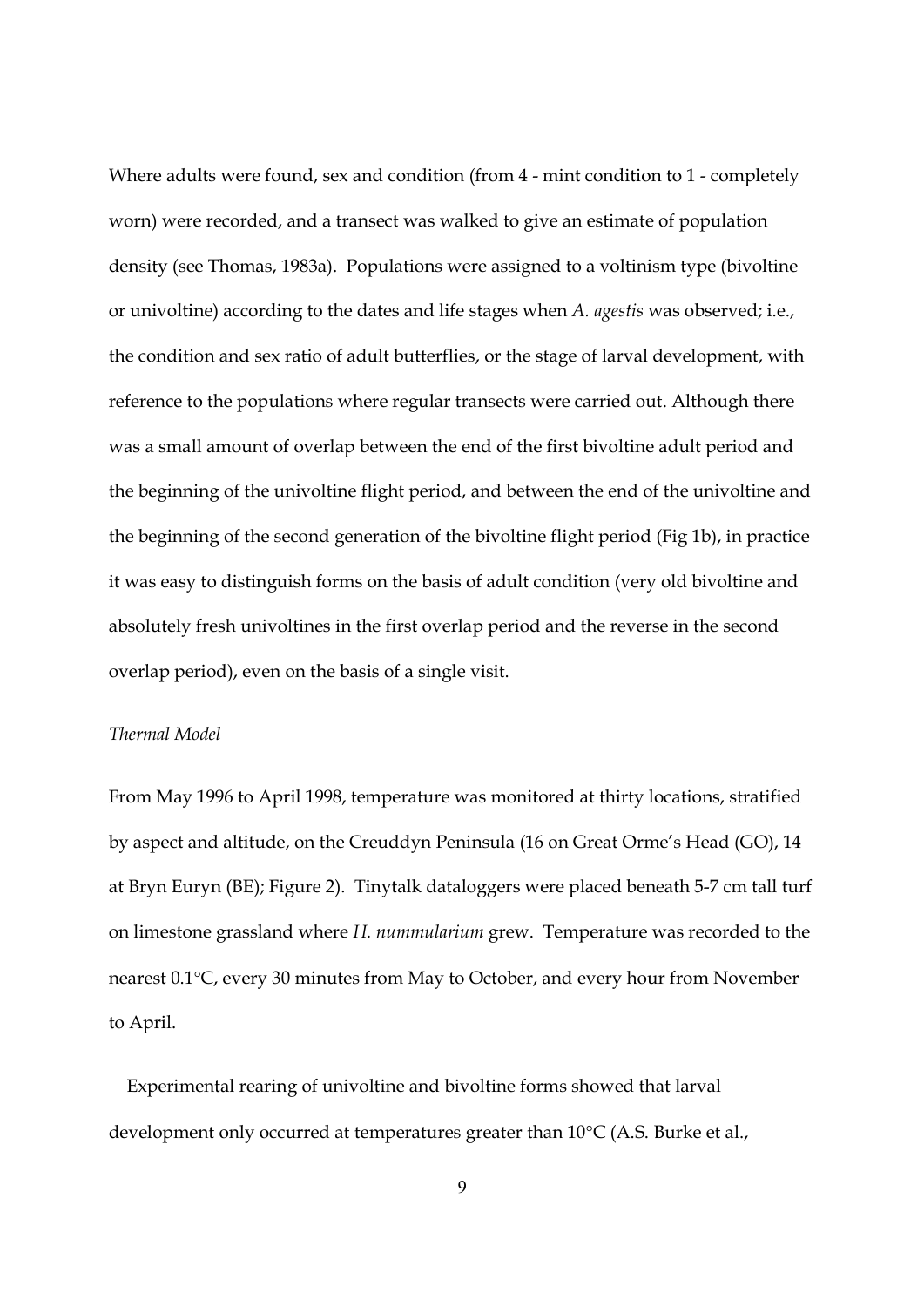unpublished data). Therefore, for each month at each Tinytalk location, we calculated the average number of day degrees  $> 10^{\circ}$ C from the two years' data (Higley et al. 1986). A monthly thermal model was calculated using the linear regression of cumulative day degrees >10°C against aspect and altitude for all Tinytalk locations which had two years' data for a particular month (this did not include all locations for all months, because of loss or temporary damage, and because fewer dataloggers were used during winter). For this model, aspect was converted to a linear term by calculating the difference of site aspect from true south (~185° in north Wales in 1997). As a simple estimate of the length of the Aricia growing season, we used the monthly thermal models to estimate the annual number of day degrees > 10°C at each site, based on its aspect and altitude. This gives a measure of the thermal "development time" available to A. agestis within each habitat patch.

 We used logistic regression (Norusis 1993) to test whether the thermal environment differed significantly between univoltine and bivoltine populations, and to calculate the probability of a population being bivoltine (rather than univoltine).

### **Connectivity**

We estimated likely relative levels of immigration to each habitat patch by calculating connectivity (Si) (Hanski 1994, 1999; Moilanen & Nieminen 2002). Connectivity of focal patch *i* depends on its distance from all other (source) patches (*j*), the area of each source patch, and the dispersal rate of the species in question. Connectivity for patch i  $(S_i)$  is defined as: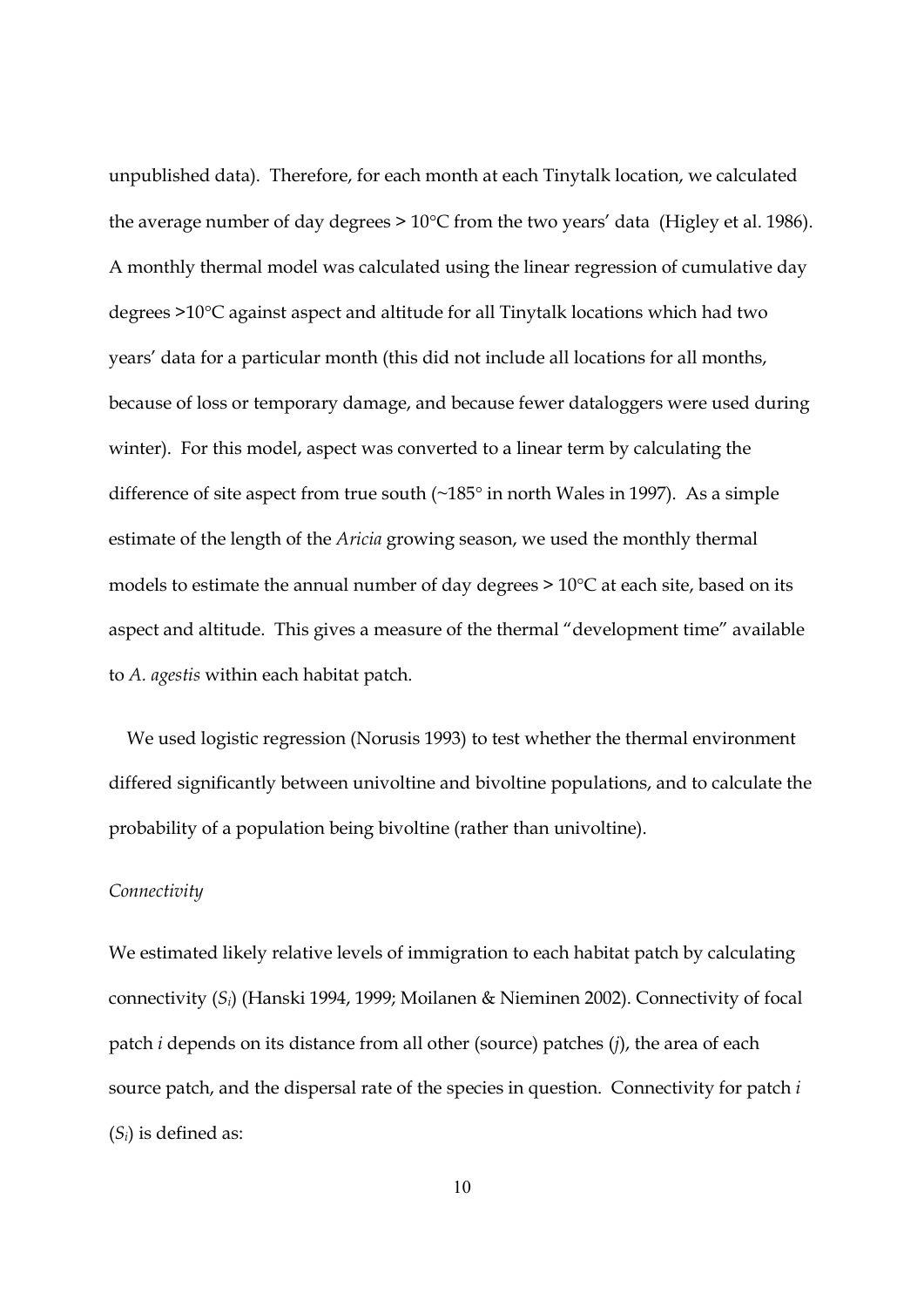$$
S_i = \sum_j e^{\alpha d_{ij}} A_j^b
$$

where  $\alpha$  describes how rates of dispersal decline with increasing distance (based on a Cauchy distribution with  $\alpha$  = 3; see Shaw 1995; Wilson *et al.* 2002);  $d_{ij}$  is the distance to patch *i* from each source patch *j* (where  $i \neq j$ ); and  $A_j$  is the area of each patch *j*. Source population size scales with patch area, and emigration rate scales with patch area to the power b (set to 0.5, as an approximate description of how butterfly per capita emigration rate declines with increasing patch area; Thomas & Hanski 1997; Moilanen & Nieminen 2002). For each patch, we calculated  $S_i$  to all A. agestis populations; i.e., the potential rate of immigration from all other populations. However, we are primarily interested in the relative rates of gene flow (and colonization potential) from bivoltine and univoltine source populations, rather than the overall immigration rate. To estimate this, we calculated the difference between  $S_i$  calculated i) to all bivoltine populations, and ii) to all univoltine populations that existed during the survey period (connectivity difference). In a network, some habitat patches could be empty in a particular survey period, but might have been occupied in a previous year, at which time populations in them could have contributed to gene flow. Therefore, we also calculated a second term for thermal connectivity difference, based on the thermal characteristics of each habitat patch in the landscape (regardless of whether the habitat was occupied during the survey period). For this second measure, we first calculated whether each patch would be expected to favor bivoltine ("warm patches") or univoltine ("cool patches") populations using our logistic regression model that related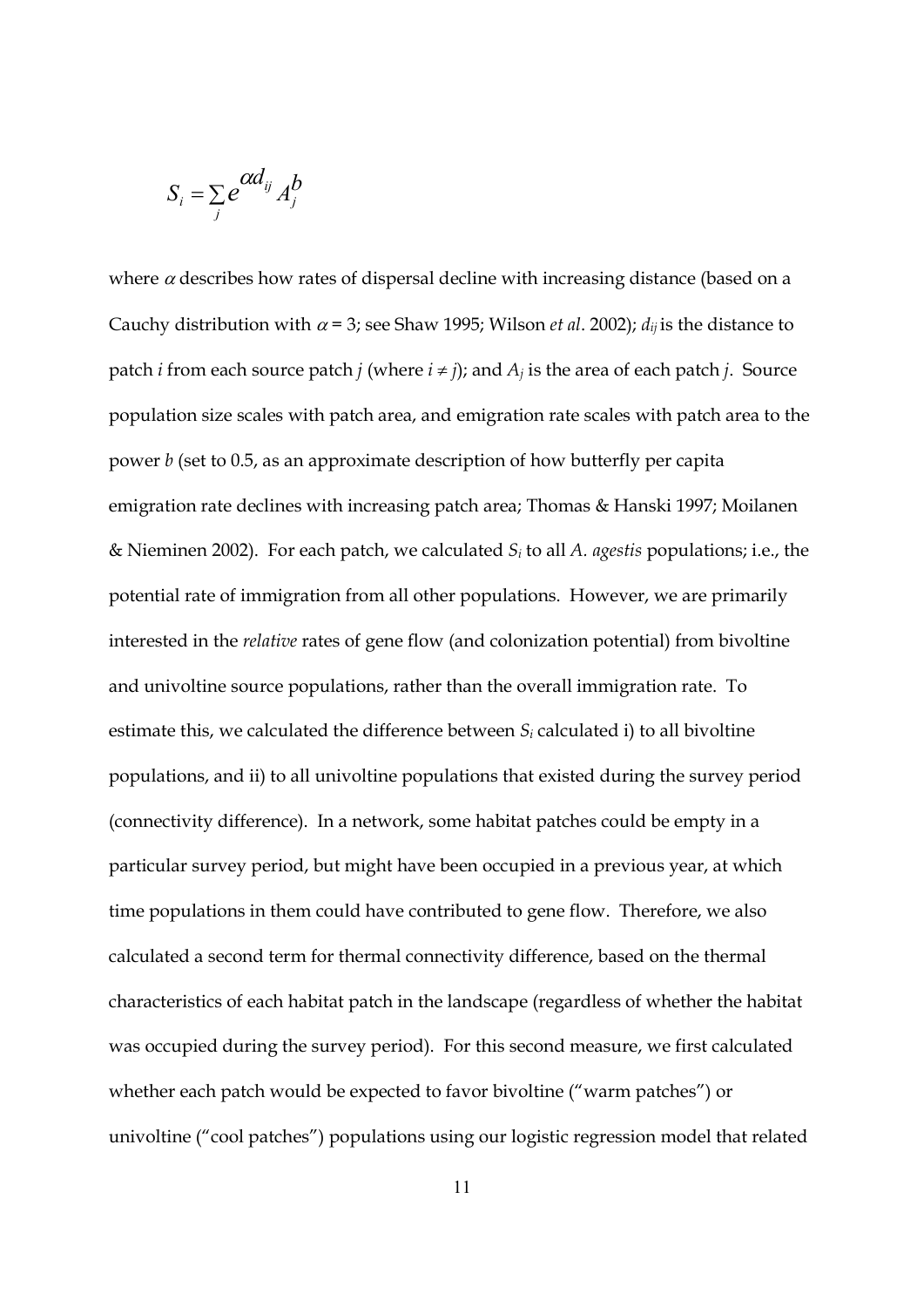voltinism type to habitat thermal characteristics (see results). For each patch, we then subtracted its connectivity to all "cool patches" from its connectivity to all "warm patches."

#### Metapopulation modeling

The spatially realistic "incidence function" metapopulation model (IFM; Hanski 1994, 1999) was used to estimate relative persistence times of metapopulations of A. agestis in north Wales. IFM parameters relating extinction rate to patch area, and colonization rate to patch connectivity, were estimated using standard techniques (Moilanen 1999; see appendix material). Fourteen networks containing one or more patches of suitable habitat were defined (Fig 1a), each separated by more than 3 km of unsuitable habitat (Wilson et al. 2002). To estimate relative metapopulation persistence times, 100 IFM simulations of up to 200 generations were iterated for each habitat network. Patch occupancy was set to 100% in the first year of each simulation, in order to compare persistence times of networks that were occupied and unoccupied by A. agestis during the survey.

## Population Genetic Structure

Butterfly samples were collected from 26 localities across the entire suitable area in North Wales in 1999 and 2000 (Figure 2). Localities with bivoltine populations were (codes in parentheses): Bwrdd Arthur (BA), Mariandyrys (MD), Penmon Quarry (PQ), Great Orme (GO), Mynydd Penygareg (MP), Pen-y-bont (PYB), Llangwstenin (LN), Bryn Euryn (BE), Marle Hall wood (MHW), Terfyn (TF), Pen-y-Corddyn Bach (PCB),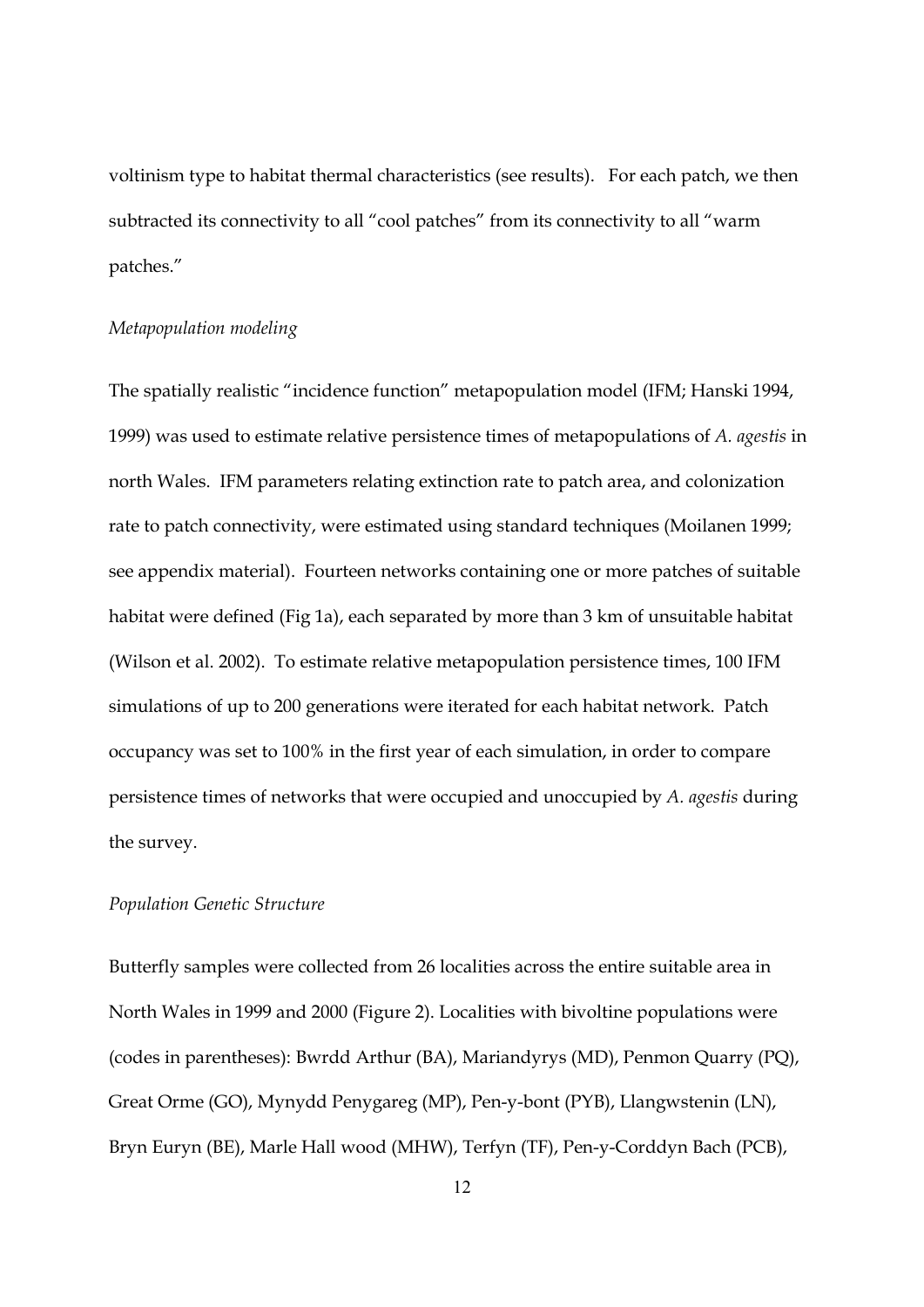Mynydd Marian (MM), Bryn Meiriadog (BM), Bryn Cefn (BC), and Graig Tremeirchion (GT). Localities with univoltine populations were: Graig Fawr (GF), Ochr-y-Foel (OF), Gop Hill (GH), Lixwm (LX), Loggerheads (LOG), Cefn Mawr (CF), Aberduna (AB), Burley Hill Quarry (BHQ), Pistyll Gwyn (PG), Eryrys (EYS), Perthichweru (PW), and Castle Woods (CW). Sample sizes of at least thirty individuals were sought. However, in a few instances this proved difficult or, in the case of very small populations, was deemed undesirable. Samples were heavily male biased to minimize any potential impact on the populations.

Butterflies were snap frozen in liquid nitrogen in the field, and then stored at -80°C. Butterflies were homogenized and prepared for electrophoresis by the methods described by Wynne and Brookes (1992) using half the thorax and abdomen in 250µl of extraction buffer.

 Allozyme variation was assessed using cellulose acetate electrophoresis (Helena Laboratories - see Wynne et al., 1992). A total of 24 enzymes (representing approximately 31 putative loci) were screened (at least 10 individuals per locus) for polymorphism. These were: adenylate kinase (AK; 2.7.4.3), aconitate hydratase (ACON; EC 4.2.1.3), alanine aminotransferase (GPT; EC 2.6.1.2), alcohol dehydrogenase (ADH; EC 1.1.1.1), diaphorase (DIA; EC 1.6), fumarate hydratase (FUM; EC 4.2.1.2), glucose dehydrogenase (GLDH; EC 1.1.1.47), glutamate-oxaloacetate transaminase (GOT; EC 2.6.1.1), glucose-6-phosphate dehydrogenase (G6PD; EC 1.1.1.49), glycerol-3 phosphate dehydrogenase ( $\alpha$ GPD; EC 1.1.1.8), hexokinase (HK; EC 2.7.1.1), -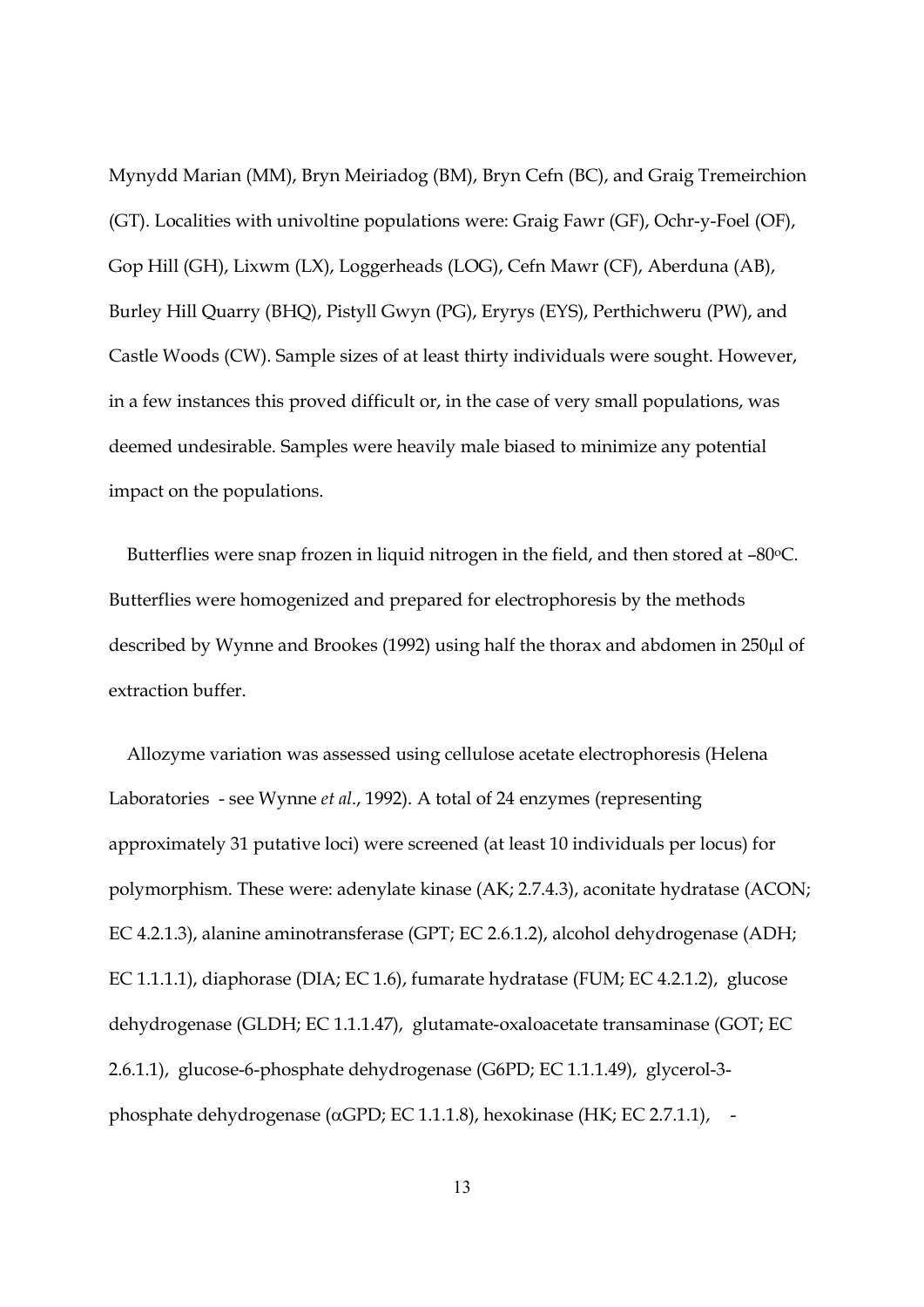hydroxybutarate dehydrogenase (HBDH; EC 1.1.1.30), isocitrate dehydrogenase (IDH; EC 1.1.1.42), lactate dehydrogenase (LDH; EC 1.1.1.27), malate dehydrogenase (MDH; EC 1.1.1.37), malic enzyme (ME; EC 1.1.1.40), mannose-phosphate isomerase (MPI; EC 5.3.1.8), peptidases (PEP-A and PEP-D, using substrates leucyl-glycine and phenylalanine respectively) (PEP; EC 3.4.11), phosphoglucose isomerase (PGI; EC 5.3.1.9), 3 phosphoglycerate dehydrogenase (3PGD: EC ? See Mallet et al. 1993, for details), 6 phosphogluconate dehydrogenase (6PGD; EC 1.1.1.44), phosphoglucomutase (PGM; EC 2.7.5.1), and sorbitol dehydrogenase (SORDH; 1.1.1.14). The running buffers used were 50mM Tris-citrate, pH 7.8 (for ACON, ADH, DIA, αGPD, IDH, 3PGD, 6PGD and SORDH), 100mM Tris-citrate, pH 8.2 (for AK, GPT, FUM, GOT, G6PDH, HK, HBDH, MDH, and ME) and 25mM Tris-glycine, pH 8.5 (for MPI, PEP-A, PEP-D, PGI and PGM). For most enzymes the duration of the run was 30 minutes at a constant voltage of 200V. The exceptions were PGI and PGM, which were run for 40 minutes (visualized together as a double stain). Staining recipes were used directly or modified from Richardson et al. (1986) and Mallet et al. (1993). Of the loci run, nine were monomorphic (Ak-1, Ak-2, Fum, Gpt, 6pgd, Dia-1, Ldh-2, Mdh-1, and PepA) and only seven gave scorable polymorphisms (Pgi, Pgm, Got-2, Mdh-2, Me, G6pd and αGpd).

 Allele frequencies, deviations from Hardy-Weinberg equilibrium expectation and tests for genetic differentiation were calculated using GENEPOP 3.2a (Raymond & Rousset 1995). F-statistics (Wright, 1978) were also calculated using this program using Weir & Cockerham's (1984) method. Pair wise  $F_{ST}$  comparisons were transformed to an estimate of Nm and used as a measure of genetic similarity to assess isolation by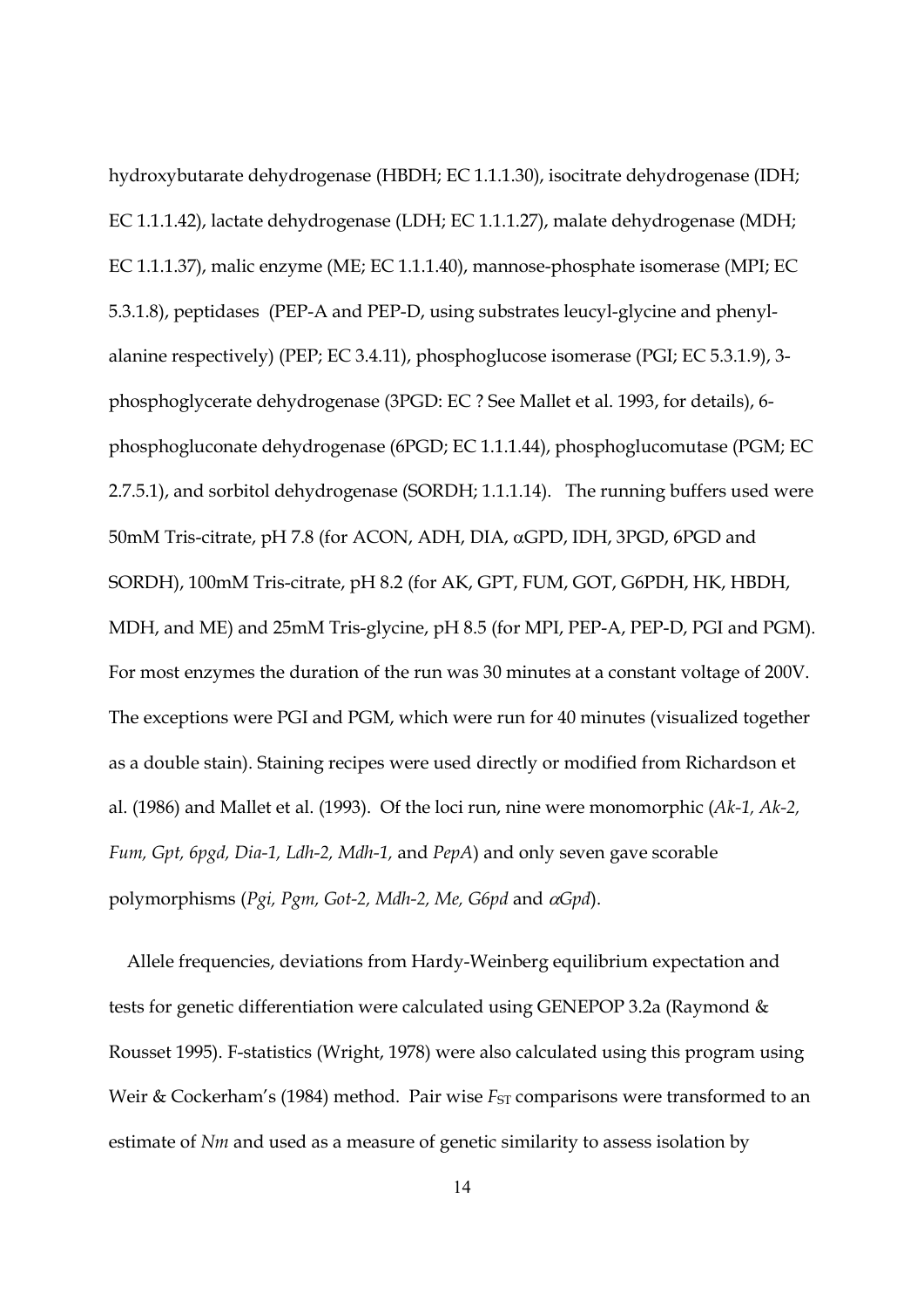distance (Slatkin 1993). Slatkin (1993) showed that  $F_{ST}$ , transformed into  $Nm$  ( $\hat{M}$  in Slatkin's terminology), has a relatively simple relationship with geographical distance under a variety of assumptions about gene flow and population history. A few pairwise F<sub>ST</sub> values between particularly close and/or well-connected *Aricia* populations in north Wales were slightly negative. To avoid losing these data points, and thus biasing the data set, a small quantity of  $F_{ST}$  (0.01) was added to all pairwise values before transformation of  $FST$  to  $Nm$ .

#### Results

## **Distribution**

In mainland north Wales, bivoltine populations were found in 87 habitat patches, and univoltine populations in 68 habitat patches in the mainland study region (Figure 1). Population genetic samples were taken from a further three bivoltine populations on the island of Anglesey (Figure 1). The first flight period of bivoltine Aricia stretched from late April to early June, peaking at the end of May; the second flight period extended from mid July to early September, peaking in mid August. The flight period of univoltine Aricia extended from early June to mid August, peaking at the end of June (Figure 1b).

## Thermal Model

Monthly day degrees > 10°C were always negatively related to aspect (degrees difference from south) and altitude (Table 1). The regression coefficients for aspect and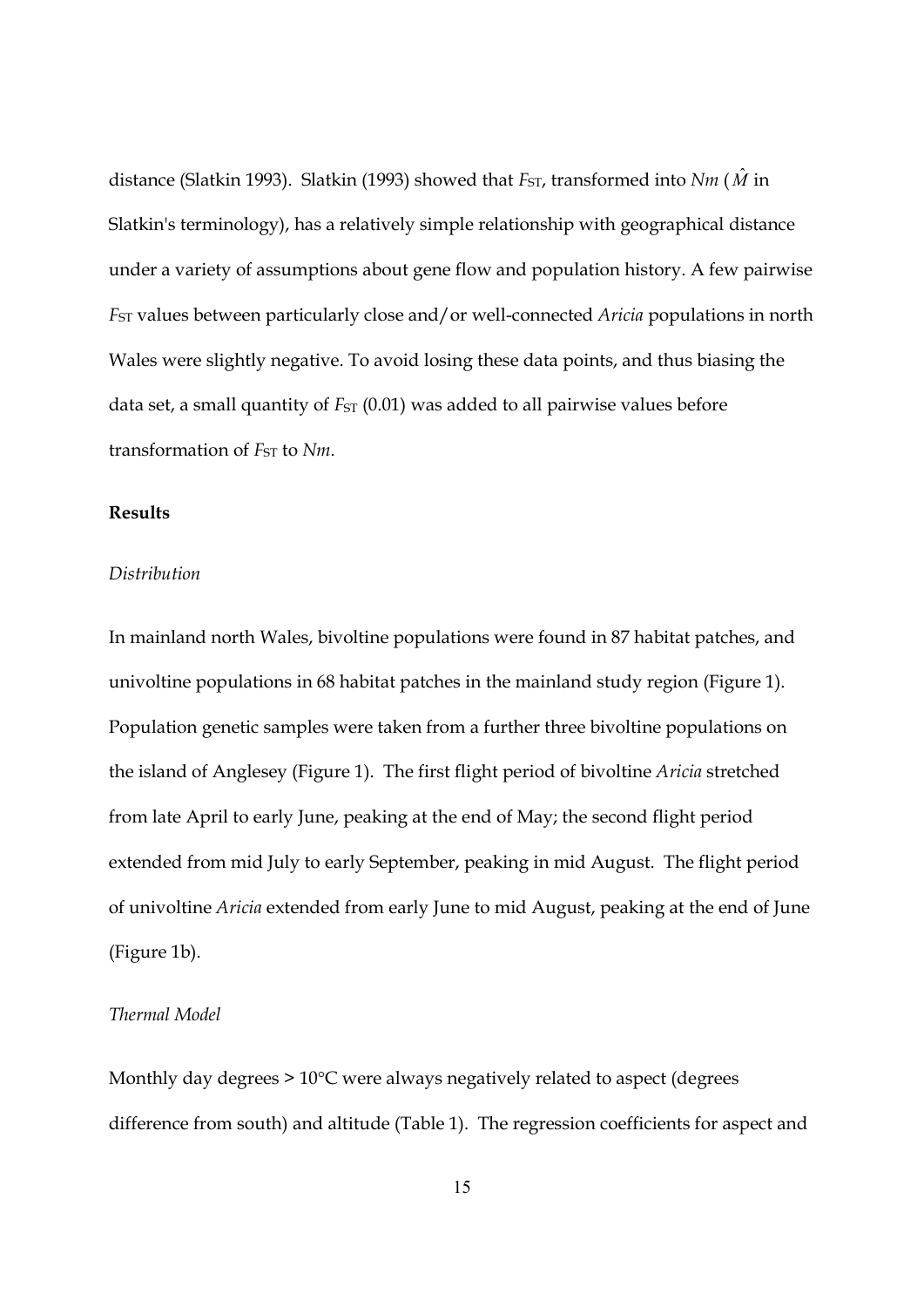altitude were significant ( $P < 0.05$ ) for eight and five months respectively. They were rarely significant during the winter months, when fewer dataloggers were used and the number of day degrees > 10°C were much smaller. All monthly equations were used to estimate the annual thermal environment at all habitat patches across north Wales: the non-significant, winter equations have a relatively minor effect on overall estimates, as the constants and coefficients for these months are small (Table 1).

 The modeled thermal environment was cooler in sites where univoltine populations occurred than where bivoltine populations occurred. Logistic regression using the thermal model differentiated significantly between bivoltine and univoltine populations (Table 2). Using the thermal model, patches receiving more than 782 day degrees in excess of 10°C per year were expected to support bivoltine populations, and cooler patches were expected to support univoltine populations. Modeled thermal environment misclassified voltinism at 17 (11%) populations (out of 155). Misclassified populations were located in networks 1, 2, 6, 9 and 10 (Figure 1), so it is unlikely that latitude or proximity to the coast affected results. In particular, the thermal model misclassified five univoltine populations in network 6, and four univoltine populations in network 10: these two habitat networks were at much lower altitudes than other univoltine populations, and had a number of steep, south-facing slopes.

 Density within populations was also related to thermal environment. A generalized linear model (GLM) of loge (population density) against thermal environment and number of generations per year ( $R^2$  = 0.17,  $F_{3,40}$  = 2.66,  $P$  = 0.06) found significant effects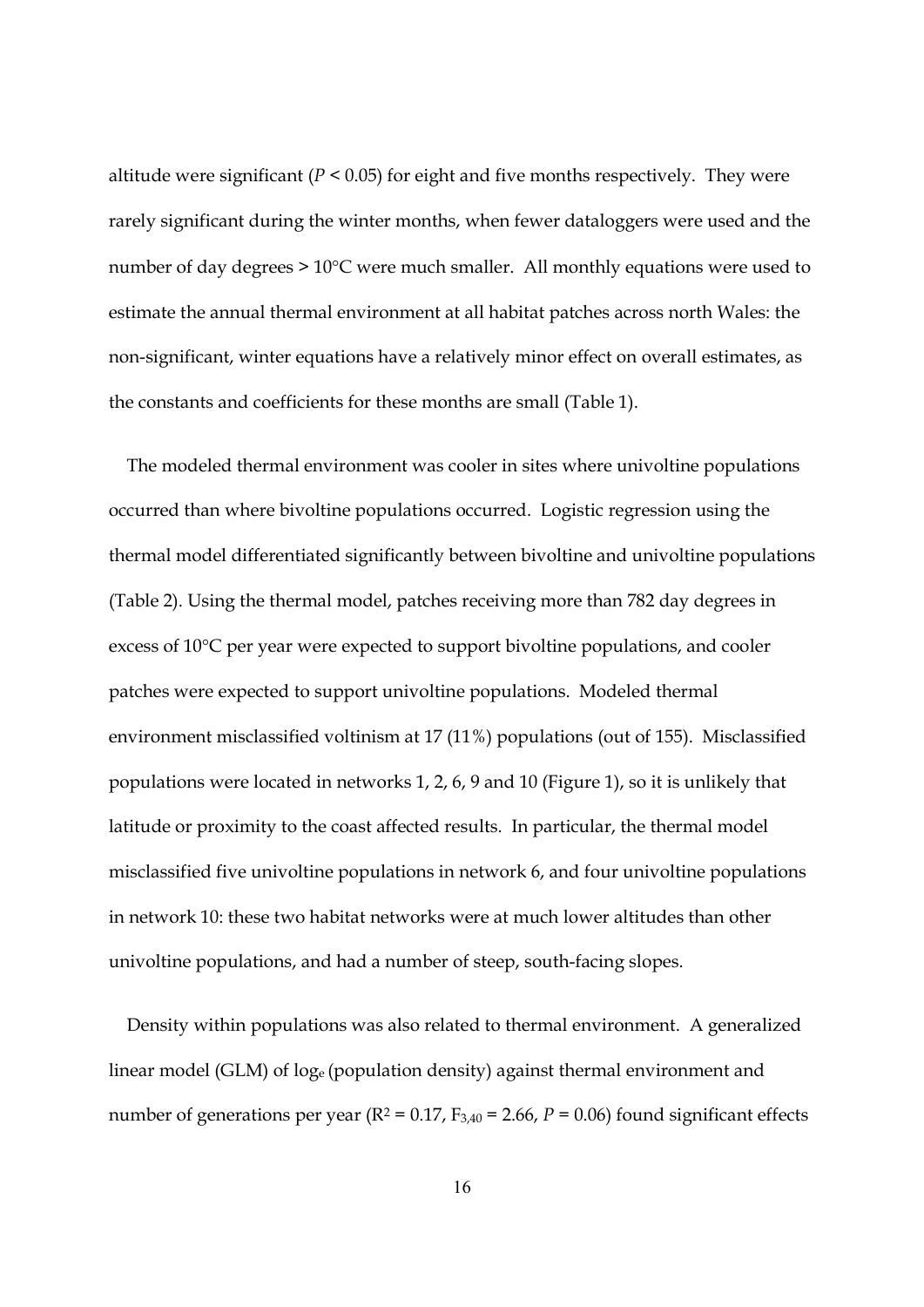of thermal environment (F<sub>1,40</sub> = 6.62, P = 0.01), voltinism (F<sub>1,40</sub> = 5.04, P = 0.03), and of their interaction ( $F_{1,40} = 7.20$ ,  $P = 0.01$ ). The interaction term is significant because population density in bivoltine populations decreased at cooler temperatures, whereas the density in univoltine populations increased in cooler environments (Figure 3). Furthermore, density in univoltine populations was positively related to vegetation height (using Spearman's rank correlation because vegetation height was recorded on a categorical scale;  $n = 20$ ,  $r_s = 0.62$ ,  $P = 0.03$ ), again suggesting higher population density in cooler environments (taller vegetation is likely to result in lower day degree accumulation; Thomas 1983b).

 Alternative models using either population connectivity difference or thermal connectivity difference in the logistic regression model explained much more of the observed voltinism pattern than did modeled thermal environment alone (Table 2). Population connectivity difference, calculated to estimate the potential for gene flow from bivoltine and univoltine forms, discriminated between all univoltine and bivoltine populations (Figure 4), such that thermal environment and thermal connectivity difference ceased to be significant in a stepwise model. Thus, some patches that appeared to favor one voltinism form on the basis of the local thermal environment were occupied by the other, probably because of immigration by the unfavored form. Based on the thermal model, we calculated the area in each habitat network that was suitable for each form (<782 day degrees >10°C for univoltine, >782 for bivoltine) (Table 3). No network was occupied by the wrong form, but several networks contained relatively large areas of habitat suitable for the other form. For example, network 6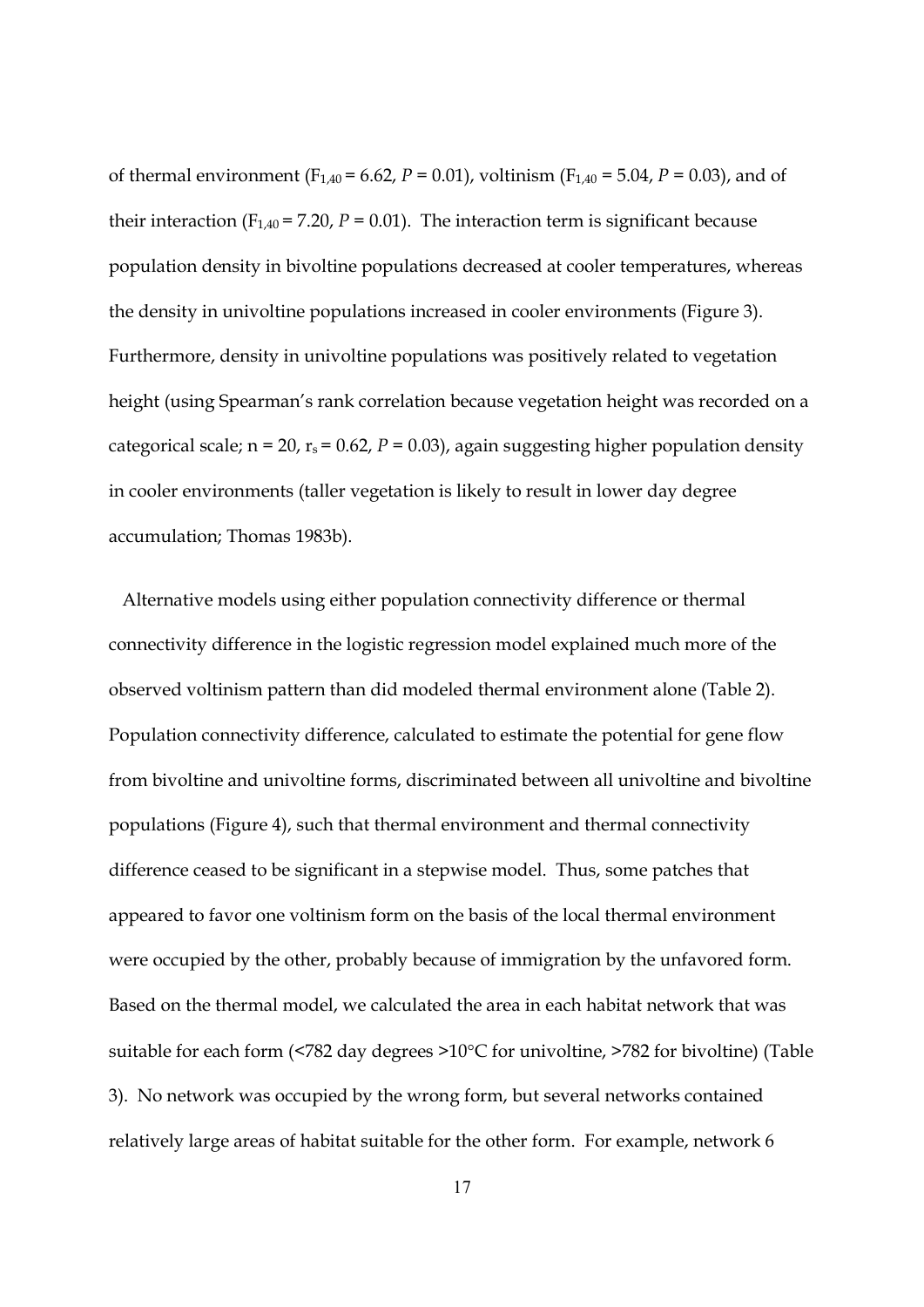contains the third largest quantity of habitat thermally suitable for the bivoltine form, but is occupied only by the univoltine form.

#### Metapopulation simulations

Incidence function modeling predicted that metapopulations in only three habitat networks would persist indefinitely (Table 3, Figure 5). Two of the persistent networks supported bivoltine butterflies, and one persistent network supported univoltine butterflies (1, 2 and 9 respectively; Fig 1). All other networks occupied by A. agestis had median estimated times to extinction of between 2 and 84 years, shorter than the modeled time to extinction (median 110 generations) of the most isolated unoccupied network (Table 3). Metapopulation simulations appear to support the conclusion of Wilson et al. (2002), based on habitat network size and configuration, that some small but surviving A. agestis metapopulations may have periodically become extinct, only to be recolonized from the large, persistent metapopulations.

## Genetic Variation

Allele frequencies for the seven polymorphic loci are given in the Appendix. Tests for deviations from Hardy-Weinberg equilibrium revealed only 8 significant deviations  $(P<.05)$  out of a total of 150 locus x population tests performed. This is similar to the number of significant results expected by chance alone (7.5 expected) and the significant tests were not associated with any particular locus or population (see appendix material). Overall, the results do not indicate deviation from random mating within populations.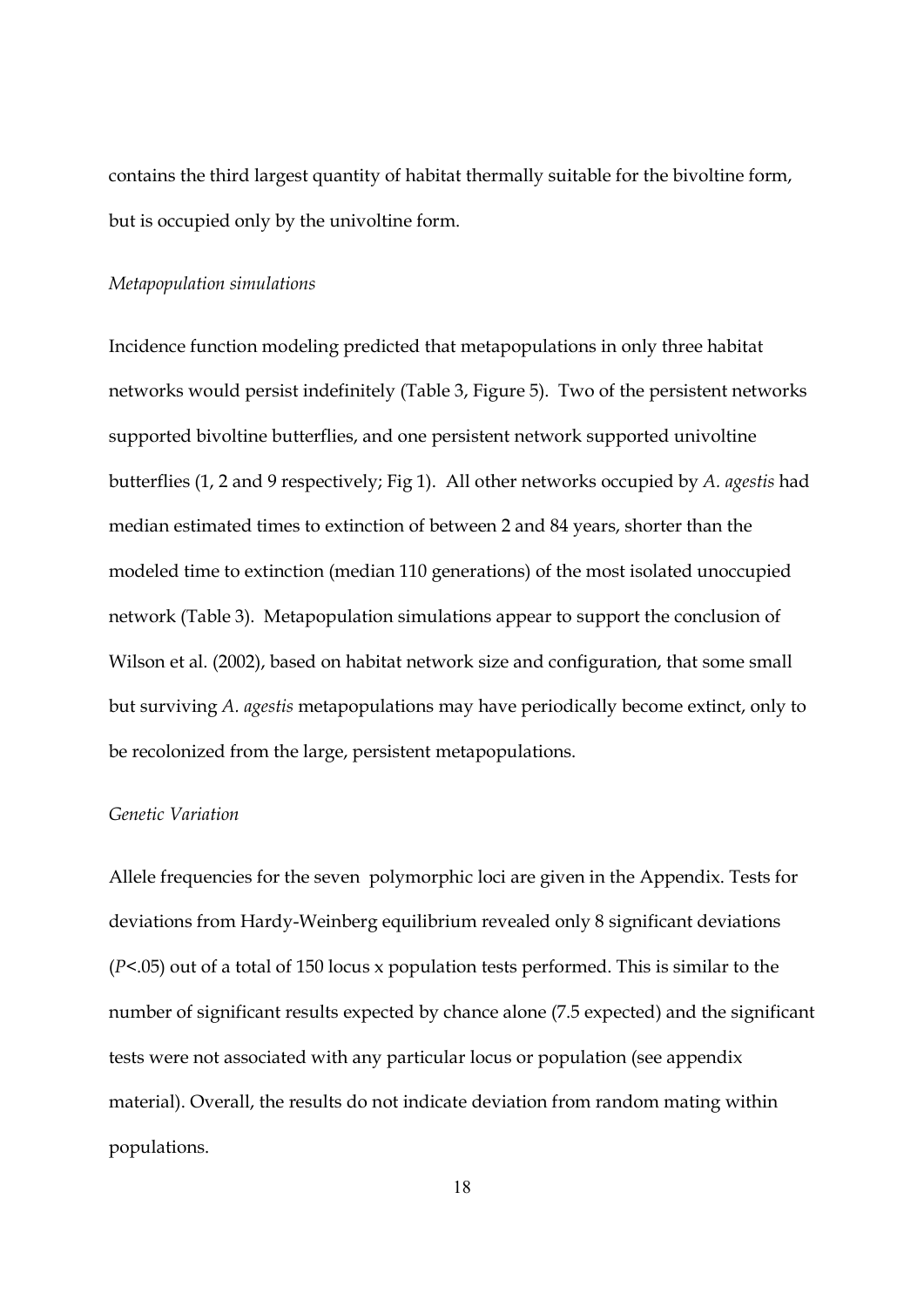#### Population Genetic Structure in North Wales

No fixed differences were found between univoltine and bivoltine populations at any of the seven polymorphic loci in north Wales. However there was significant variation of allele frequency among all populations in north Wales ( $F_{ST}$  = 0.093,  $P$  < 0.001, Table 4). Genetic differentiation within voltinism types was also significant ( $F_{ST}$  = 0.088,  $P$ << 0.001 and  $F_{ST}$  = 0.064, P << 0.001 amongst bivoltine and univoltine populations respectively, Table 4). Pairwise tests between populations revealed that this differentiation was widespread; only 16 out of 325 comparisons were not significant (at  $P < 0.05$ ).

 Genetic distance between pairs of populations (14 univoltine, 12 bivoltine) declined with increasing geographic distance (Figure 6). In a three-way Mantel test with 20000 randomized matrices, genetic similarity  $\lceil \log(Nm + 1) \rceil$  was significantly, and negatively, related to geographic distance [log (km+1)] even after controlling for voltinism (correlation coefficient  $g = -0.29$ ,  $P \le 0.001$ ), but genetic similarity was unrelated to voltinism after controlling for geographic distance  $(g = -0.09, P = 0.25)$ . Geographic distance is therefore the most important determinant of genetic structure within voltinism types, and has a similar effect in each, but it does not control genetic differentiation between voltinism types (the slope is weakly in the opposite direction; Figure 6), suggesting that gene flow between voltinism types may be very low.

 Average heterozygosity, over all polymorphic loci, varied between 0.245 and 0.354 for bivoltine and between 0.266 and 0.354 for univoltine populations. There was no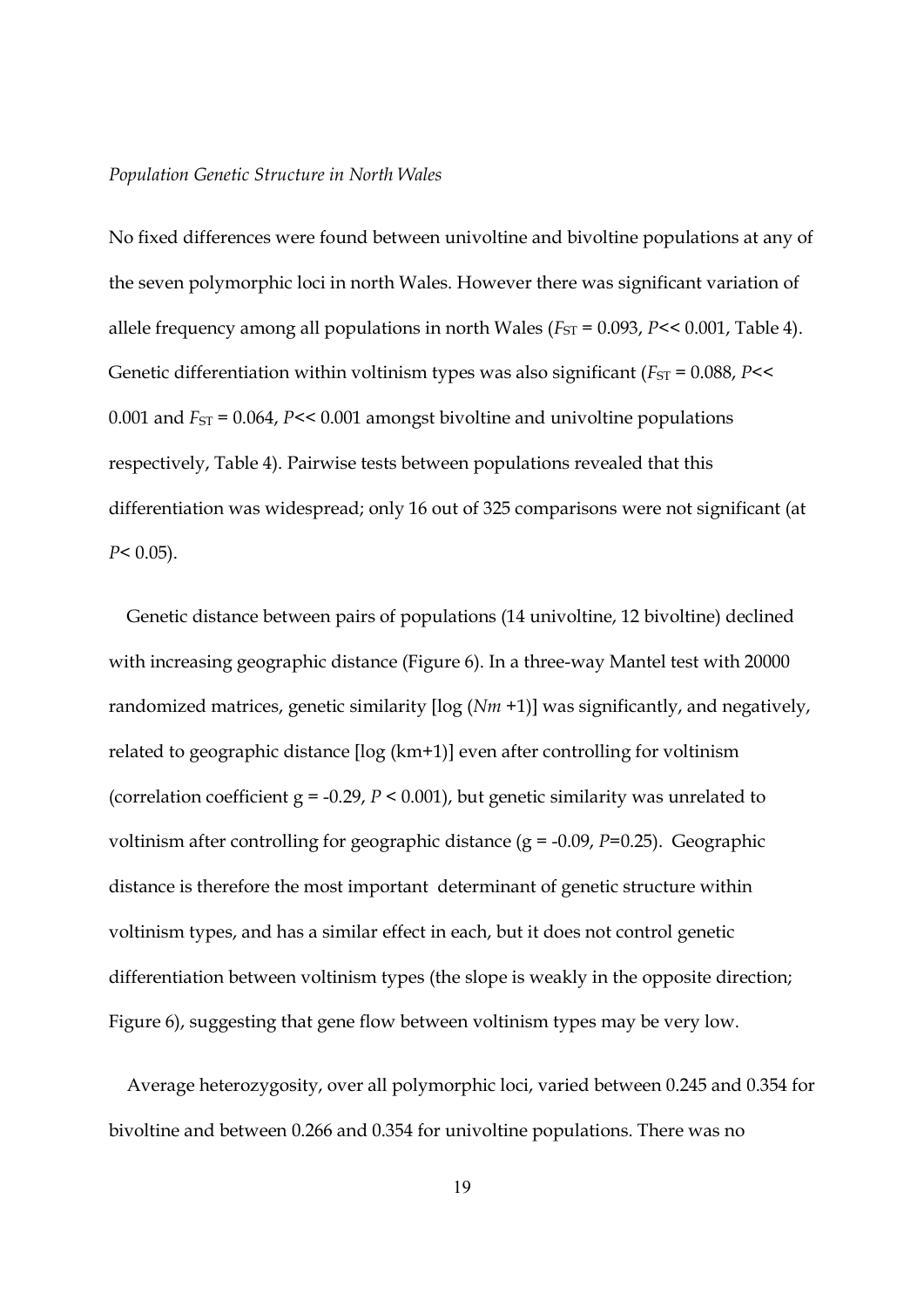detectable relationship between within-population heterozygosity and the degree to which populations were connected  $(S_i)$  to the population network of the same voltinism type (Spearman's Rank  $r_s = 0.509$ ,  $P > 0.05$  and  $r_s = 0.490$ ,  $P > 0.05$  for bivoltine and univoltine populations respectively).

 Genetic differentiation of each population from the within-voltinism network mean allele frequency was again calculated using pairwise  $Nm$  derived from  $FSTST}$ . This measure was significantly correlated with connectivity for bivoltine populations (Spearman's Rank  $r_s = 0.827$ ,  $P < 0.01$ ) and the non-significant trend for univoltine populations is in the same direction ( $r_s$  = 0.469, P > 0.05) (Figure 7). Thus, it would appear that drift during colonization events or in small established populations, whilst insufficient to generate detectable losses of heterozygosity, is sufficient to disturb allele frequencies in isolated populations.

 Genetic differentiation within the three networks considered persistent by metapopulation modeling was low but significant: Creuddyn peninsula (network 1; GO, MP, MHW, PYB, LN and BE),  $F_{ST} = .0240$  ( $P \ll 0.0001$ ); Dulas Valley (network 2; MM, TF and PCB),  $F_{ST}$  = .043 ( $P = 0.0446$ ); the Clwydian Hills (network 9; LOG, CF, AB, PG, BHQ, EYS and PW),  $F_{ST}$  = .0504 ( $P \ll 0.0001$ ). Thus population substructure is evident even well-connected networks of local populations. We also sampled three populations (GF, OF and GH) from network 6, which had a predicted metapopulation survival of 43% after 100 generations (Figure 5): differentiation among these populations was again low but significant  $(F_{ST} = .0296, P \le 0.0001)$ .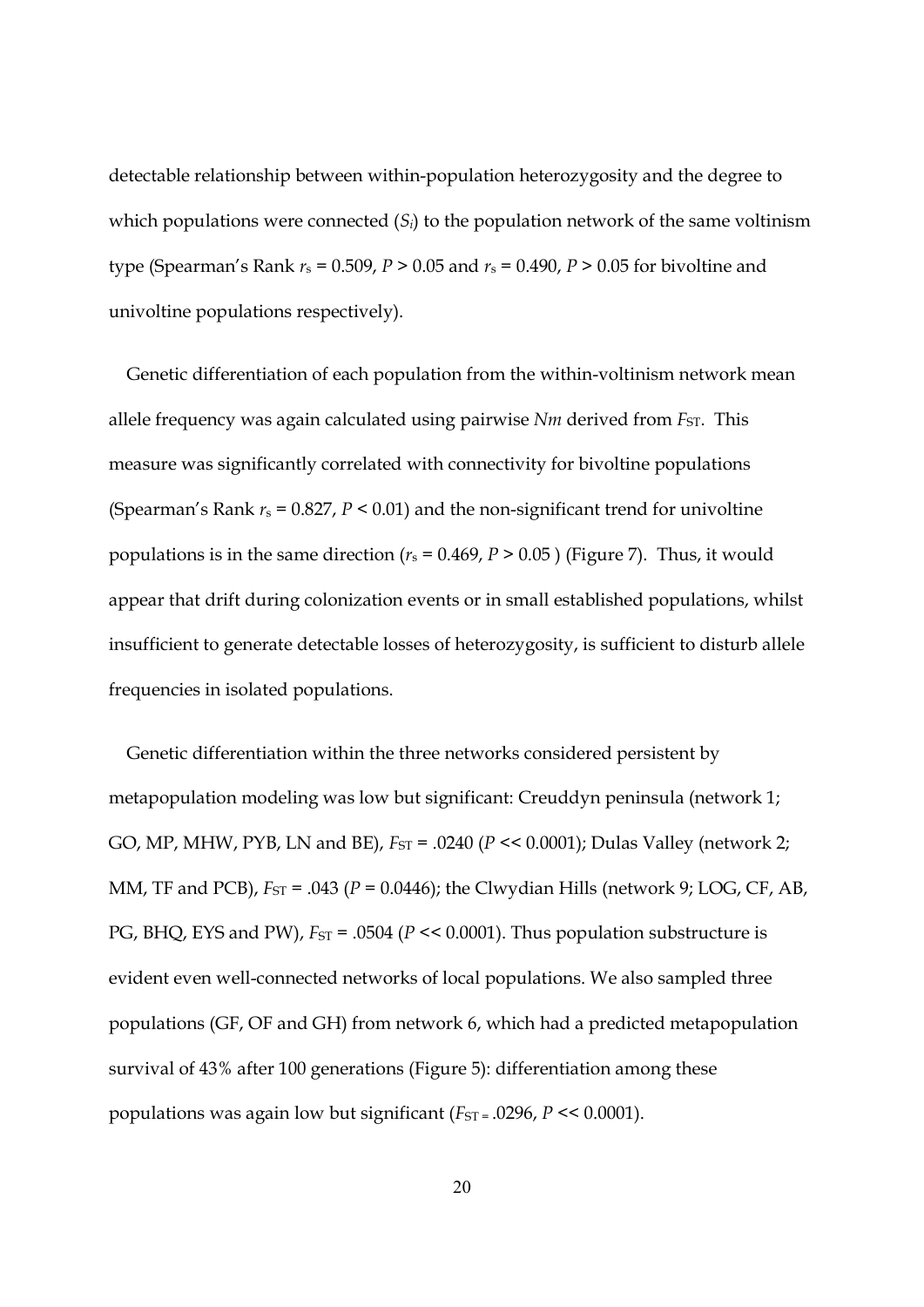## Discussion

## The spatial scale of adaptation

Our results indicate that the spatial population dynamics of patchily-distributed species can play a major role in determining patterns of both adaptive and "neutral" genetic variation, at landscape scales that are much larger than expected from dispersal distances achieved by most individuals. Despite the relatively short distances of most individual movements, rare long distance dispersal events have the capacity to dominate patterns of genetic variation at broad scales, given sufficient turnover of populations and metapopulations.

 Aricia agestis appears to show "correct" adaptation to variation in the environment in 89% of the habitat patches in the landscape studied: it converts a smooth, but heterogeneous, thermal gradient into a binary response of either one or two generations per year. In other words, it achieves alternative adaptive peaks. Yet it is not 100% successful in achieving the "correct" local adaptation in every habitat, and most "local" adaptations almost certainly arise not because of in situ evolution within each patch but because the patch of habitat was colonized by a phenotype that already had appropriate adaptations.

 It is apparent that variation in generation number (voltinism) in A. agestis butterflies is an adaptation to the thermal environment, as in many other northern temperate insects. The larvae of both voltinism types have similar minimum temperature requirements above which development is possible (A.S.Burke et al. unpublished), so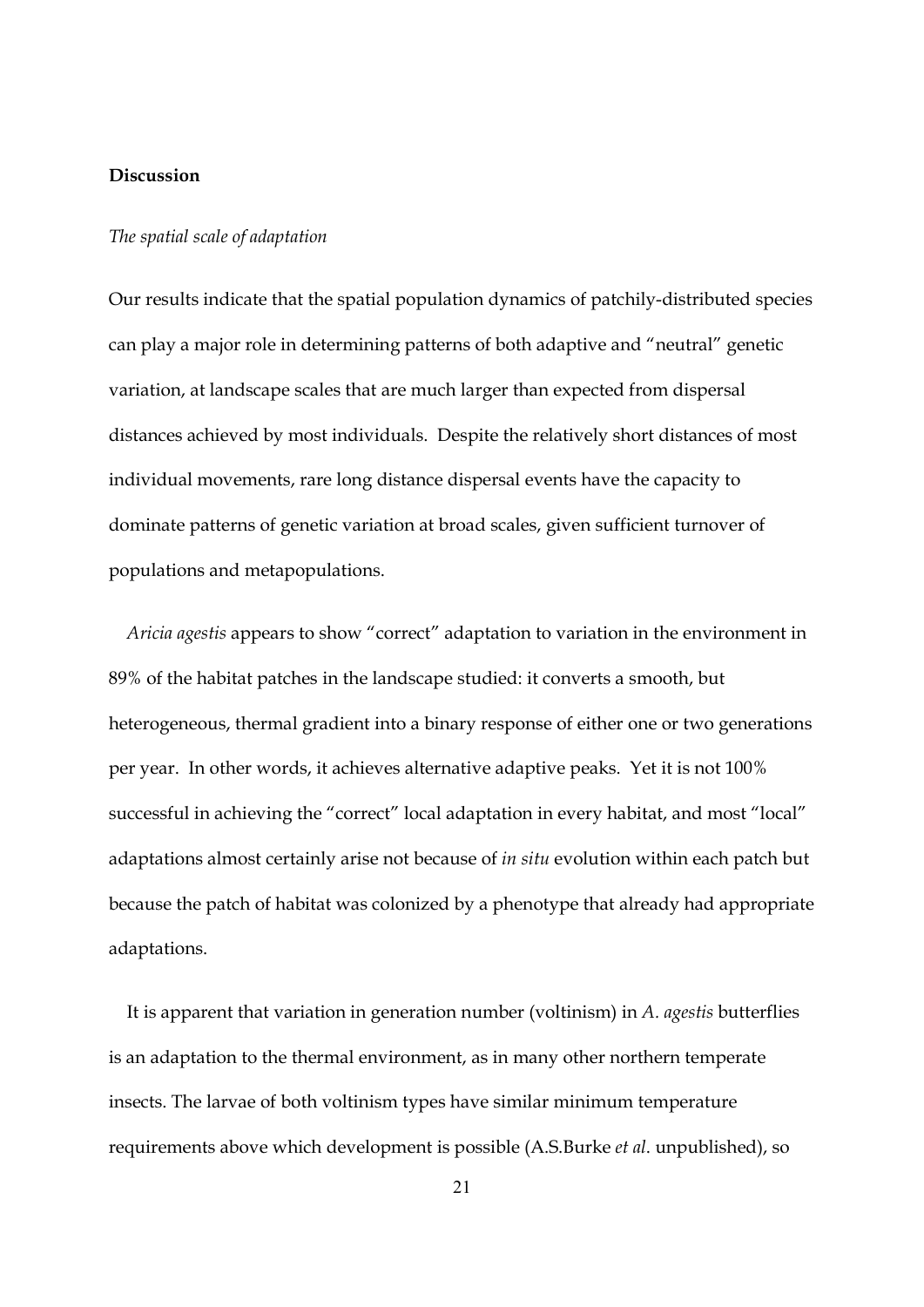the 'best' voltinism strategy will depend on the 'growing season' available in a particular site (measured as day degrees available for development). A bivoltine (two generation per year) strategy will be more successful in warm, low-elevation and/or south-facing conditions and a univoltine (one generation per year) strategy more successful in cool, high-elevation and/or north facing slopes. The reduced density of bivoltine butterflies in relatively cool habitats, and the reduced density of univoltine butterflies in relatively warm habitats suggests that both voltinism types "struggle" in thermally marginal environments.

 In heterogeneous conditions, a mixture of the two voltinisms might be expected if (a) life cycle timing was solely a phenotypic response to local environmental conditions or (b) local populations were independently adapted to each local habitat patch. The first of these explanations is not plausible: a variety of microclimates occur within every single habitat patch, and patches differ in thermal environment within each patch network, so we would expect a mixture of voltinism strategies to be observed within most patches and patch networks. The butterflies only ever achieved a single voltinism strategy within each patch and network. Laboratory rearing revealed genetically-based differences in photoperiod responses of univoltine and bivoltine caterpillars determining whether they enter diapause for the winter, or continue to develop directly to produce a second generation of adult butterflies later in the same summer (A.S.Burke et al., unpublished). We conclude that genetic differences among populations are responsible for the geographic pattern of generation numbers shown in Figure 1.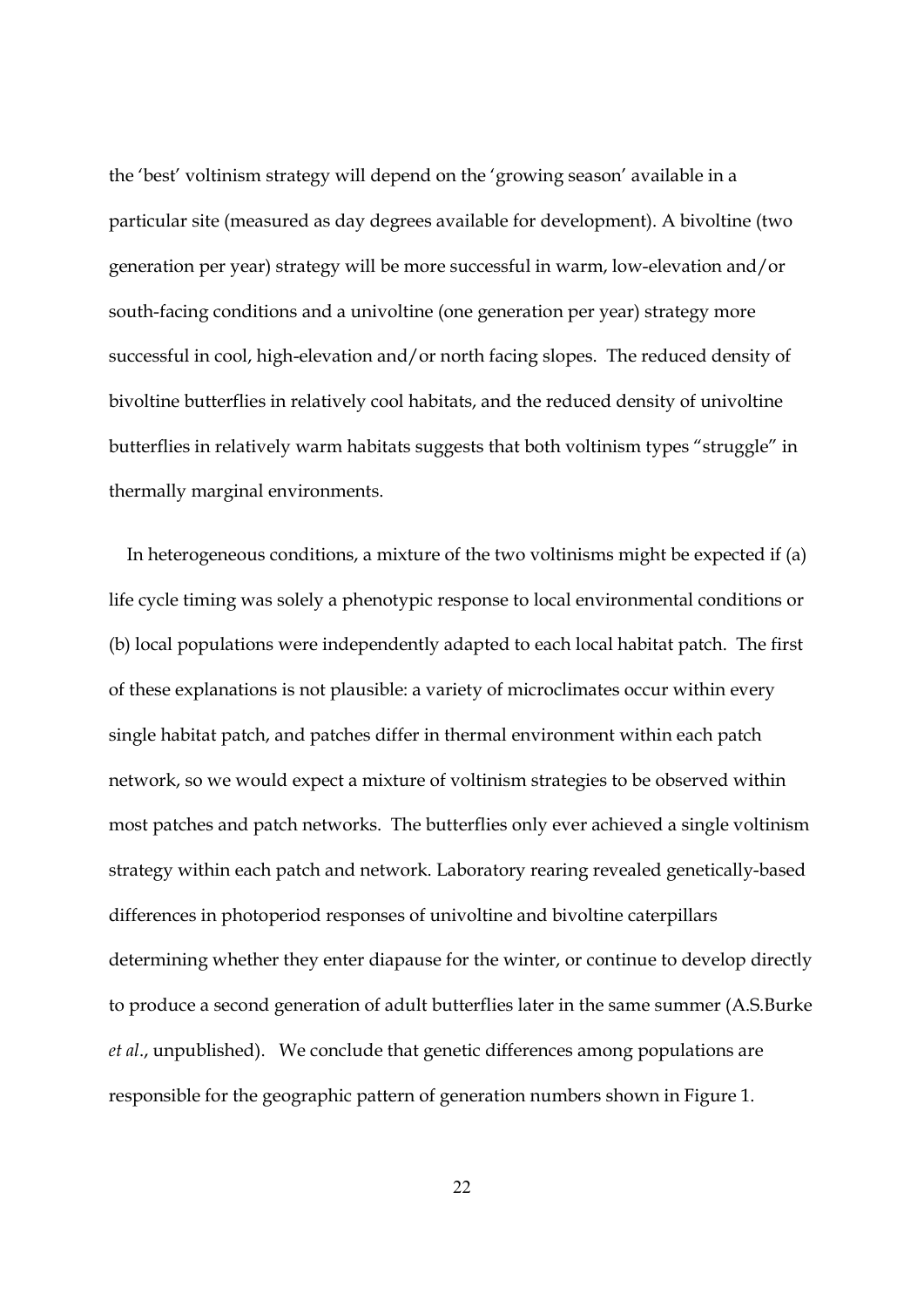At a patch level, the "wrong" voltinism type in about 11% of local populations, as well as reduced population density in patches with intermediate thermal environments, suggests that local adaptation is incomplete. For example, the north-facing slope of GO (Fig 2) is predicted to be most suitable for a univoltine population on the basis of microclimate, whereas bivoltine butterflies actually occupy the site (at low density). Similarly, butterflies at GF are univoltine (at low density) when bivoltinism is expected. In contrast, all networks of patches contain the voltinism type that is adaptive, based on the amount of each thermal environment that is available across the whole network. The spatial scale and arrangement of habitat patches within the landscape are likely to be important determinants of the traits that predominate (Endler, 1992). Understanding the scale of adaptation requires consideration of the population dynamics as well as the dispersal behavior of A. agestis.

#### Metapopulation dynamics

 Many species occur as metapopulations whereby entire population systems persist through a dynamic equilibrium between extinction and recolonization (Hanski, 1991; 1999; Thomas and Hanski, 1997). Patterns of patch and network occupancy, observed local and network-level extinctions (Wilson *et. al.*, 2002) and metapopulation simulations suggest that turnover is common in A. agestis metapopulations in north Wales. Simulations and observations suggest that metapopulations in small patch networks are extinction-prone, whereas groups of large habitat patches in the Creuddyn peninsula, Dulas Valley and the Clwydian Hills (Figure 1) form extinction-resistant areas important for regional persistence.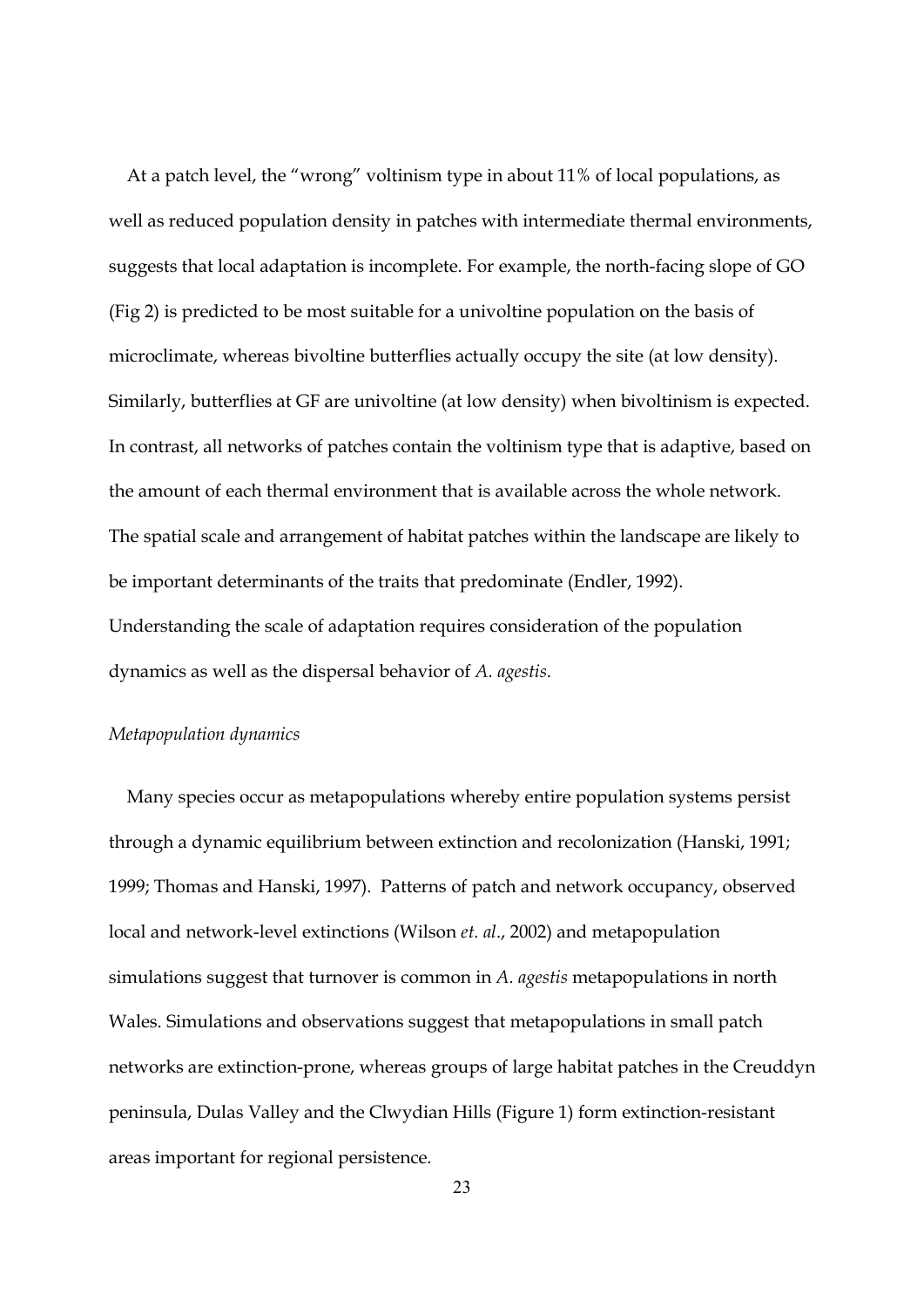The population genetic structure deduced from allozyme analysis is entirely consistent with this population dynamic interpretation. Populations peripheral to patch networks are genetically more differentiated from the rest of the network, presumably because of genetic drift and/or founder effects, than central and well-connected populations. Founder events are likely to contribute to the significant  $F_{ST}$  values found within each patch network (Taneyhill et al. 2003). However, isolated populations did not have significantly reduced heterozygosity, which initially seems surprising because many of the small and isolated populations in north Wales must have low effective population sizes ( $N_e \sim$  < 50). This is probably in part because heterozygosity is relatively insensitive to mild population bottlenecks (Brookes et al. 1997), but is also consistent with metapopulation interpretation: genetic variation within individual populations is not expected to decline over many generations because of the high population turnover rates (Whitlock, 1999). In a conservation context, it is useful to note that areas of high population persistence could be deduced from allozyme data via studies of  $F_{ST}$ , but not of heterozygosity.

 Given the population dynamics of the system, it is not surprising, then, that adaptation appears to take place at the scale of patch networks, rather than individual patches. Local populations with the "wrong" voltinism apparently become extinct faster than they achieve a switch of adaptive peak to the locally "correct" voltinism type. Following local extinction, the population is likely to be replaced by colonists from the commoner habitat type within the landscape, even though they possess the locally incorrect adaptation. Because only one type of voltinism is present within each network, and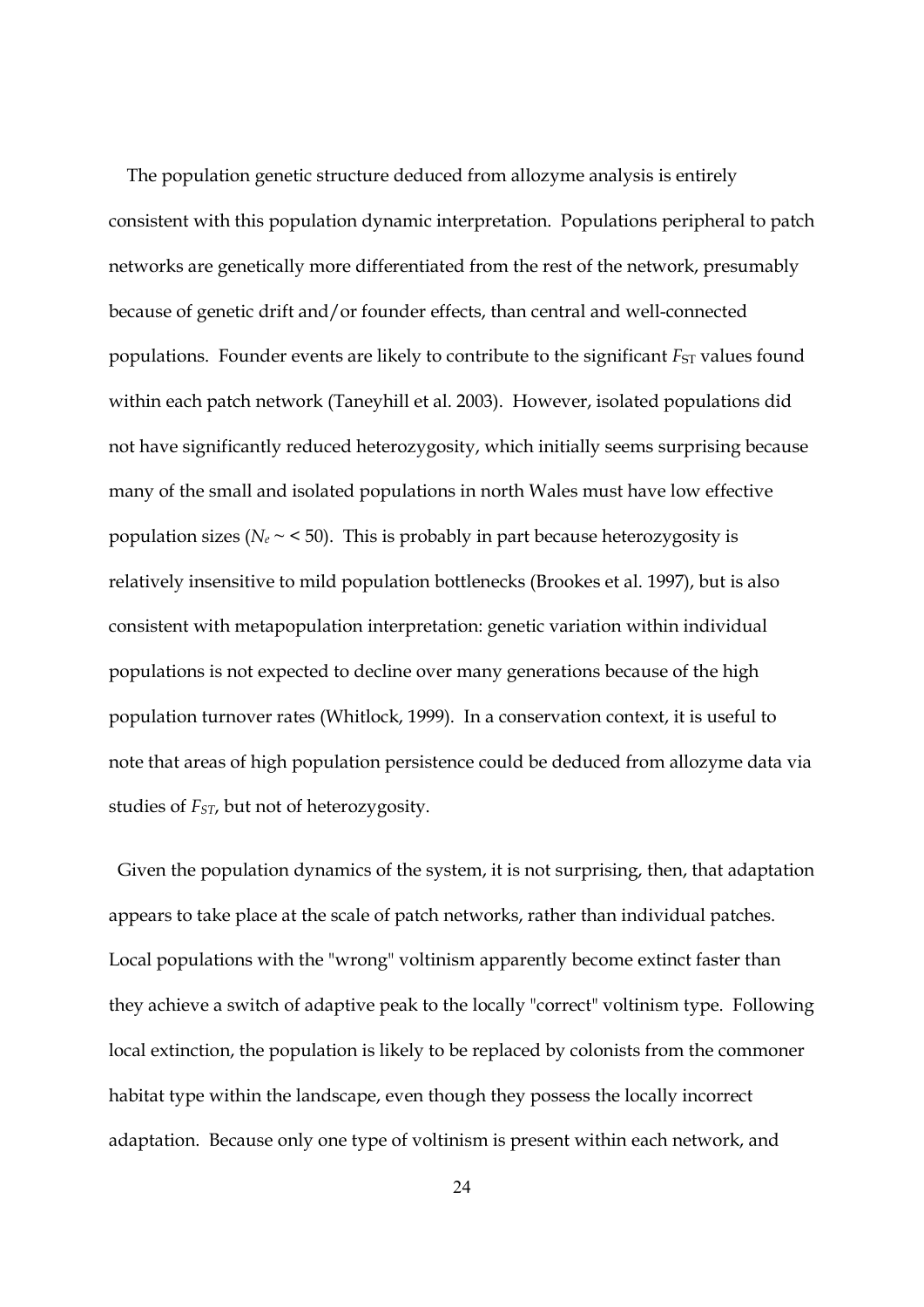local populations are extinction-prone, the "correct adaptation" within each of the remaining 89% of patches also owes much more to prior colonization by an appropriate phenotype than it does to local adaptation once the population is founded (see Hanski & Singer 2001).

 It is likely that a very small fraction of all A. agestis dispersal events is responsible for the network-level patterns of voltinism observed. Colonization of empty patches and networks, and movements between existing populations are distance-dependent. In a mark-release-recapture study, the maximum recorded movement was less than 1km (Wilson & Thomas 2002). Even correcting raw dispersal data because of the finite nature of the mark-release-recapture study area (Wilson & Thomas 2002) produces an estimate of only 0.0004% of butterflies moving the 3.6 km between the habitat networks nearest to one another in the current study. Thus, only tiny fractions of individuals probably move between habitat networks, but those that do appear to exert an important effect on the observed distribution of genotypic and phenotypic variation.

## Reservoirs of neutral and adaptive variation

Network-level adaptation would appear to be sufficient to explain patterns of adaptation in this system. But, the butterfly's population dynamics suggest that longterm persistence of A. agestis in N. Wales depends on three key networks (1, 2, and 9, and perhaps a fourth in Anglesey, which was not modeled – see Figures 1, 5). We therefore suggest that adaptations are likely to be maintained at an even larger spatial scale, again because of the process of colonization and extinction. Metapopulations in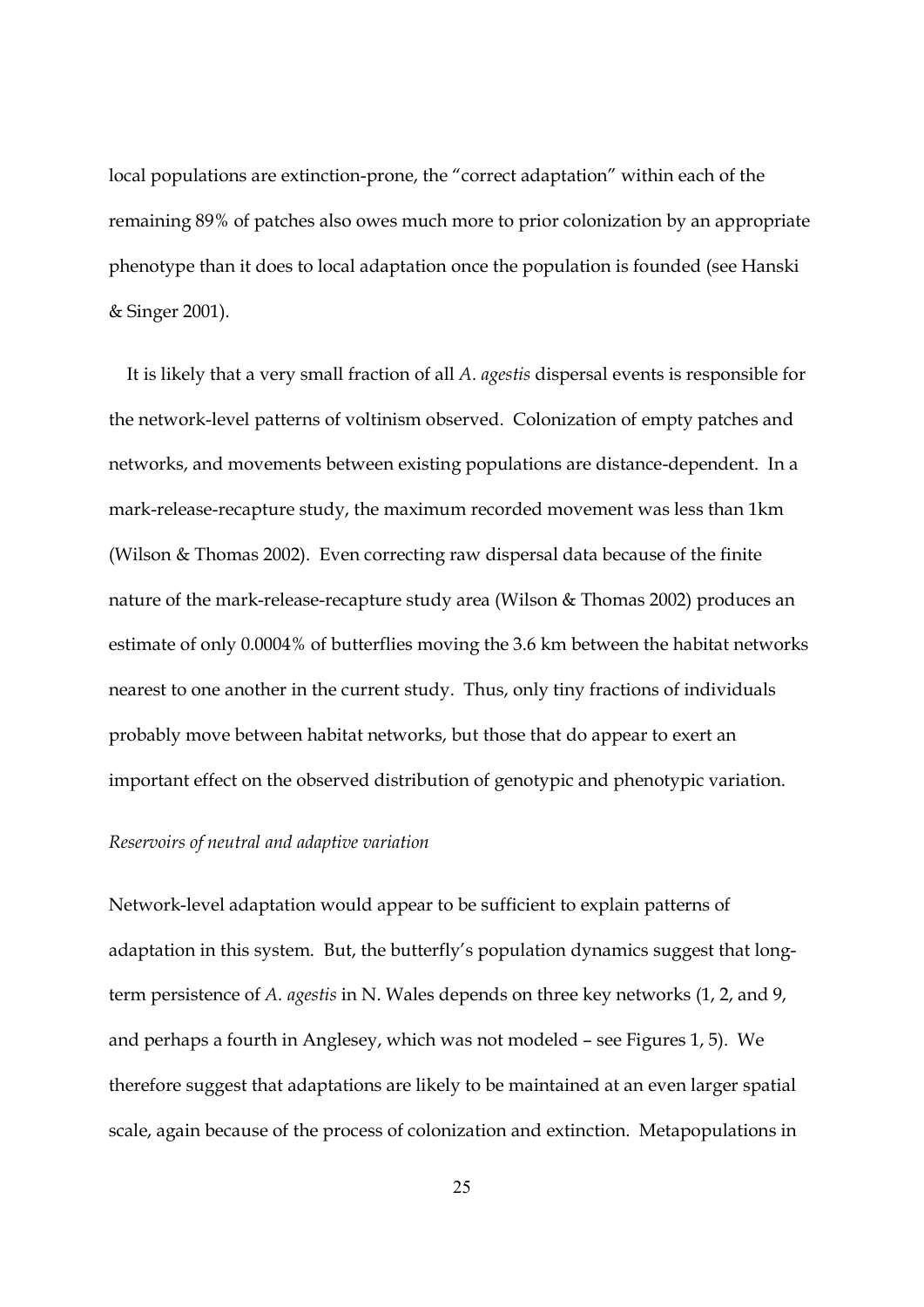small networks have a short predicted times to extinction (Figure 5), and A. agestis has been observed to become extinct from two networks in recent years (networks 13, 14; Fig 1). Metapopulations in small but surviving networks probably owe their existence to proximity to the most persistent networks in the landscape, through very rare, longdistance dispersal events (Wilson et al., 2002). Of the persistent systems, the Creuddyn peninsula (network 1) and Dulas Valley (network 2) are clearly dominated by thermal environments suitable for bivoltine A. agestis, whereas the Clwydian Hills (network 9) contain predominantly much cooler habitat, suitable for univoltine forms. Ultimately, the distribution of the adaptive variation in north Wales seems to stem from the persistence of these key systems and the metapopulation-scale adaptations appropriate within them. Large, well-connected and persistent systems apparently also act as the long-term repository of supposedly neutral allozyme variation within the region, with smaller and more isolated metapopulations containing increasingly divergent allozyme frequencies. In the long run, any new variation that arises within a smaller metapopulation is likely to be lost, and the empty patch network will ultimately be recolonized from one of the persistent population systems.

 In this patchy landscape, extinction-prone, small metapopulations may switch voltinism type from time to time, depending on the origin of recolonists. For example, network 6 is currently populated by univoltine forms, and cool habitats appropriate for univoltine forms are indeed commoner than warm habitats within the network. Nonetheless, network 6 contains more warm "bivoltine-type" habitat than any of the other networks except for 1 and 2. If the current metapopulation became extinct (which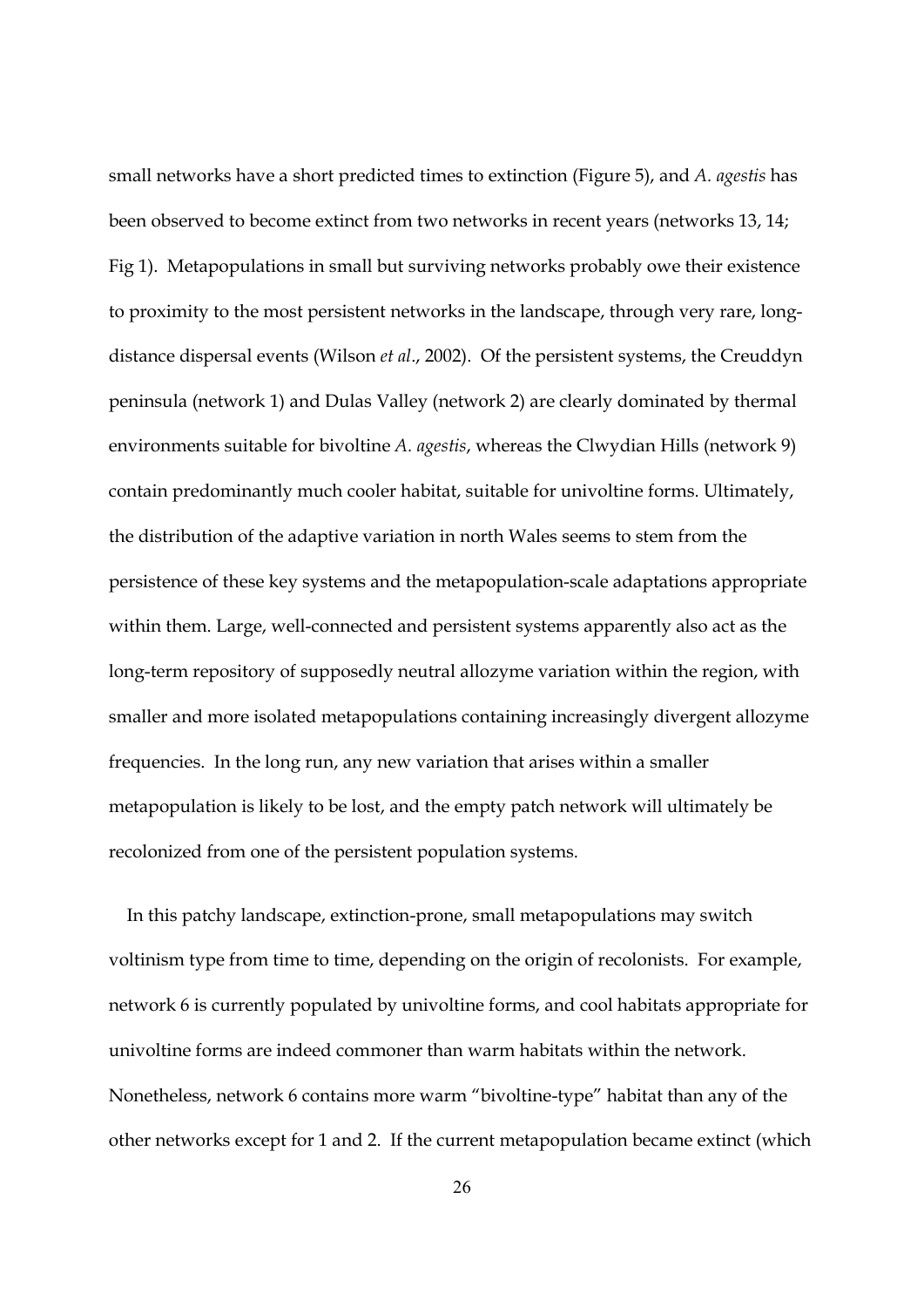models suggest might occur on the order of once every hundred years), the network could be recolonized by either voltinism type: the nearest potential colonists would be in networks 3 and 5, which are both currently bivoltine (Figure 1).

 Our conclusions are analogous to source-sink and range boundary ideas about limits to adaptation (e.g., Holt 1996; Kirkpatrick and Barton 1997), but in a non-equilibrium system. In an equilibrium context, range and adaptive boundary models usually imply that asymmetric gene flow from better (core-type) to worse (marginal-type) habitats can prevent the establishment of adaptations to the marginal environment because of gene swamping. This is most likely when levels of movement are high; in contrast, per generation rates of A. agestis movement seem rather too low. But in metapopulation systems where entire patch networks become extinct and are recolonized from core areas, the effective rate of migration / gene flow may be orders of magnitude greater than expected from ongoing measures of "normal" dispersal. Because many other species also have landscape-scale population dynamics and patterns of persistence (Hanski 1999), key areas within distributions may often hold the key to the maintenance of both adaptive and neutral traits. This evolutionary / population dynamic model is similar to a scaled down (over 10s of kilometers and 100s of years; for these butterflies) version of the conceptual framework used to explain genetic patterns within species that experience major distribution shifts in response to glacial-interglacial cycles (over 1000s of kilometers, and 10000s of years). In such systems, it is commonplace to refer to "refugia" that retain and accumulate neutral and adaptive variation within persistent parts of the geographic distribution (e.g., Hewitt 1993, 1996, 1999); refugia are the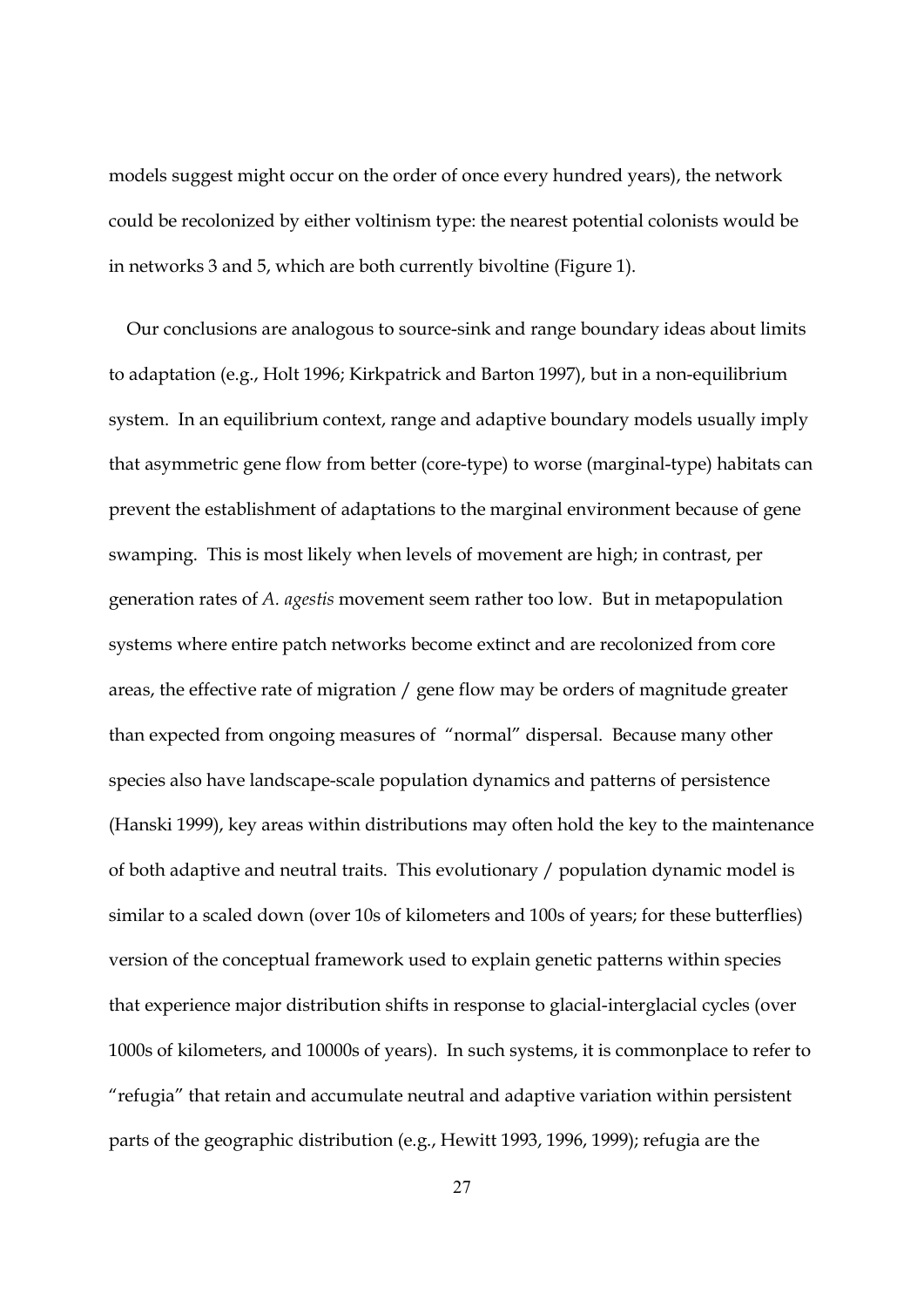equivalent of the persistent metapopulations within north Wales. Areas of population persistence within generally unstable population systems may dominate patterns of adaptation over surprisingly large areas.

#### Acknowledgments

We thank Rob Whitehead, James Baker, David Blakeley, Mark Lineham, Rosa Menéndez, Atte Moilanen for assistance with fieldwork and analysis, and the NERC EDGE program for financial support.

## Literature Cited

- Aagaard, K., Hindar, K., Pullin, A.S., James, C.H., Hammerstedt, O., Balstad, T. & Hanseen, O. 2002. Phylogenetic relationships in brown argus butterflies (Lepidoptera: Lycaenidae: Aricia) from north-western Europe. Biological Journal of the Linnean Society 75(1): 27-37.
- Barton, N.H. & Whitlock, M.C. 1997. The evolution of metapopulations. In: Metapopulation Biology: Ecology, Genetics, and Evolution (I. Hanski & M.E. Gilpin Eds) pp. 183-210. Academic Press, San Diego.
- Brookes, M.I., Graneau, Y.A., King, P., Mallet, J.L.B., Rose, O.C. & Thomas, C.D. (1997) The genetic consequences of artificial introductions and natural colonizations in the British butterfly Plebejus argus. Conservation Biology 11: 648-661.
- Cowley, M. J. R., C.D. Thomas, D.B. Roy, R.J. Wilson, J.L. León-Cortés, D. Gutiérrez, C.R. Bulman, R.M. Quinn, D. Moss, & K.J. Gaston. 2001a. Density–distribution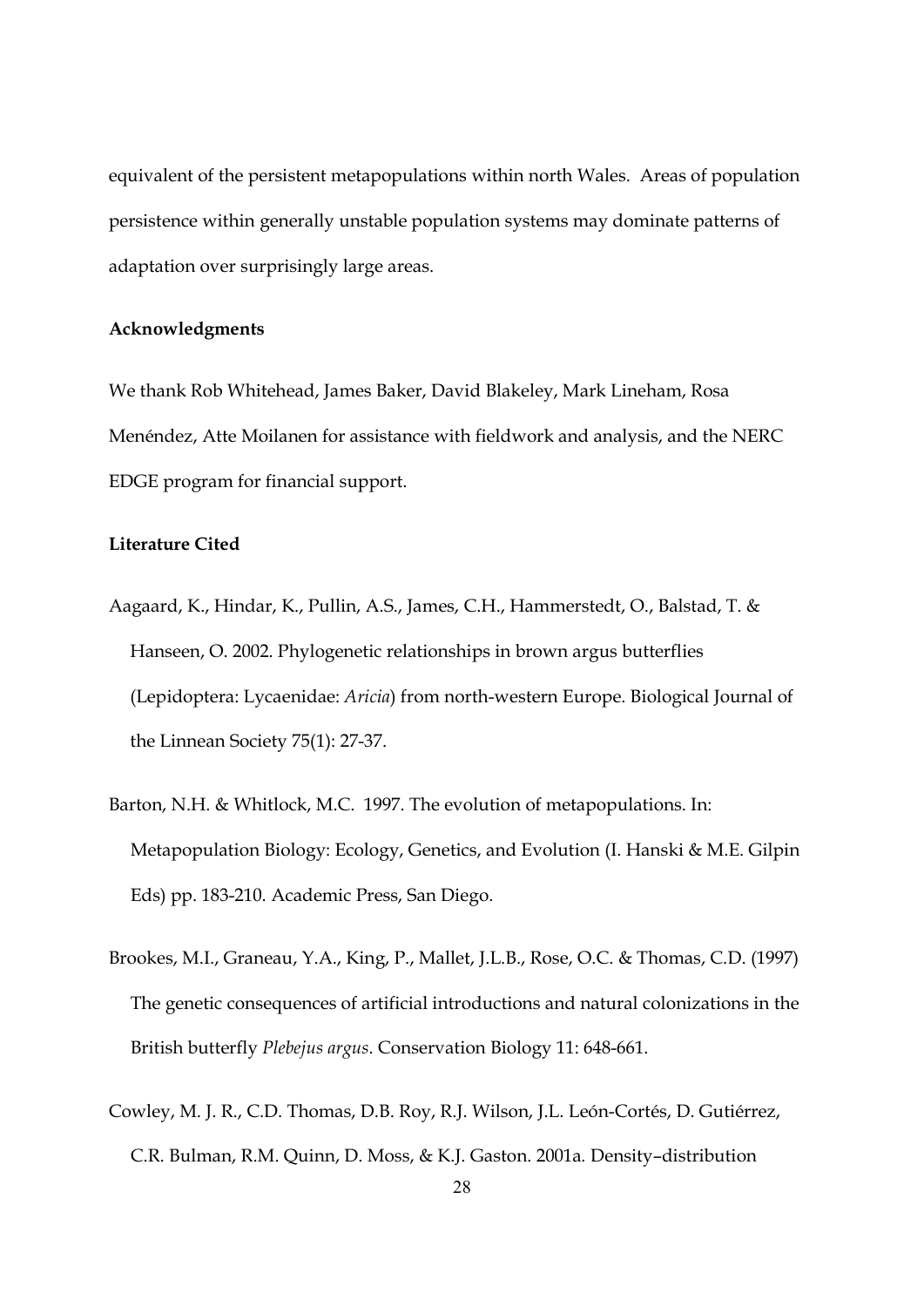relationships in British butterflies I: the effect of mobility and spatial scale. Journal of Animal Ecology 70: 410-425.

- Cowley, M. J. R., C.D. Thomas, R.J. Wilson, J.L. León-Cortés, D. Gutiérrez, and C.R. Bulman. 2001b. The density and distribution of British butterflies II: an assessment of mechanisms. Journal of Animal Ecology 70: 426-441.
- Endler, J.A. 1992. Genetic heterogeneity and ecology. In: Genes in Ecology (R.J. Berry, T.J. Crawford & G.M. Hewitt Eds). Blackwell, Oxford, pp 534.

Ford, E.B. 1945. Butterflies. Collins, London.

- Hanski, I. 1991. Single-species metapopulation dynamics. In: Metapopulation Dynamics: Empirical and Theoretical Investigations (M. Gilpin & I. Hanski Eds), pp 17 – 38. Academic Press, London.
- Hanski, I. 1994. A practical model of metapopulation dynamics. Journal of Animal Ecology 63: 151-162.

Hanski, I. 1999. Metapopulation Ecology. Oxford University Press, Oxford.

- Hanski, I. & Gilpin, M.E. (Eds) 1997. Metapopulation Dynamics: Ecology, Genetics and Evolution. Academic Press, London.
- Hanski, I. & Ovaskainen, O. 2000. The metapopulation capacity of a fragmented landscape. Nature 404: 755-758.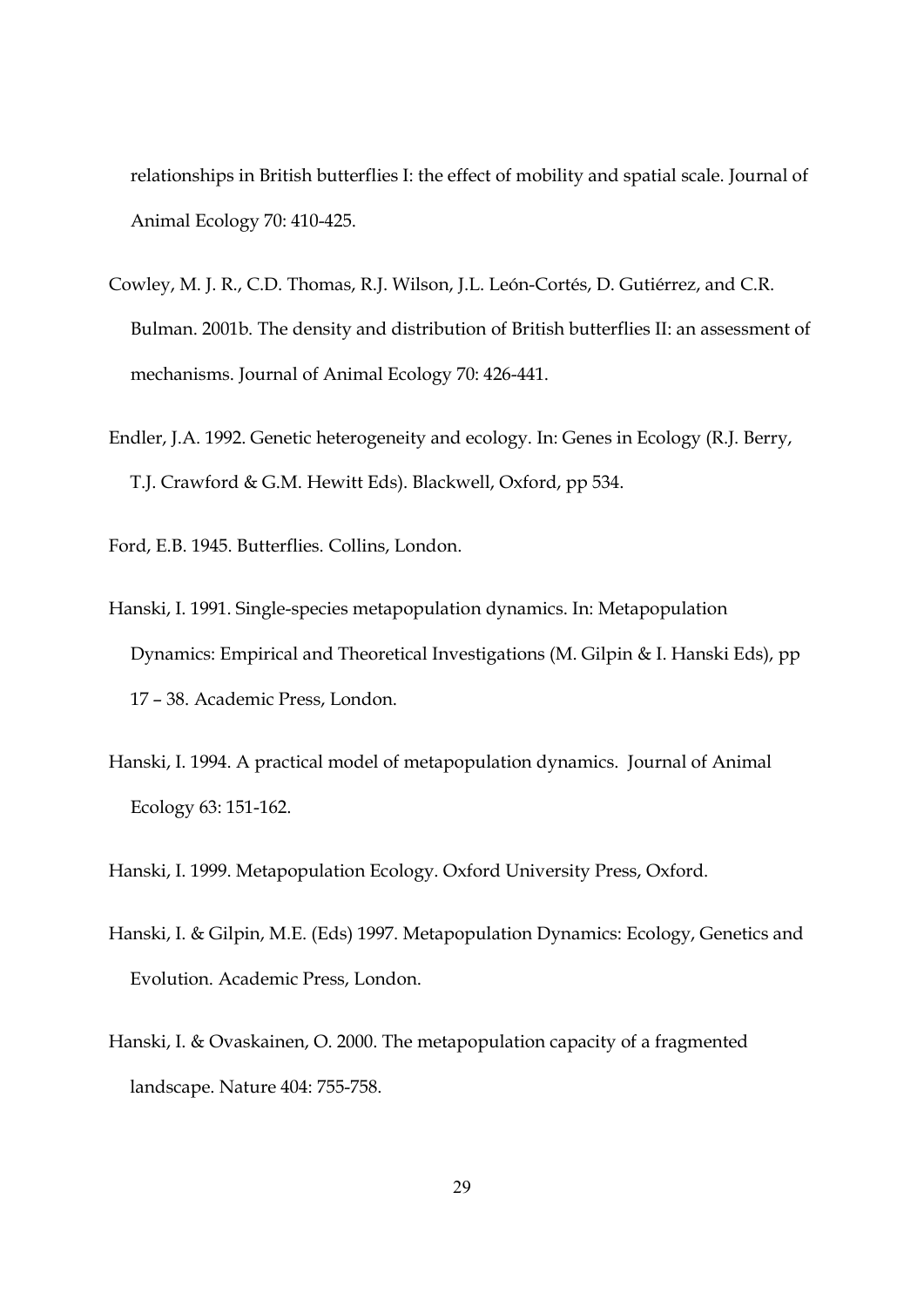- Hanski I. & Singer M. C. 2001. Extinction-colonization dynamics and host-plant choice in butterfly metapopulations. American Naturalist 158: 341-353.
- Held, C. & Spieth, H.R. 1999. First evidence of pupal diapause in Pieris brassicae L.: the evolution of local adaptedness. Journal of Insect Physiology 45: 587-598.
- Hewitt, G. M. 1993 Post-glacial distribution and species substructure: lessons from pollen, insects and hybrid zones. In Evolutionary patterns and processes (eds. D. R. Lees & D. Edwards). The Linnean Society of London Symposium Series 14: 97- 123.
- Hewitt, G. M. 1996 Some genetic consequences of ice ages, and their role in divergence and speciation. Biological Journal of the Linnean Society 58: 247-276.
- Hewitt, G. M. 1999 Post-glacial re-colonization of European biota. Biological Journal of the Linnean Society 68: 87-112.
- Higley, L. G., Pedigo, L. P. & Ostlie, K. R. (1986) DEGDAY: a program for calculating degree-days, and assumptions behind the degree-day approach. Environmental Entomology, 15: 999-1016.
- Høegh-Guldberg, O. 1966. Northern European groups of Aricia allous G.-Hb: their variability and relationship to A. agestis (Schiff.) Natura Jutland 13: 9-116.
- Holt, R. D. (1996) Adaptive evolution in source-sink environments: direct and indirect effects of density-dependence on niche evolution. Oikos 75: 182-192.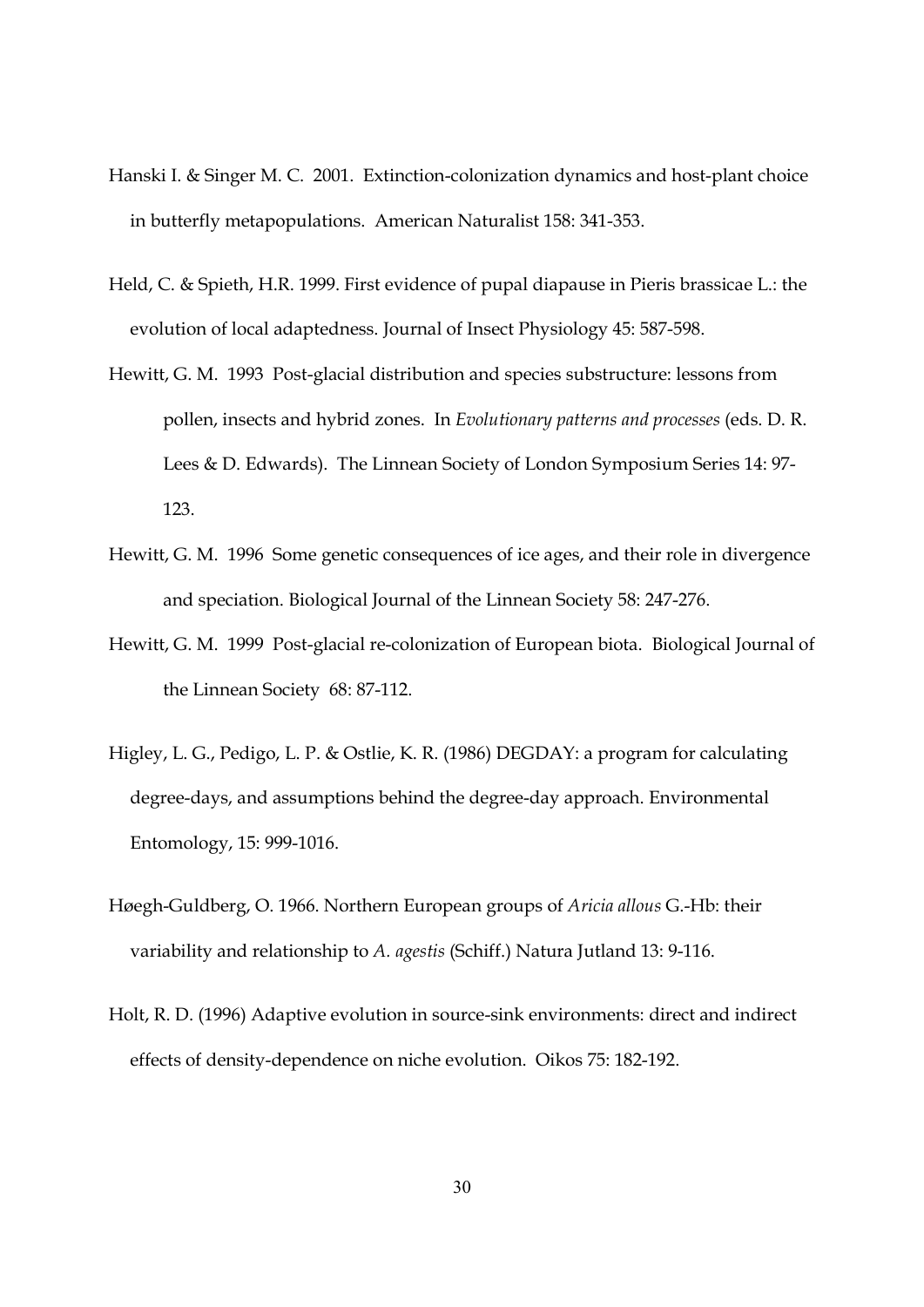- Jarvis, F.V.L. 1966. The genus Aricia (Lep. Rhopalocera) in Britain. Proc. Transactions of the South London Entomology and Natural History Society 1966: 37-60
- Kirkpatrick, M. & Barton N. H. (1997) Evolution of a species' range. American Naturalist 150: 1-23.
- Lenormand, T. (2002) Gene flow and the limits to natural selection. Trends in Ecology and Evolution 17: 183-189.
- Mallet, J. (2001) Gene Flow. In: Insect Movement: Mechanisms and Consequences (I.P. Woiwod, D.R. Reynolds & C.D. Thomas Eds), pp 337-360. CABI Publishing, Wallingford, Oxon.
- Mallet, J. & Joron, M. 1999. Evolution of diversity in warning color and mimicry: polymorphisms, shifting balance and speciation. Annual Review of Ecology and Systematics 30: 201-233.
- Mallet, J., Korman, A., Heckel, D.G. & King, P. 1993. Biochemical genetics of Heliothis and Helicoverpa (Lepidoptera: Noctuidae) and evidence for a founder event in Helicoverpa zea. Genetics 86(2): 189-197.
- Moilanen, A. 1999. Patch occupancy models of metapopulation dynamics: efficient parameter estimation using implicit statistical inference. Ecology 80: 1031-1043.
- Moilanen, A., and Nieminen, M. 2002. Simple connectivity measures for metapopulation studies. Ecology 83: 1131-1145.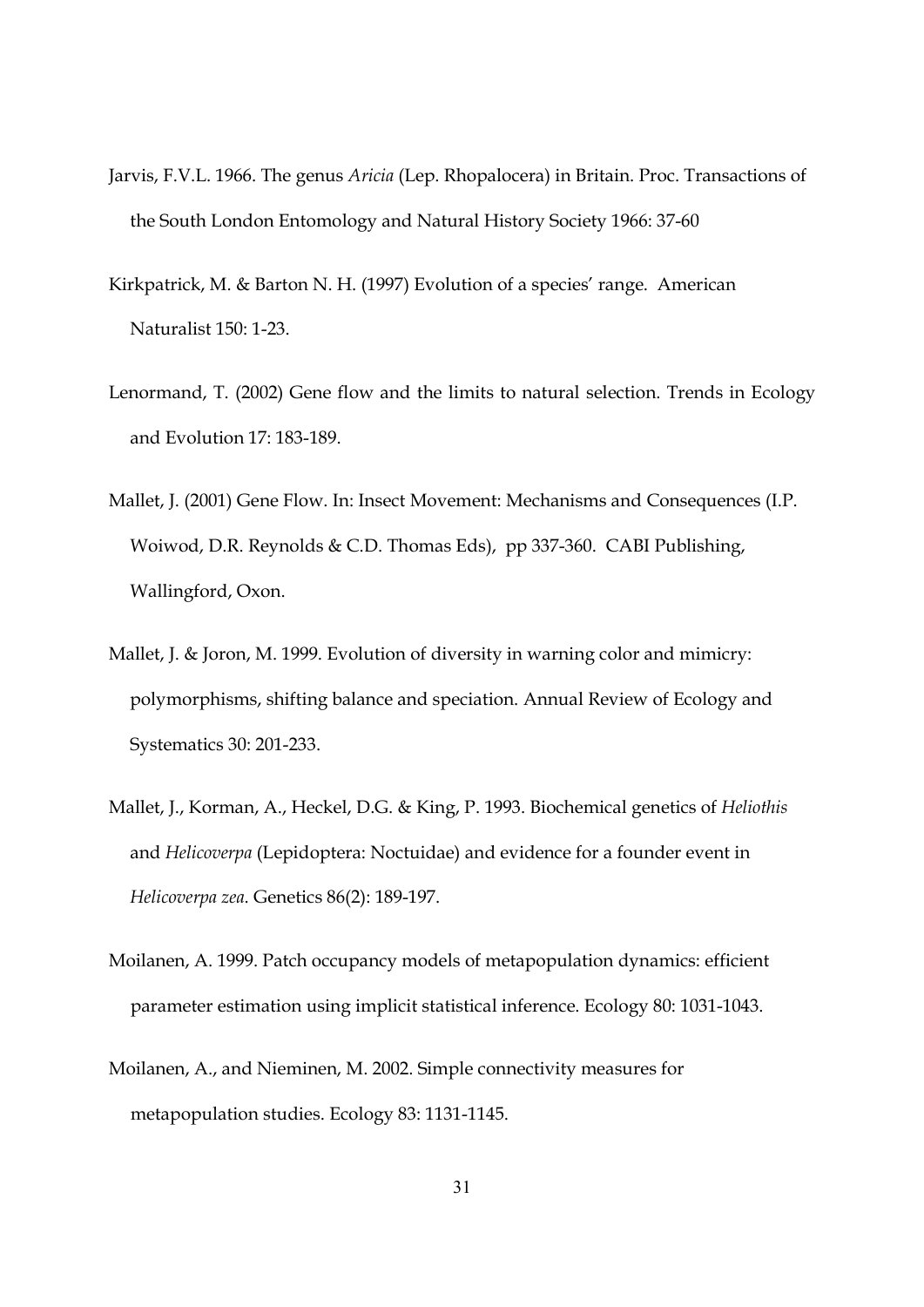- Nagelkerke, N.J.D. 1991. A note on a general definition of the coefficient of determination. Biometrika 78: 691-692.
- Nei, M. 1972. Genetic distance between populations. American Naturalist, 106: 283-292.
- Norusis, M.J. 1993 SPSS® for Windows™ Advanced Statistics Release 6.0. SPSS Inc., Chicago, USA.
- Pollard, E. & Yates, T.J. 1993. Monitoring Butterflies for Conservation. Chapman and Hall, London.
- Raymond, M & Rousset, F. 1995. GENEPOP (version 1.2): population genetics software for exact tests and ecumenicism. Journal of Heredity 86: 248-249.
- Richardson, B.J., Baverstock, P.R. and Adams, M. 1986. Allozyme Electrophoresis. Academic Press, Sydney, pp 410.
- Simon, C., Frati, F., Beckenback, A., Crespi., B.J., Lui., H. and Flook, P. 1994. Evolution, weighting and phylogenetic utility of mitochondrial gene sequences and a compilation of conserved polymerase chain reaction primers. Annals of the Entomological Society of America 87: 651-701.
- Shaw, M.W. 1995. Simulation of population expansion and spatial pattern when individual dispersal distributions do not decline exponentially with distance. Proceedings of the Royal Society of London Series B 259: 243-248.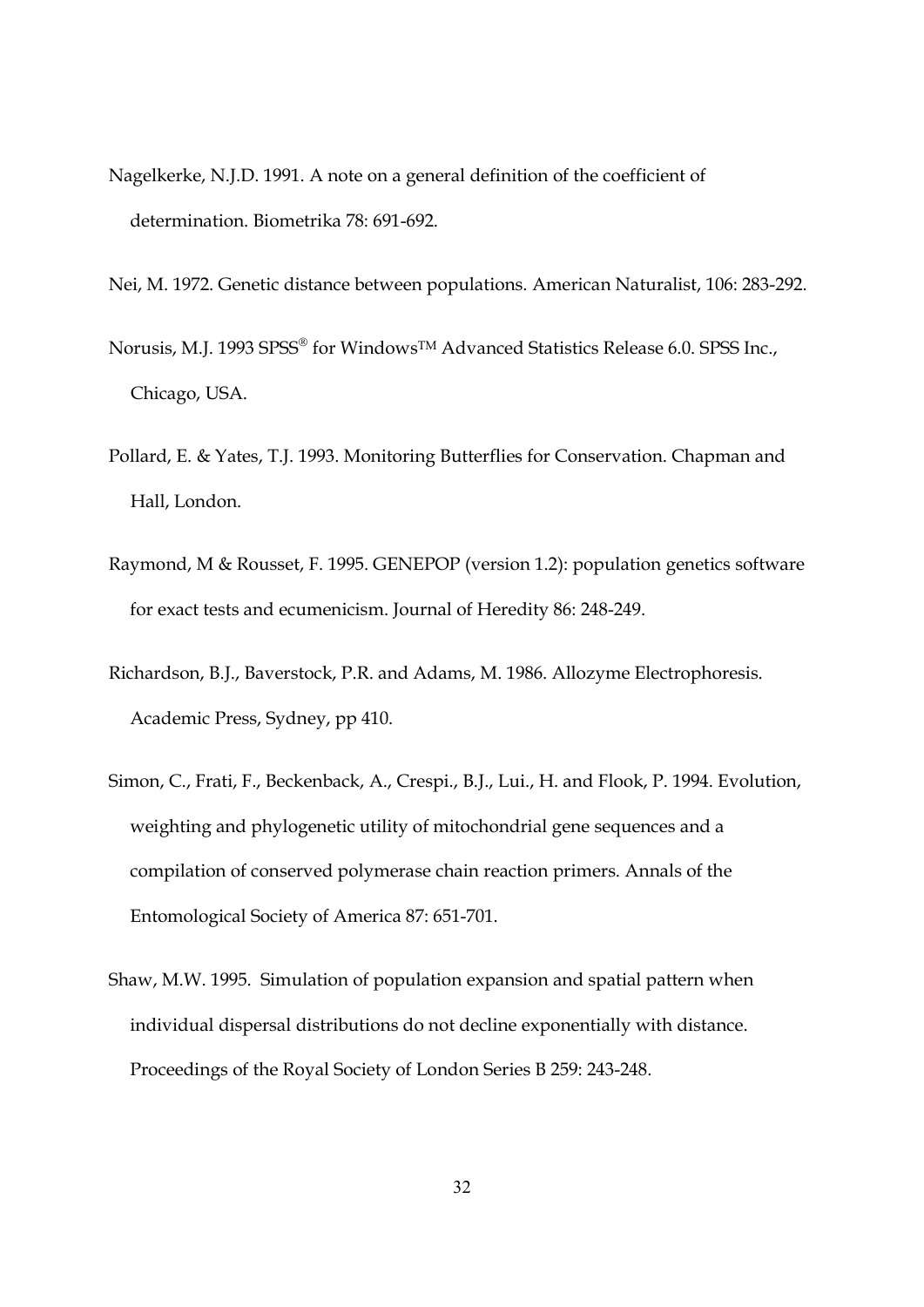- Singer, M.C. & Thomas, C. D. 1996. Evolutionary responses of a butterfly metapopulation to human and climate-caused environmental variation. American Naturalist 148: S9-S39.
- Slatkin, M. & Barton, N.H. 1989. A comparison of three indirect methods of estimating average levels of gene flow. Evolution 43: 1349-1368.
- Slatkin, M. 1993. Isolation by distance in equilibriun and nob-equilibrium populations. Evolution 47(1): 264-179.
- Taneyhill, D.E., J.B.Mallet , I.Wynne, S.Burke, A.S.Pullin, R.J.Wilson, R.K.Butlin, M.J.Hatcher, B.Shorrocks, and C.D.Thomas. 2003. Estimating rates of gene flow in endemic butterfly races: the effect of metapopulation dynamics. In: Genes in the Environment (R.S.Hails, J.E.Beringer & H.C.J.Godfray, eds). pp. 3-25. Blackwell Science, Oxford.
- Thomas, C.D. & Hanski, I. 1997. Butterfly metapopulations. In: Metapopulation Biology: Ecology, Genetics, and Evolution (I. Hanski & M.E. Gilpin Eds) pp. 359 - 386. Academic Press, San Diego.
- Thomas, C.D., Thomas, J.A. & Warren, M.S. 1992. Distributions of occupied and vacant butterfly habitats in fragmented landscapes. Oecologia 92: 563 - 567.
- Thomas, J.A. 1983a. A quick method for estimating butterfly numbers during surveys. Biological Conservation 27: 195 - 211.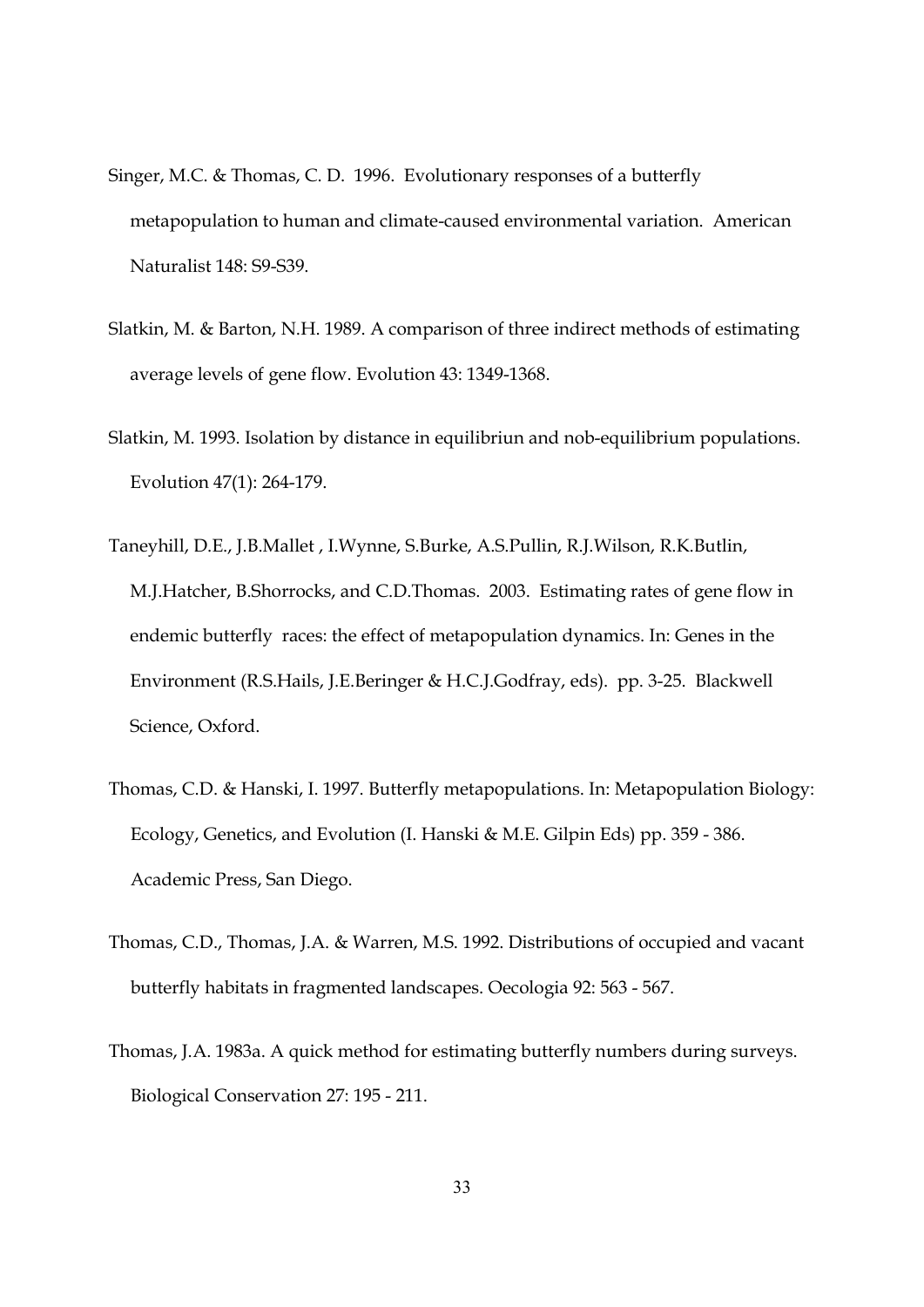- Thomas, J. A. 1983b. The ecology and conservation of Lysandra bellargus (Lepidoptera: Lycaenidae) in Britain. Journal of Applied Ecology 20: 59-83.
- Tuda, M & Iwasa, Y. 1998. Evolution of contest competition and its effect on hostparasitoid dynamics. Evolutionary Ecology 12: 855-870.
- Wahlberg, N., A. Moilanen, and I. Hanski. 1996. Predicting the occurrence of endangered species in fragmented landscapes. Science 273: 1536 - 1538.
- Walsh, S.P., Metzger, D.A., & Higuchi, R. 1991. Chelex 100 as a medium for simple extraction of DNA for PCR-based typing from forensic material. Bio Techniques 10: 506-513.
- Weir, B.S. & Cockerham, C.C. 1984. Estimating F-statistics for the analysis of population structure. Evolution, 38: 1358-1370.
- Whitlock, M.C. 1992. Temporal fluctuations in demogrphic parametres and the genetic variance among populations. Evolution 46(3): 608-615.
- Whitlock, M.C. 1999. Indirect measures of gene flow and migration:  $F_{ST} \neq 1/(4Nm+1)$ . Heredity 82:117-125.
- Wilson, R.J. 1999. The spatiotemporal dynamics of three lepidopteran herbivores of Helianthemum chamaecistus. PhD thesis, University of Leeds.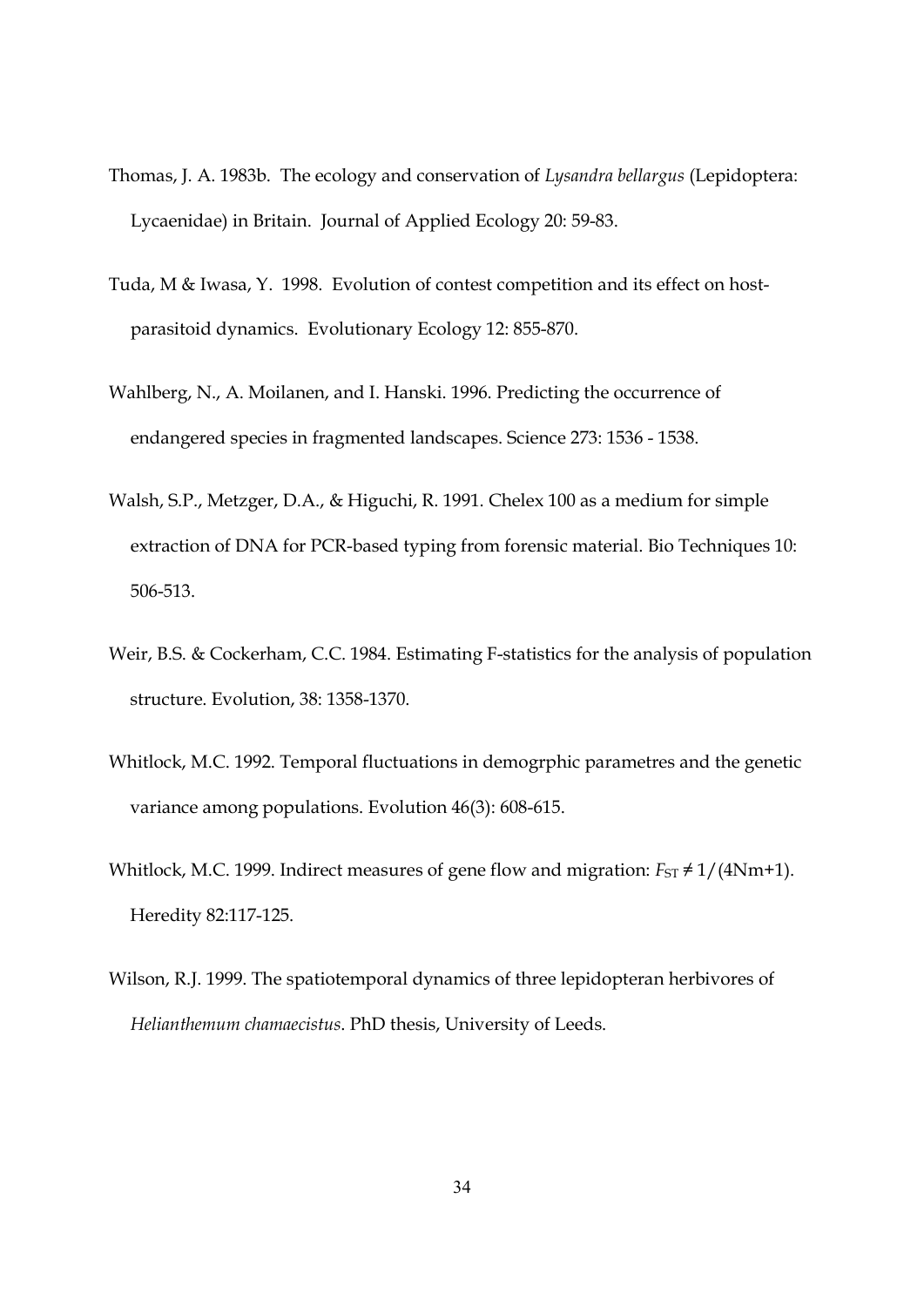- Wilson, R.J. & Thomas, C.D. 2002. Dispersal and the spatial dynamics of butterfly populations. Pp. 257-278 in: Dispersal Ecology (Ed. J. Bullock, R. Kenward & R. Hails). Blackwell Science, Oxford.
- Wilson, R.J., Ellis, S., Baker, J.S., Lineham, M.E., Whitehead, R. & Thomas, C.D. 2002. Large scale patterns of distribution and persistence at the range margins of a butterfly. Ecology 83 (12): 3357-3368.
- Wright, S. 1978. Evolution and the genetics of Populations, Vol 4. Variability between and among natural populations. University of Chicago Press, Chicago.
- Wynne, I.R. & Brookes, C.P. 1992. A device for producing multiple deep-frozen samples for allozyme electrophoresis. In: Genes in Ecology (R.J. Berry, T.J. Crawford & G.M. Hewitt Eds). Blackwell, Oxford, pp 534.
- Wynne, I.R., Loxdale, H.D. & Brookes, C.P. 1992. Use of a cellulose acetate system for allozyme electrophoresis. In: Genes in Ecology (R.J. Berry, T.J. Crawford & G.M. Hewitt Eds). Blackwell, Oxford, pp 534.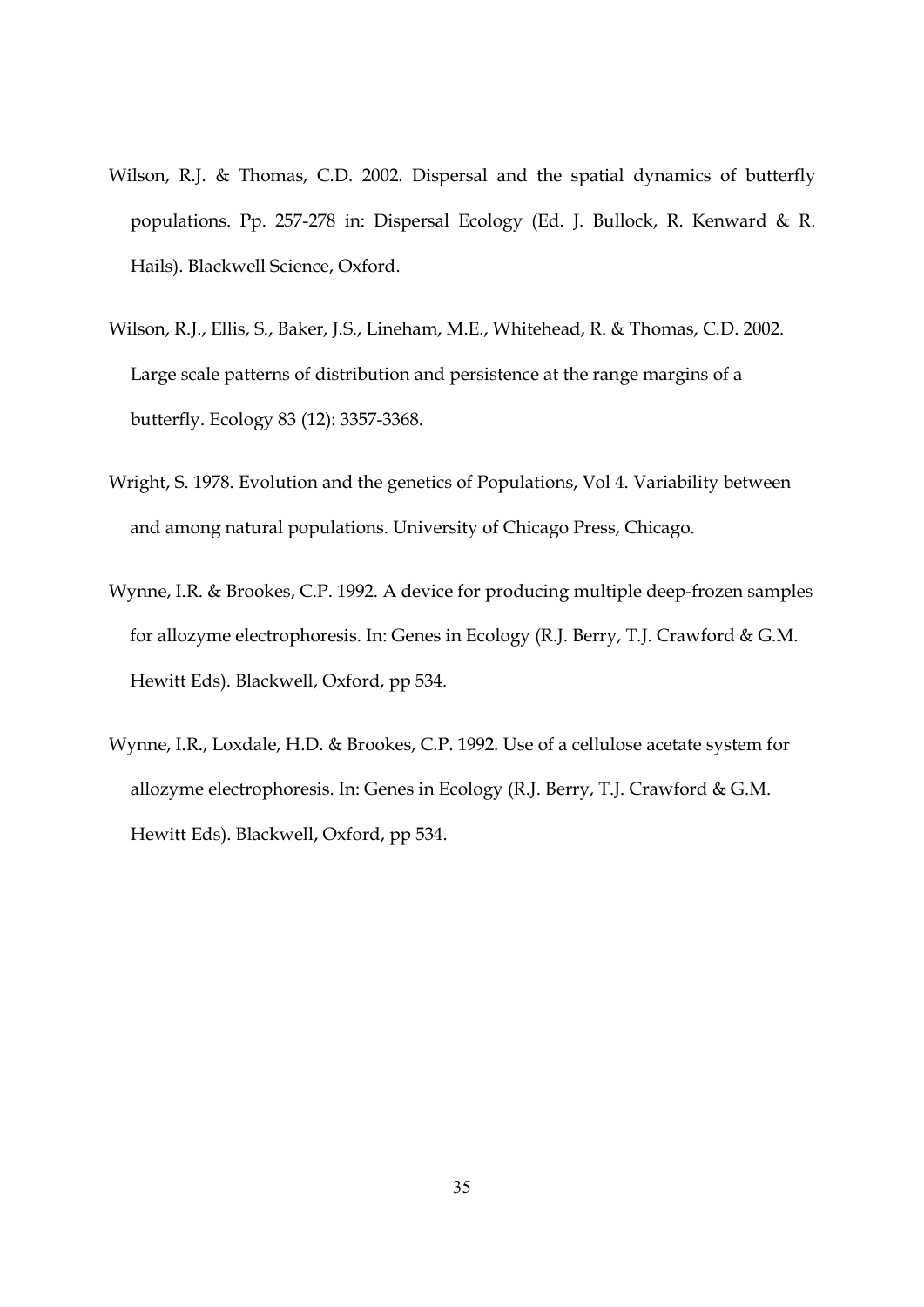| Month      | ${\bf n}$ | $R^2$ | $\mathbf{F}$       | <i>a</i> (constant) | $b$ (aspect <sup>+</sup> ) | $c$ (altitude <sup><math>\land</math></sup> ) |
|------------|-----------|-------|--------------------|---------------------|----------------------------|-----------------------------------------------|
| Jan        | 10        | 0.57  | 4.70NS             | 15.92 NS            | $-0.043$ NS                | - $0.082$ NS                                  |
| Feb        | 10        | 0.63  | $6.03*$            | 8.47 NS             | - $0.020$ NS               | - $0.046$ NS                                  |
| Mar        | 8         | 0.94  | 38.18***           | 49.06**             | $-0.110**$                 | $-0.250*$                                     |
| Apr        | 7         | 0.70  | 4.66 <sup>NS</sup> | 102.54 NS           | $-0.247 Ns$                | $-0.381$ NS                                   |
| May        | 19        | 0.52  | $8.69**$           | 165.38***           | $-0.281**$                 | $-0.515*$                                     |
| Jun        | 19        | 0.42  | $5.88*$            | 230.19***           | $-0.246*$                  | $-0.541*$                                     |
| Jul        | 19        | 0.57  | $10.72**$          | 324.84***           | $-0.429**$                 | $-0.569*$                                     |
| Aug        | 19        | 0.55  | 12.14***           | 320.59***           | $-0.437***$                | $-0.507*$                                     |
| Sep        | 16        | 0.62  | $10.44**$          | 207.86***           | $-0.502***$                | $-0.306$ NS                                   |
| Oct        | 15        | 0.79  | 22.18***           | 103.36***           | $-0.304***$                | $-0.213$ NS                                   |
| <b>Nov</b> | 14        | 0.76  | 17.30***           | $17.15***$          | $-0.072***$                | $-0.021$ NS                                   |
| Dec        | 9         | 0.48  | 2.72 <sub>NS</sub> | 5.13 N <sub>S</sub> | $-0.017$ NS                | $-0.024$ NS                                   |

Table 1. Linear regressions of monthly day degrees > 10°C against aspect and altitude.

Notes: n = number of dataloggers with two years' data for each month; +degrees difference from 185; ^metres above sea level; significance levels NS  $P > 0.05$ , \*  $P < 0.05$ , \*\*  $P < 0.01$ , \*\*\*  $P < 0.001$ .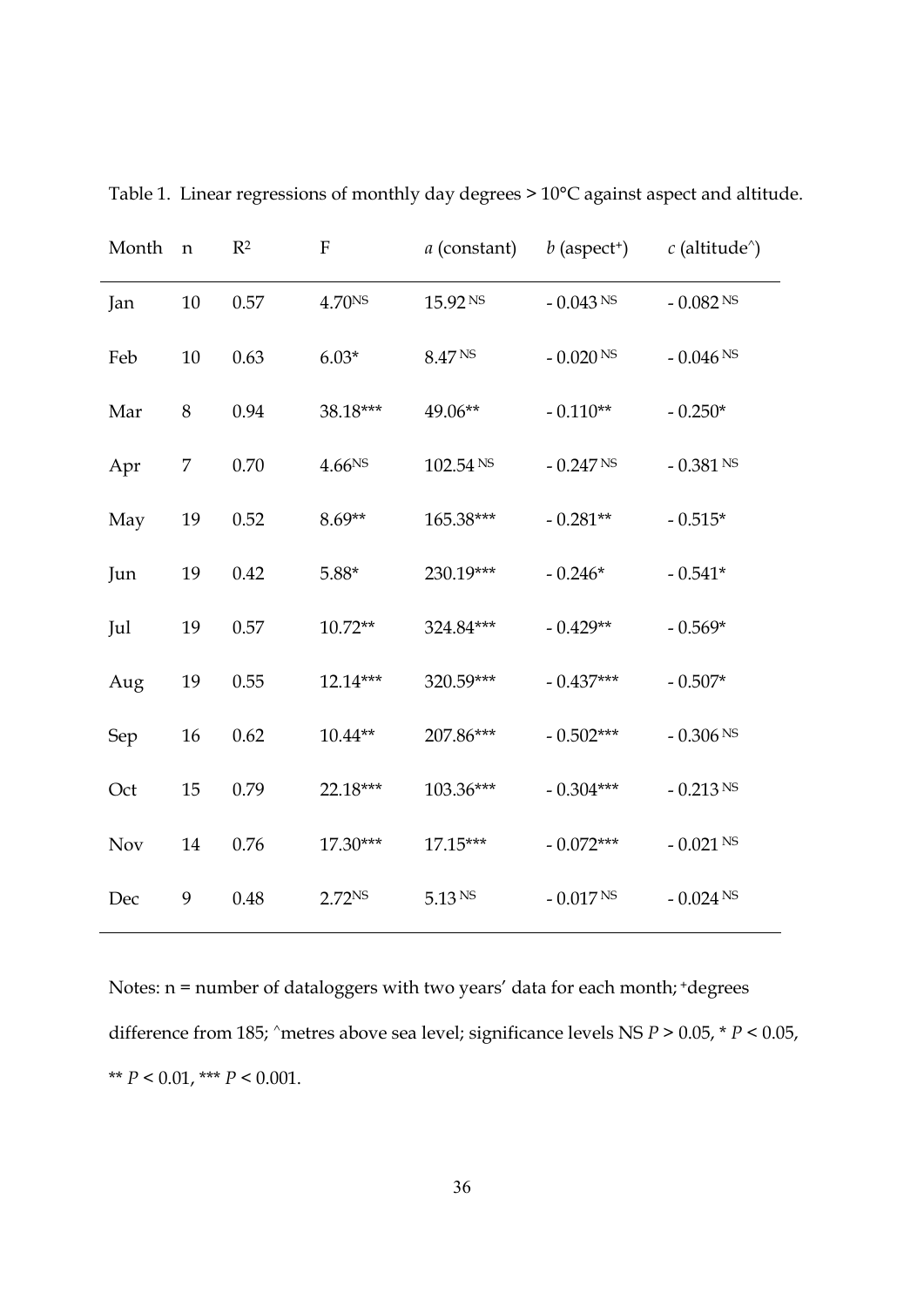Table 2. Logistic regression models for the voltinism of Aricia agestis populations, based on 1. Modeled thermal environment, 2 Thermal connectivity difference (measured to warm and cool habitats), 3. Population connectivity difference (measured to bivoltine and univoltine butterfly populations).

| Model                               | $-2L\left(\frac{1}{2}\right)$ | $R^2$        | Model            | DF | Significance |
|-------------------------------------|-------------------------------|--------------|------------------|----|--------------|
|                                     |                               |              | Chi <sup>2</sup> |    |              |
| 1. Thermal environment <sup>+</sup> | 98.76                         | 0.70         | 113.78           | 1  | < 0.001      |
| 2. Thermal connectivity             | 29.53                         | 0.93         | 183.01           | 1  | < 0.001      |
| difference <sup>^</sup>             |                               |              |                  |    |              |
| 3. Population connectivity          | $\theta$                      | $\mathbf{1}$ | 212.54           | 1  | < 0.001      |
| difference*                         |                               |              |                  |    |              |

Notes: n = 68 univoltine populations, 87 bivoltine populations; # -2LL represents model -2 log<sub>e</sub> likelihood; R<sup>2</sup> calculated as in Nagelkerke (1991); +Thermal environment is modeled annual day degrees above  $10^{\circ}$ C;  $^{\circ}$  = (connectivity to patches predicted by model 1 to be bivoltine) – (connectivity to patches predicted to be univoltine); \* = (connectivity to bivoltine populations) – (connectivity to univoltine populations).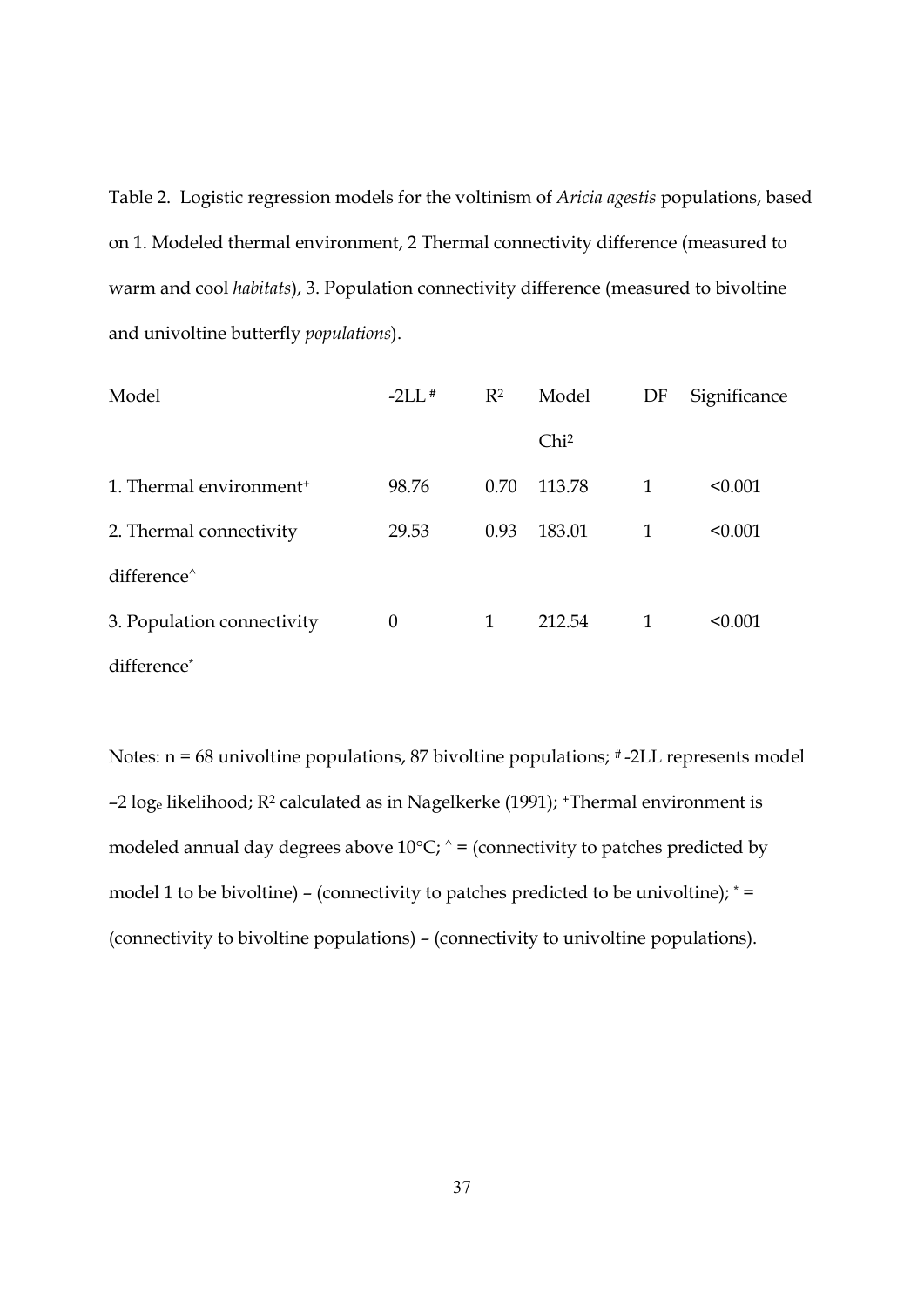Table 3. Occupancy status, thermal environment and modeled time to metapopulation extinction of A. agestis networks in north Wales.

| Network Status |            | Area "warm"      | Area "cool"      | Median generations         |
|----------------|------------|------------------|------------------|----------------------------|
|                |            | $(ha)$ #         | $(ha)$ #         | to extinction <sup>+</sup> |
| $\mathbf{1}$   | Bivoltine  | 201.4            | 5.3              | >200                       |
| $\overline{2}$ | Bivoltine  | 92.6             | 1.9              | >200                       |
| 3              | Bivoltine  | 1.3              | $\boldsymbol{0}$ | 5                          |
| $\overline{4}$ | Unoccupied | 0.2              | $\boldsymbol{0}$ | $\overline{2}$             |
| 5              | Bivoltine  | 5.8              | $\mathbf{0}$     | 12.5                       |
| 6              | Univoltine | 9.0              | 35.5             | 83.5                       |
| 7              | Unoccupied | 0.03             | 2.4              | 7                          |
| 8              | Univoltine | 0.03             | 11.7             | 33.5                       |
| 9              | Univoltine | 0.1              | 132.6            | >200                       |
| $10\,$         | Univoltine | $0.5\,$          | $0.7\,$          | $\overline{4}$             |
| 11             | Unoccupied | $0.02\,$         | 0.1              | $\mathbf{1}$               |
| 12             | Univoltine | $\boldsymbol{0}$ | $0.7\,$          | $\overline{4}$             |
| 13             | Unoccupied | 0.01             | 2.0              | 7                          |
| 14             | Unoccupied | 4.1              | 4.6              | 110                        |

Notes: #Area "warm" has modeled thermal environment > 782 annual day degrees > 10°C , area "cool" has < 782 day degrees > 10°C. <sup>+</sup>From 100 Incidence Function model simulations starting with all patches occupied.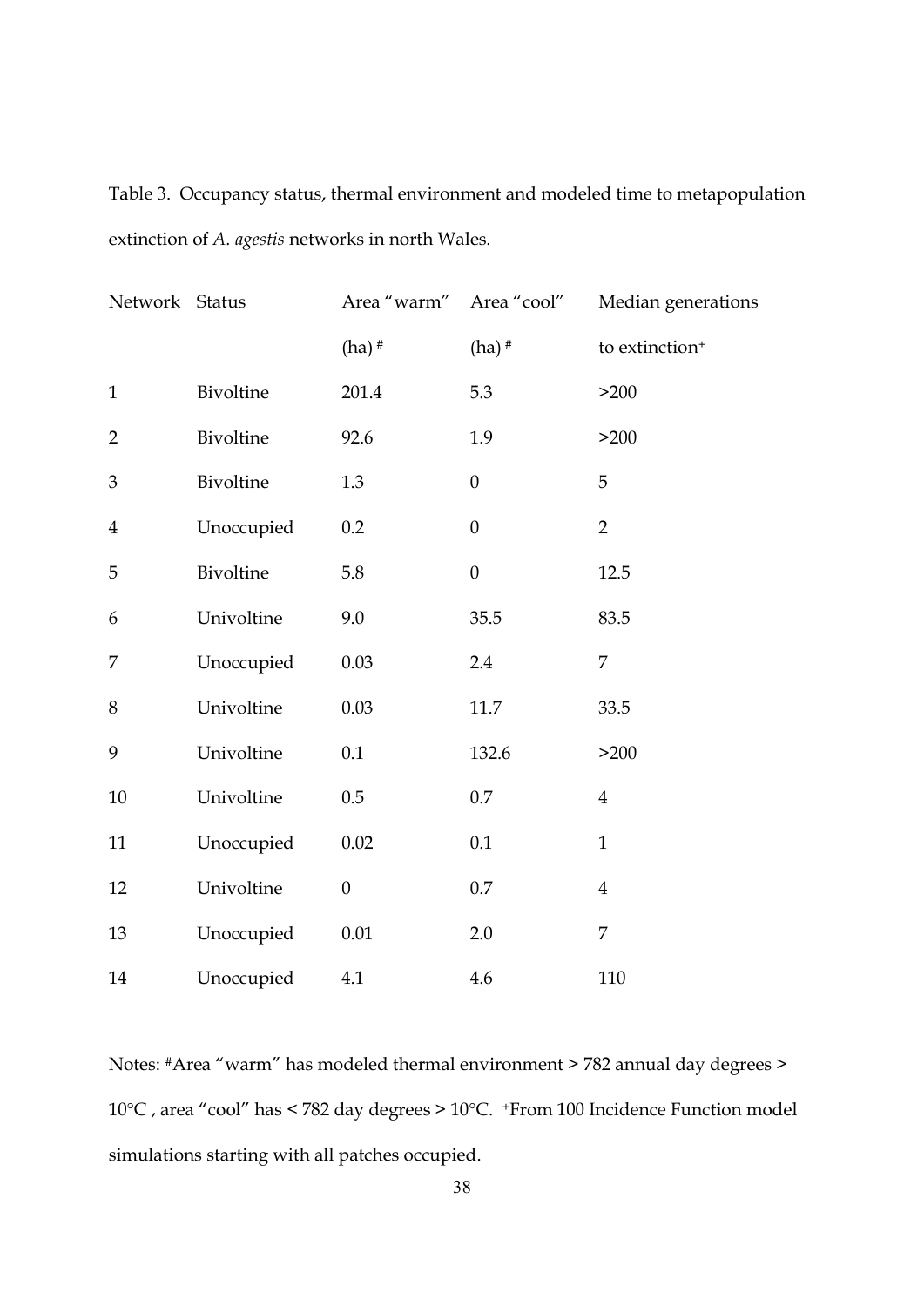Table 4. Standardized gene frequency variance  $F_{ST}$  among univoltine, bivoltine and all populations of Aricia in North Wales for seven polymorphic loci.

| Locus        | Bivoltine | Univoltine | All    |
|--------------|-----------|------------|--------|
|              |           |            |        |
| Pgi          | 0.0870    | 0.0709     | 0.0971 |
| Pgm          | 0.0913    | 0.0825     | 0.0926 |
| Me           | 0.0301    | 0.0498     | 0.0693 |
| $Got-f$      | 0.1887    | 0.0436     | 0.1226 |
| G6pd         | 0.0889    |            | 0.1163 |
| $\alpha$ Gpd | 0.0272    | 0.0130     | 0.0373 |
| Mdh-f        | 0.0772    | 0.0697     | 0.0854 |
|              |           |            |        |
| All          | 0.0881    | 0.0643     | 0.0934 |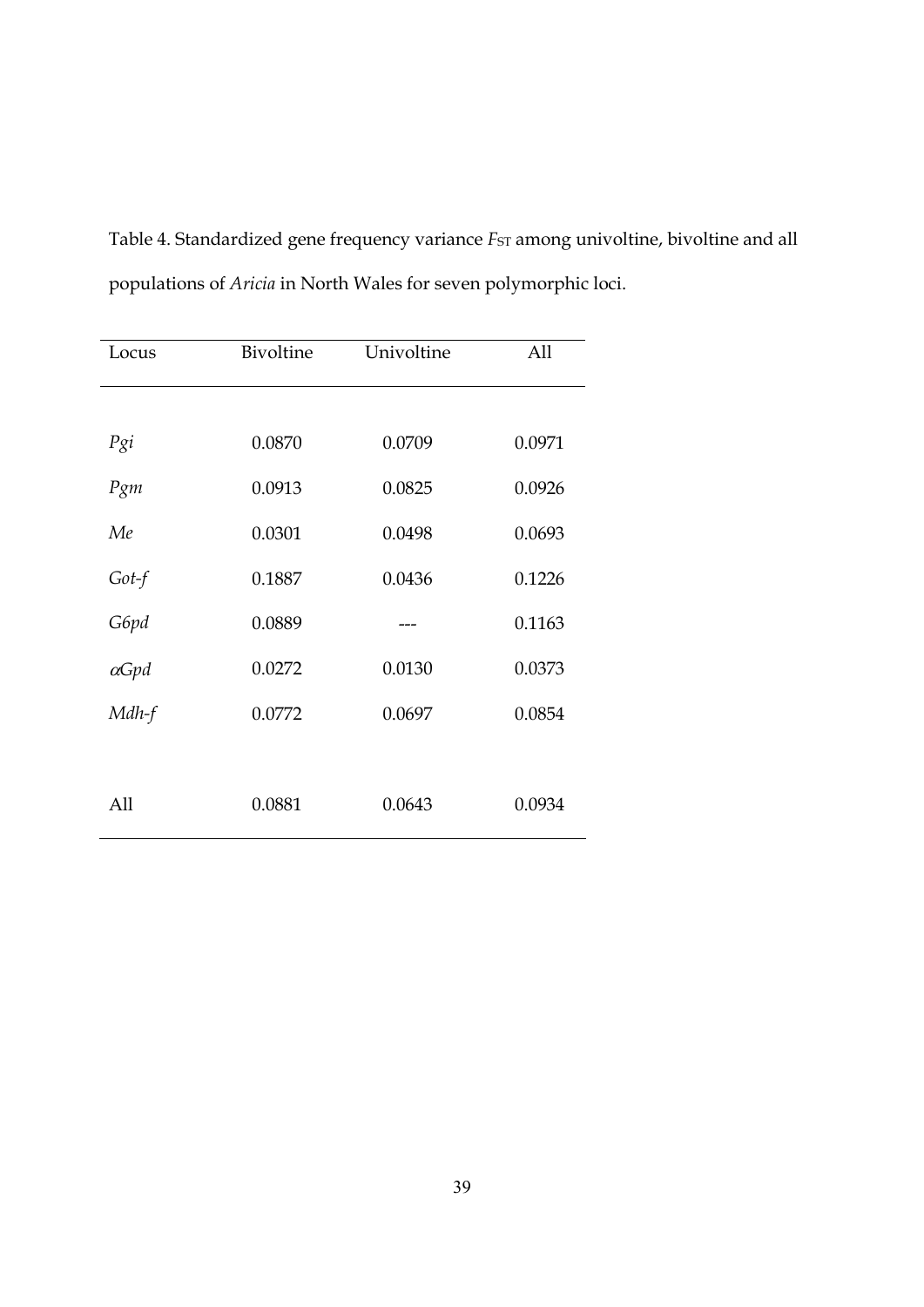## Figure legends

Figure 1. (a) The distribution of bivoltine (black) and univoltine (gray) populations of A. agestis in north Wales, and of suitable but unoccupied habitat patches (white). Symbol sizes greatly exaggerate patch size, and are proportional to log patch area. The line shows the north coast of Wales. Place names and numbers are as referred to in the text. (b) Adult emergence patterns for univoltine  $(n = 4)$  and bivoltine  $(n = 24)$  populations.

Figure 2. Sample localities for univoltine (open triangles) and bivoltine (closed circles) A. agestis populations in North Wales. Gray areas show the distribution of limestone. For a key to sample codes see Materials and Methods.

Figure 3. Peak population density at univoltine (open triangles) and bivoltine (solid circles) populations, plotted against modeled thermal environment (annual modeled day degrees  $> 10^{\circ}$ C).

Figure 4. Modeled thermal environment (annual modeled day degrees > 10°C) against connectivity difference for univoltine (open triangles) and bivoltine (solid circles) populations. Populations with positive connectivity difference were better connected to bivoltine populations than to univoltine populations, and vice-versa. Dashed lines show: horizontal – the modeled thermal environment (782° day degrees > 10°C) at which logistic regression predicts a 50% probability of either voltinism type; vertical – zero connectivity difference (i.e. equally well connected to univoltine and bivoltine populations).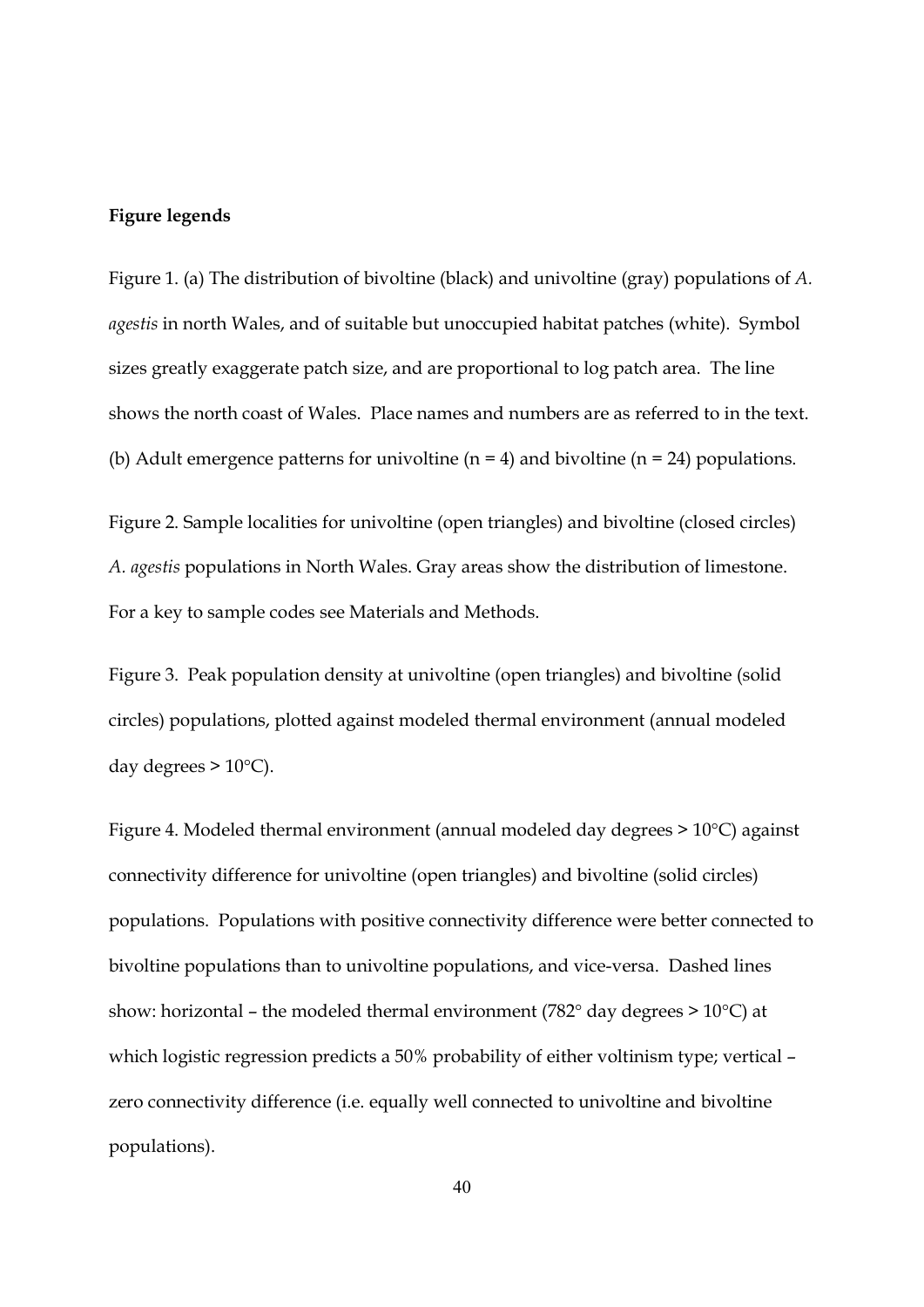Figure 5. Survival over time of Incidence Function metapopulation simulations for each habitat network. a) networks containing bivoltine A. agestis; b) networks containing univoltine A. agestis ; c) networks unoccupied by A. agestis during the study. Network numbers correspond to those on Figure 1a.

Figure 6. Relationship between genetic similarity  $(Nm +1)$  and distance  $(km+1)$  in A. agestis populations in northWales: bivoltine x bivoltine (solid circles), univoltine x univoltine (solid triangles) and bivoltine x univoltine (open circles) pair wise comparisons. Note the use of Log<sub>10</sub> scales.

Figure 7. Relationship between genetic similarity, Nm+1 (of individual populations to within voltinism mean frequency), and connectivity (of patches to within voltinism type patch network) for univoltine (open triangles) and bivoltine (closed circles) populations.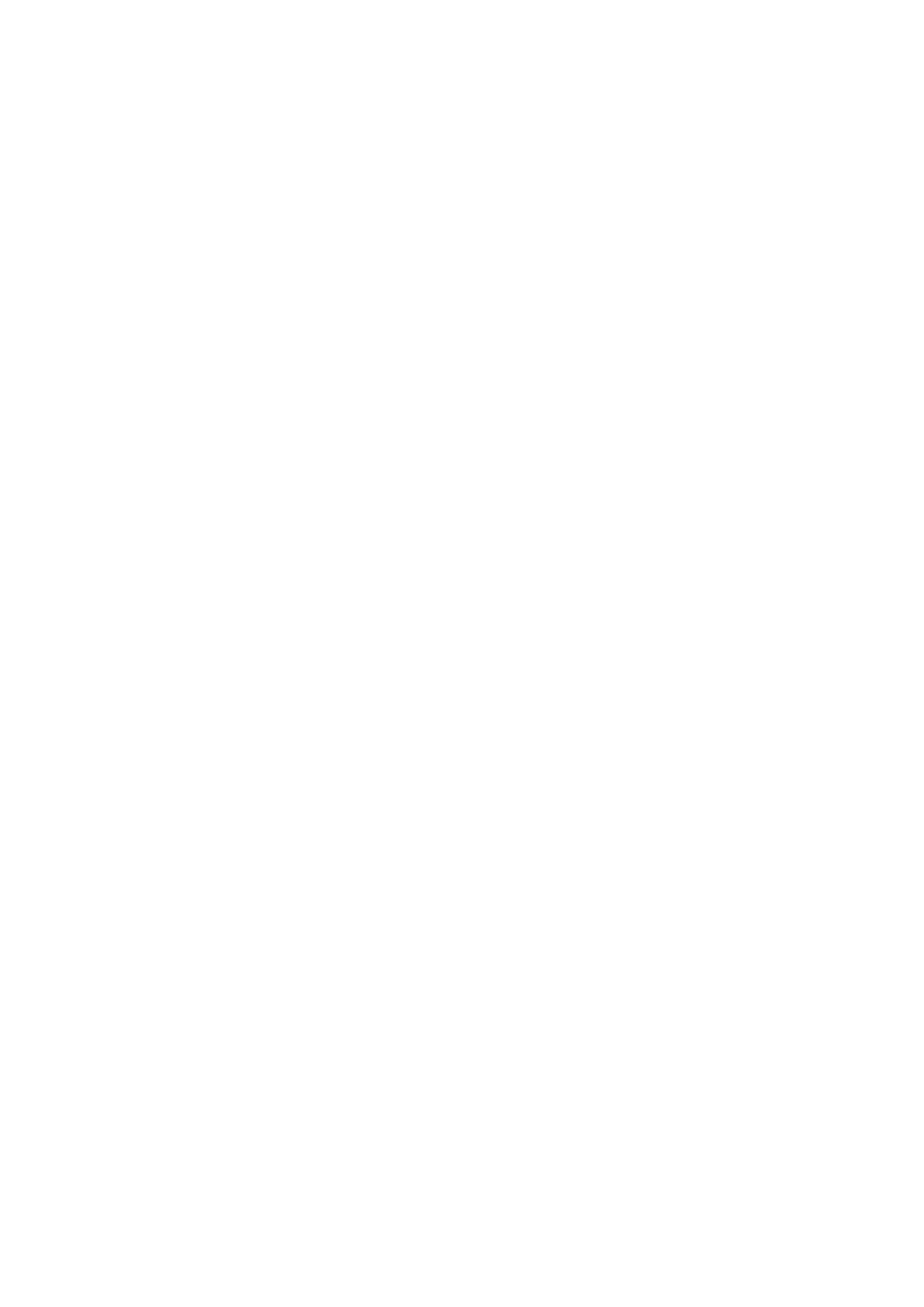

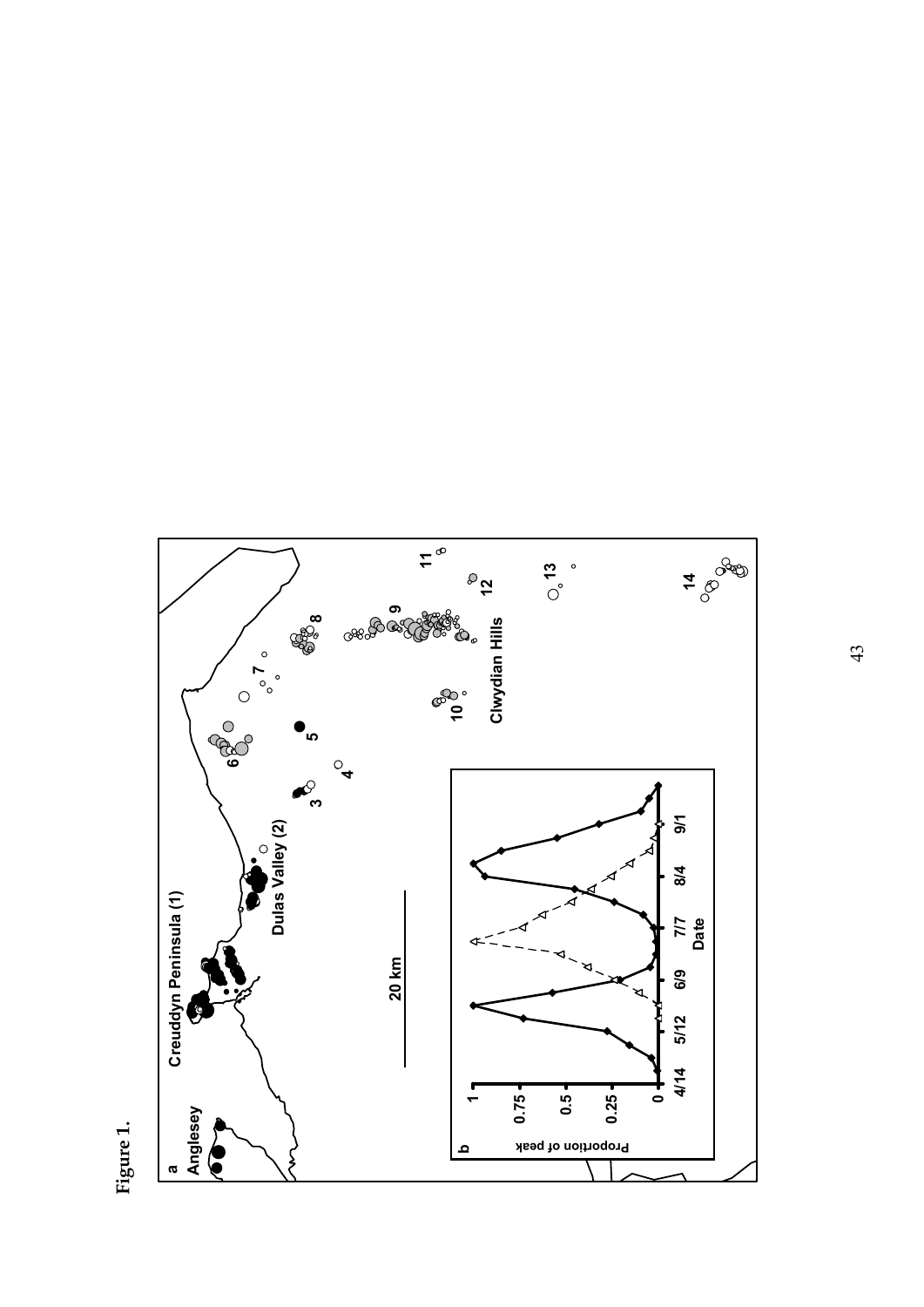

Figure 2.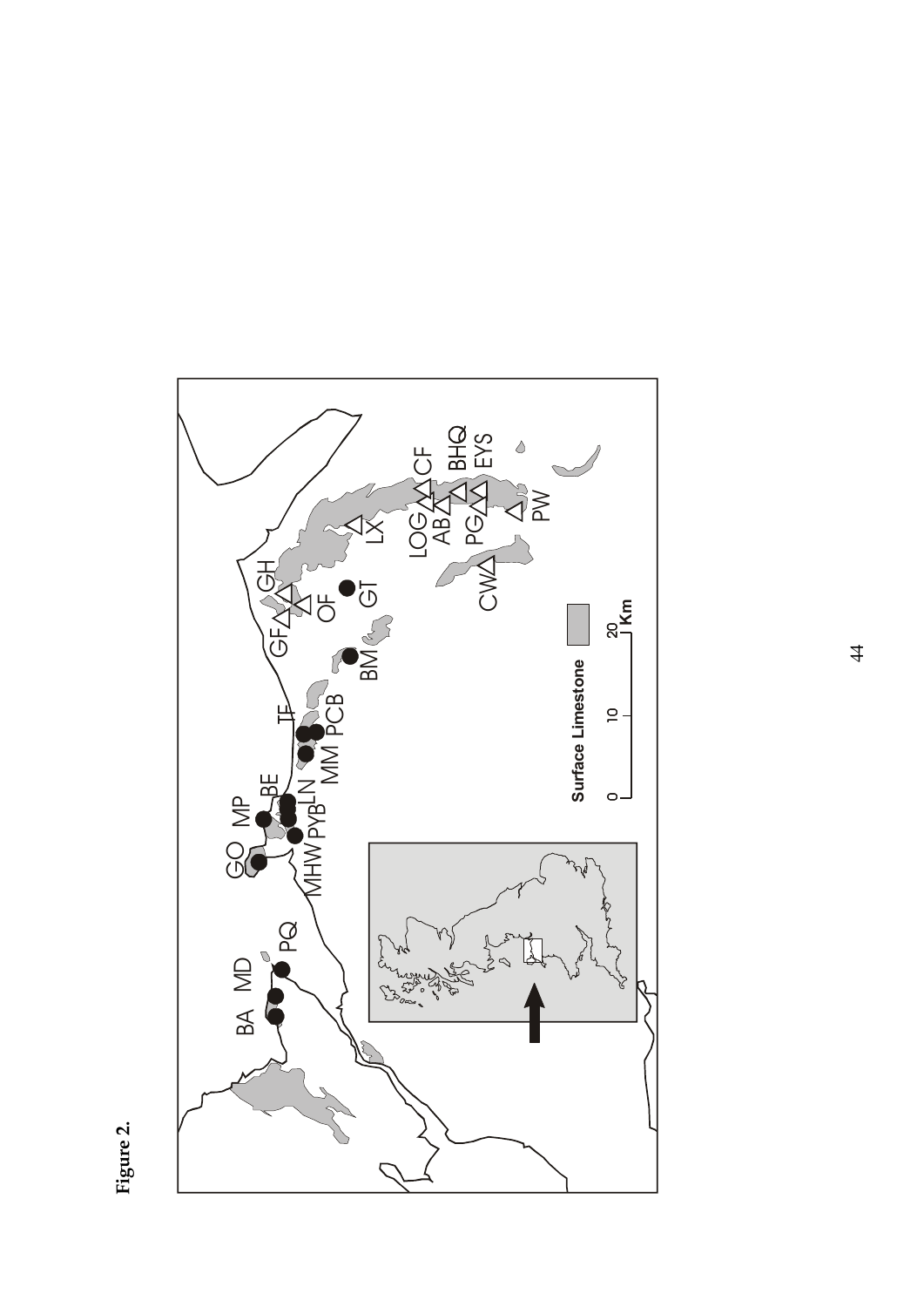

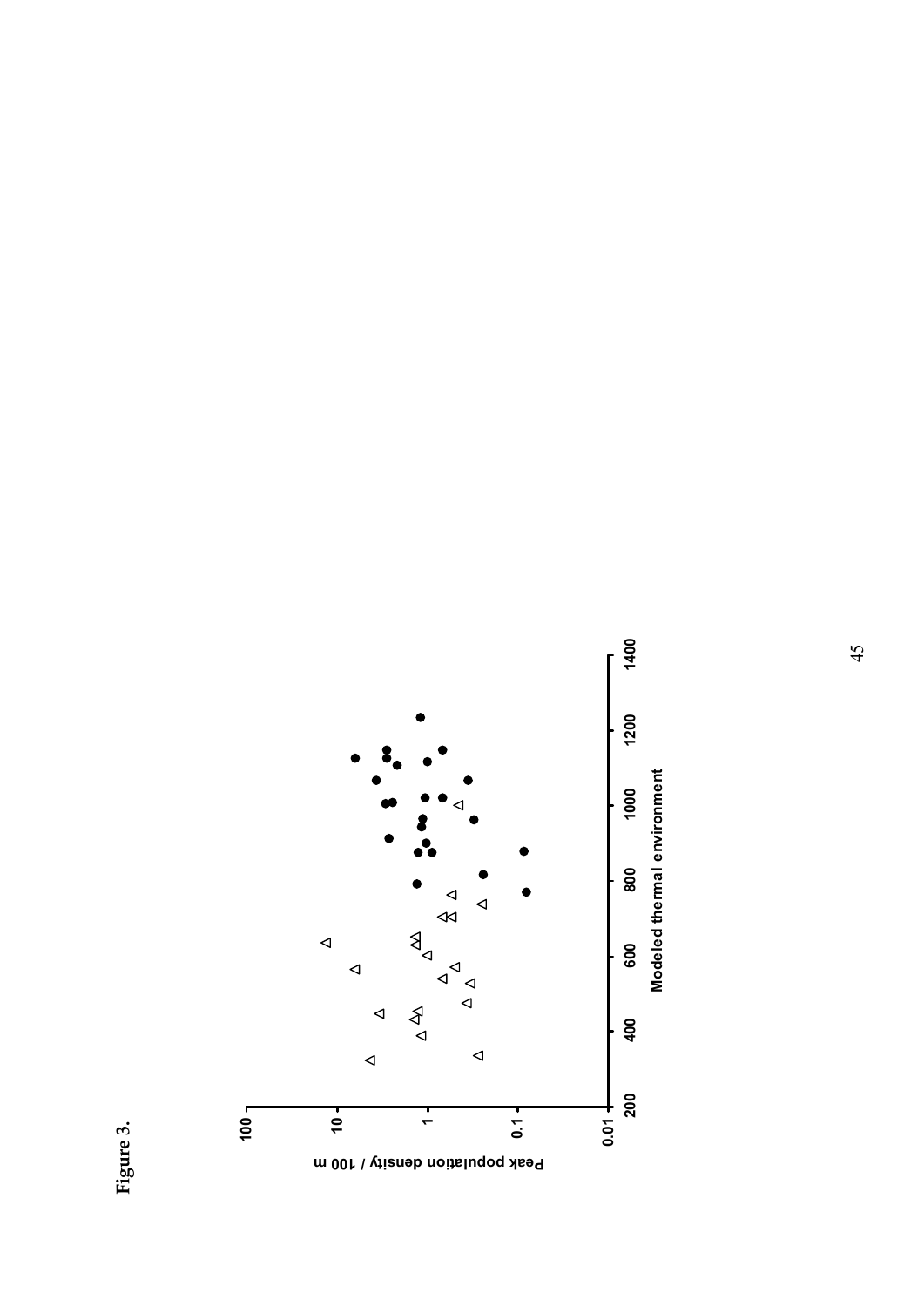

Figure 4.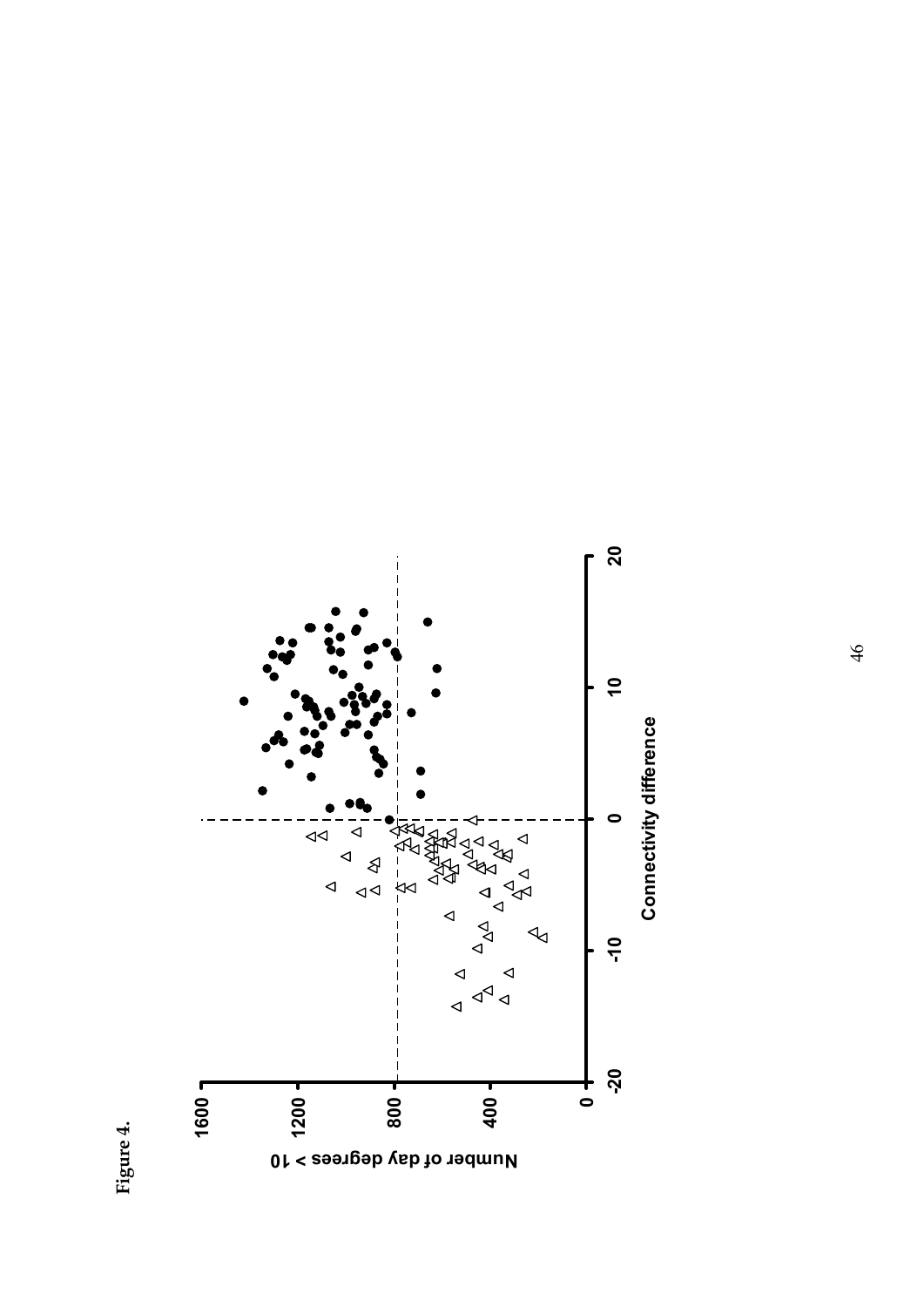Figure 5.

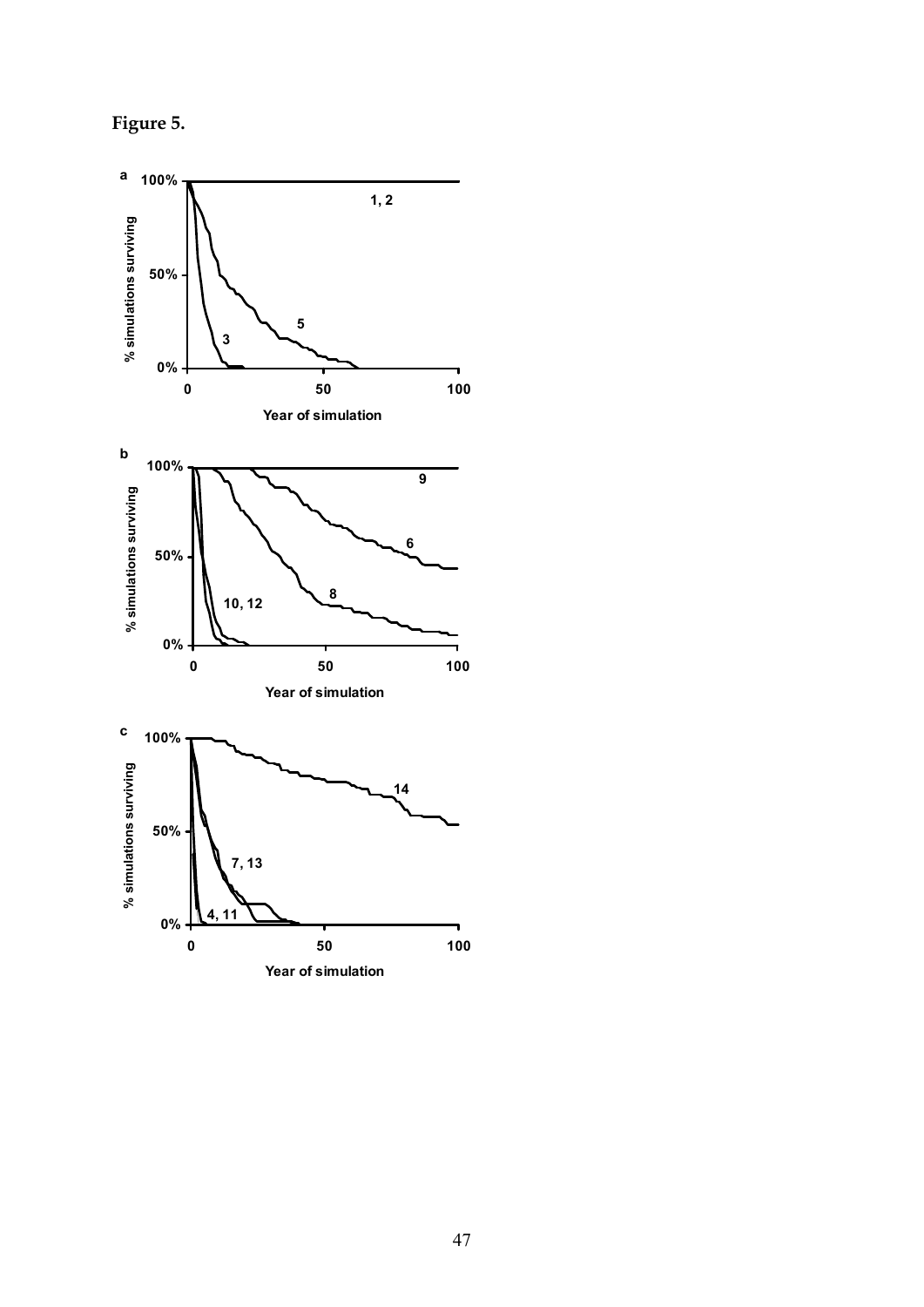

Figure 6.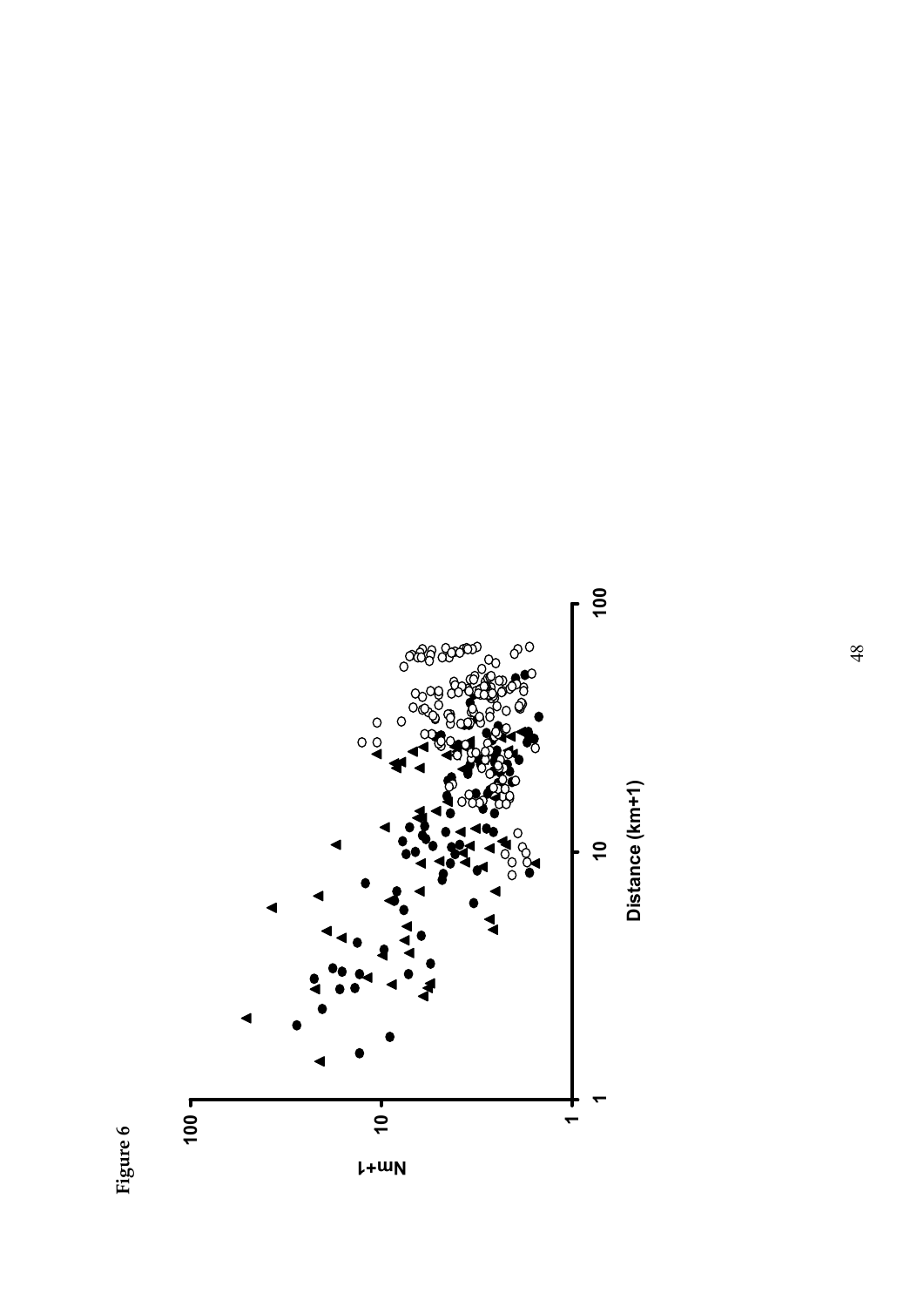Figure 7.

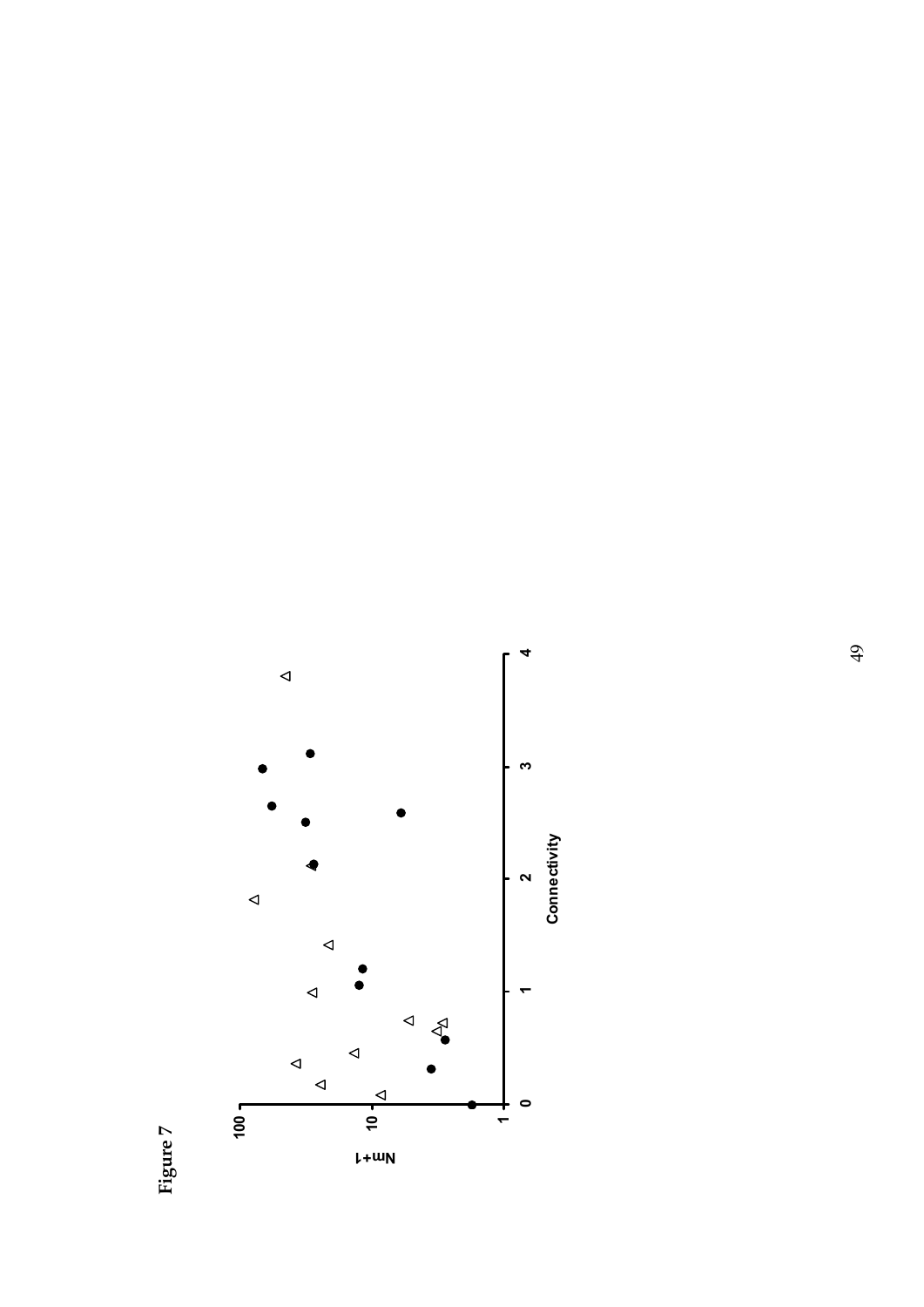# Appendix material: Allozyme allele frequencies Appendix material: Allozyme allele frequencies Electronic enhancements. Electronic enhancements.

Allele frequencies for eight polymorphic loci in (A) bivoltine and (B) univoltine populations of Aricia. Also provided are the Allele frequencies for eight polymorphic loci in (A) bivoltine and (B) univoltine populations of Aricia. Also provided are the number of individuals sampled (N), observed (Obs.), Expected (Exp.) and mean Heterozygosity (\* indicates a significant deviation number of individuals sampled (N), observed (Obs.), Expected (Exp.) and mean Heterozygosity (\* indicates a significant deviation from Hardy-Weinberg expectations,  $P < 0.05$ ). from Hardy-Weinberg expectations,  $P < 0.05$ ) .

 $\overline{A}$ 

|                                                                                                                                                                                                                                                                                                                                                                                                                                                               | ą                                                                                                   | ß                                                                         | Ã,                                                                                                                                                                                                                                                                                                                                                                                              | 8                              | ă                                 | MHW                                 | БZВ                                            | Ĕ                        | 멻                                        | ğ                                                                        | H                                          | සි<br>ප                                    | ЯÄ                    | 5                      |
|---------------------------------------------------------------------------------------------------------------------------------------------------------------------------------------------------------------------------------------------------------------------------------------------------------------------------------------------------------------------------------------------------------------------------------------------------------------|-----------------------------------------------------------------------------------------------------|---------------------------------------------------------------------------|-------------------------------------------------------------------------------------------------------------------------------------------------------------------------------------------------------------------------------------------------------------------------------------------------------------------------------------------------------------------------------------------------|--------------------------------|-----------------------------------|-------------------------------------|------------------------------------------------|--------------------------|------------------------------------------|--------------------------------------------------------------------------|--------------------------------------------|--------------------------------------------|-----------------------|------------------------|
|                                                                                                                                                                                                                                                                                                                                                                                                                                                               |                                                                                                     |                                                                           |                                                                                                                                                                                                                                                                                                                                                                                                 |                                |                                   |                                     |                                                |                          |                                          |                                                                          |                                            |                                            |                       |                        |
| ិ<br>ស្ថិត្ត<br><b>A</b>                                                                                                                                                                                                                                                                                                                                                                                                                                      |                                                                                                     |                                                                           |                                                                                                                                                                                                                                                                                                                                                                                                 |                                |                                   |                                     |                                                |                          |                                          |                                                                          |                                            |                                            |                       |                        |
|                                                                                                                                                                                                                                                                                                                                                                                                                                                               |                                                                                                     |                                                                           | ៰ៜៜ៝៷<br>$\omega$ $\omega$ $\omega$ $\omega$                                                                                                                                                                                                                                                                                                                                                    |                                |                                   |                                     |                                                |                          |                                          |                                                                          |                                            |                                            |                       |                        |
|                                                                                                                                                                                                                                                                                                                                                                                                                                                               |                                                                                                     |                                                                           |                                                                                                                                                                                                                                                                                                                                                                                                 |                                |                                   |                                     |                                                |                          |                                          |                                                                          |                                            |                                            |                       |                        |
|                                                                                                                                                                                                                                                                                                                                                                                                                                                               |                                                                                                     |                                                                           |                                                                                                                                                                                                                                                                                                                                                                                                 |                                |                                   |                                     |                                                |                          |                                          |                                                                          |                                            |                                            |                       |                        |
|                                                                                                                                                                                                                                                                                                                                                                                                                                                               | $\begin{array}{c} 0 & 0 & 0 & 0 \\ 0 & 0 & 0 & 0 \\ 0 & 0 & 0 & 0 \\ 0 & 0 & 0 & 0 \\ \end{array}.$ | $\begin{array}{c} 300 \\ 700 \\ 700 \\ 100 \\ 0 \\ 0 \\ 0 \\ \end{array}$ |                                                                                                                                                                                                                                                                                                                                                                                                 | 59001<br>51407<br>5001<br>5001 | $5000000$<br>$.110000$<br>$.1100$ | 50000000000                         | $598047161$<br>$.3947161$<br>$.161$            |                          | $400440$<br>$40140$<br>$40140$<br>$4100$ | $\begin{array}{c} 25000 \\ 210000 \\ \hline 11000 \\ \hline \end{array}$ |                                            | $47100000$<br>$47100000$<br>$$<br>$$<br>$$ | 5<br>141009<br>141009 | 7100000000             |
|                                                                                                                                                                                                                                                                                                                                                                                                                                                               |                                                                                                     |                                                                           |                                                                                                                                                                                                                                                                                                                                                                                                 |                                |                                   |                                     |                                                |                          |                                          |                                                                          |                                            |                                            |                       |                        |
|                                                                                                                                                                                                                                                                                                                                                                                                                                                               |                                                                                                     |                                                                           |                                                                                                                                                                                                                                                                                                                                                                                                 |                                |                                   |                                     |                                                |                          |                                          |                                                                          |                                            |                                            |                       |                        |
|                                                                                                                                                                                                                                                                                                                                                                                                                                                               |                                                                                                     |                                                                           | 3<br>3<br>9                                                                                                                                                                                                                                                                                                                                                                                     |                                |                                   |                                     |                                                |                          |                                          |                                                                          |                                            |                                            |                       |                        |
|                                                                                                                                                                                                                                                                                                                                                                                                                                                               | .540<br>045.                                                                                        | $.600$<br>$.643$                                                          | $\circ$ $\circ$                                                                                                                                                                                                                                                                                                                                                                                 | .750<br>057.                   | $.440*$<br>$.640*$                | .707                                | .831<br>.701                                   | $.680$<br>$.613$         | $.735$<br>$.715$                         | $.680$<br>$.663$                                                         | .785<br>.735                               | .762<br>.717                               | .667<br>769.          | .593                   |
| Het: $\sum_{R}$ $\sum_{R}$ $\sum_{R}$ $\sum_{R}$ $\sum_{R}$ $\sum_{R}$ $\sum_{R}$ $\sum_{R}$ $\sum_{R}$ $\sum_{R}$ $\sum_{R}$ $\sum_{R}$ $\sum_{R}$ $\sum_{R}$ $\sum_{R}$ $\sum_{R}$ $\sum_{R}$ $\sum_{R}$ $\sum_{R}$ $\sum_{R}$ $\sum_{R}$ $\sum_{R}$ $\sum_{R}$ $\sum_{R}$ $\sum_{R}$ $\sum_{R}$ $\sum_{R}$                                                                                                                                                 |                                                                                                     |                                                                           |                                                                                                                                                                                                                                                                                                                                                                                                 |                                |                                   |                                     |                                                |                          |                                          |                                                                          |                                            |                                            |                       |                        |
|                                                                                                                                                                                                                                                                                                                                                                                                                                                               |                                                                                                     |                                                                           |                                                                                                                                                                                                                                                                                                                                                                                                 | 52                             |                                   |                                     |                                                | 50                       |                                          |                                                                          |                                            |                                            | 51                    |                        |
|                                                                                                                                                                                                                                                                                                                                                                                                                                                               | 50000<br>2000<br>3000                                                                               |                                                                           | 0.00000<br>$\overline{M}$ $\overline{M}$ $\overline{M}$ $\overline{M}$ $\overline{M}$ $\overline{M}$ $\overline{M}$ $\overline{M}$ $\overline{M}$ $\overline{M}$ $\overline{M}$ $\overline{M}$ $\overline{M}$ $\overline{M}$ $\overline{M}$ $\overline{M}$ $\overline{M}$ $\overline{M}$ $\overline{M}$ $\overline{M}$ $\overline{M}$ $\overline{M}$ $\overline{M}$ $\overline{M}$ $\overline{$ |                                |                                   |                                     |                                                |                          |                                          |                                                                          |                                            |                                            |                       | $21$<br>$405$<br>$.55$ |
|                                                                                                                                                                                                                                                                                                                                                                                                                                                               |                                                                                                     |                                                                           |                                                                                                                                                                                                                                                                                                                                                                                                 |                                |                                   |                                     |                                                |                          |                                          |                                                                          |                                            |                                            | .912                  |                        |
|                                                                                                                                                                                                                                                                                                                                                                                                                                                               |                                                                                                     |                                                                           |                                                                                                                                                                                                                                                                                                                                                                                                 |                                |                                   |                                     |                                                |                          |                                          |                                                                          |                                            |                                            |                       |                        |
|                                                                                                                                                                                                                                                                                                                                                                                                                                                               |                                                                                                     |                                                                           |                                                                                                                                                                                                                                                                                                                                                                                                 |                                |                                   | $50$<br>$-4100$<br>$-100$<br>$-100$ |                                                | 580<br>-- 380<br>-- 390  |                                          | $70000$<br>$.0000$<br>$.0000$                                            | $000000$<br>$000000$<br>$00000$<br>$00000$ | $400000$<br>$4000000$<br>$400000$          | $088$ .               |                        |
|                                                                                                                                                                                                                                                                                                                                                                                                                                                               |                                                                                                     |                                                                           |                                                                                                                                                                                                                                                                                                                                                                                                 |                                |                                   |                                     |                                                |                          |                                          |                                                                          |                                            |                                            |                       |                        |
|                                                                                                                                                                                                                                                                                                                                                                                                                                                               |                                                                                                     |                                                                           | 67<br>44                                                                                                                                                                                                                                                                                                                                                                                        |                                |                                   |                                     |                                                |                          |                                          |                                                                          |                                            |                                            |                       |                        |
|                                                                                                                                                                                                                                                                                                                                                                                                                                                               | $380*$<br>515                                                                                       | -567<br>-459                                                              |                                                                                                                                                                                                                                                                                                                                                                                                 | 385<br>375                     | 580<br>599                        | $-480$<br>$-565$                    | 1<br>1974 - 1975<br>1976 - 1976<br>1977 - 1978 | $600$<br>$-568$          | $.571$<br>$.626$                         | $.500$<br>$.563$                                                         | $-560$<br>$-553$                           | $.524*$                                    | $.176$<br>$.161$      | $429$<br>$-482$        |
| $\begin{array}{c}\n\mathbf{M} \\ \mathbf{M} \\ \mathbf{M} \\ \mathbf{M} \\ \mathbf{M} \\ \mathbf{M} \\ \mathbf{M} \\ \mathbf{M} \\ \mathbf{M} \\ \mathbf{M} \\ \mathbf{M} \\ \mathbf{M} \\ \mathbf{M} \\ \mathbf{M} \\ \mathbf{M} \\ \mathbf{M} \\ \mathbf{M} \\ \mathbf{M} \\ \mathbf{M} \\ \mathbf{M} \\ \mathbf{M} \\ \mathbf{M} \\ \mathbf{M} \\ \mathbf{M} \\ \mathbf{M} \\ \mathbf{M} \\ \mathbf{M} \\ \mathbf{M} \\ \mathbf{M} \\ \mathbf{M} \\ \math$ |                                                                                                     |                                                                           |                                                                                                                                                                                                                                                                                                                                                                                                 |                                |                                   |                                     |                                                |                          |                                          |                                                                          |                                            |                                            |                       |                        |
|                                                                                                                                                                                                                                                                                                                                                                                                                                                               |                                                                                                     |                                                                           |                                                                                                                                                                                                                                                                                                                                                                                                 |                                |                                   |                                     |                                                |                          |                                          |                                                                          |                                            |                                            |                       |                        |
|                                                                                                                                                                                                                                                                                                                                                                                                                                                               |                                                                                                     |                                                                           | $\omega$ $\approx$ $\omega$                                                                                                                                                                                                                                                                                                                                                                     |                                |                                   |                                     |                                                |                          |                                          |                                                                          |                                            |                                            |                       |                        |
|                                                                                                                                                                                                                                                                                                                                                                                                                                                               | 50<br>50<br>50<br>50<br>50                                                                          | $3077$<br>$-318$<br>$-313$                                                | 0 M G                                                                                                                                                                                                                                                                                                                                                                                           | 51674<br>678                   | 50<br>670<br>.330                 | $49100$<br>$404$<br>$.49$           | 51<br>557<br>557<br>513                        | 500<br>500<br>500<br>500 | $43802$<br>$-372$<br>$-372$              | $2500$<br>$.700$                                                         | $50*$<br>$580*$<br>$420$                   | $450$<br>$-400$<br>$-40$                   | 51<br>667<br>933.     | $2430000000$           |
|                                                                                                                                                                                                                                                                                                                                                                                                                                                               |                                                                                                     |                                                                           |                                                                                                                                                                                                                                                                                                                                                                                                 |                                |                                   |                                     |                                                |                          |                                          |                                                                          |                                            |                                            |                       |                        |
|                                                                                                                                                                                                                                                                                                                                                                                                                                                               | .480<br>.480                                                                                        | $.433$<br>$.433$                                                          | $\begin{smallmatrix} 0 & 8 \\ 0 & 0 \end{smallmatrix}$<br>64                                                                                                                                                                                                                                                                                                                                    | 569<br>438                     | .580<br>.442                      | $.612$<br>$.498$                    | $.451$<br>$.451$                               | $.460$<br>$.484$         | .512<br>.467                             | $.280$<br>$.420$                                                         | $.680$<br>$.487$                           | $.643$<br>$.493$                           | .510<br>.444          | $.524$<br>$.495$       |
|                                                                                                                                                                                                                                                                                                                                                                                                                                                               |                                                                                                     |                                                                           |                                                                                                                                                                                                                                                                                                                                                                                                 |                                |                                   |                                     |                                                |                          |                                          |                                                                          |                                            |                                            |                       |                        |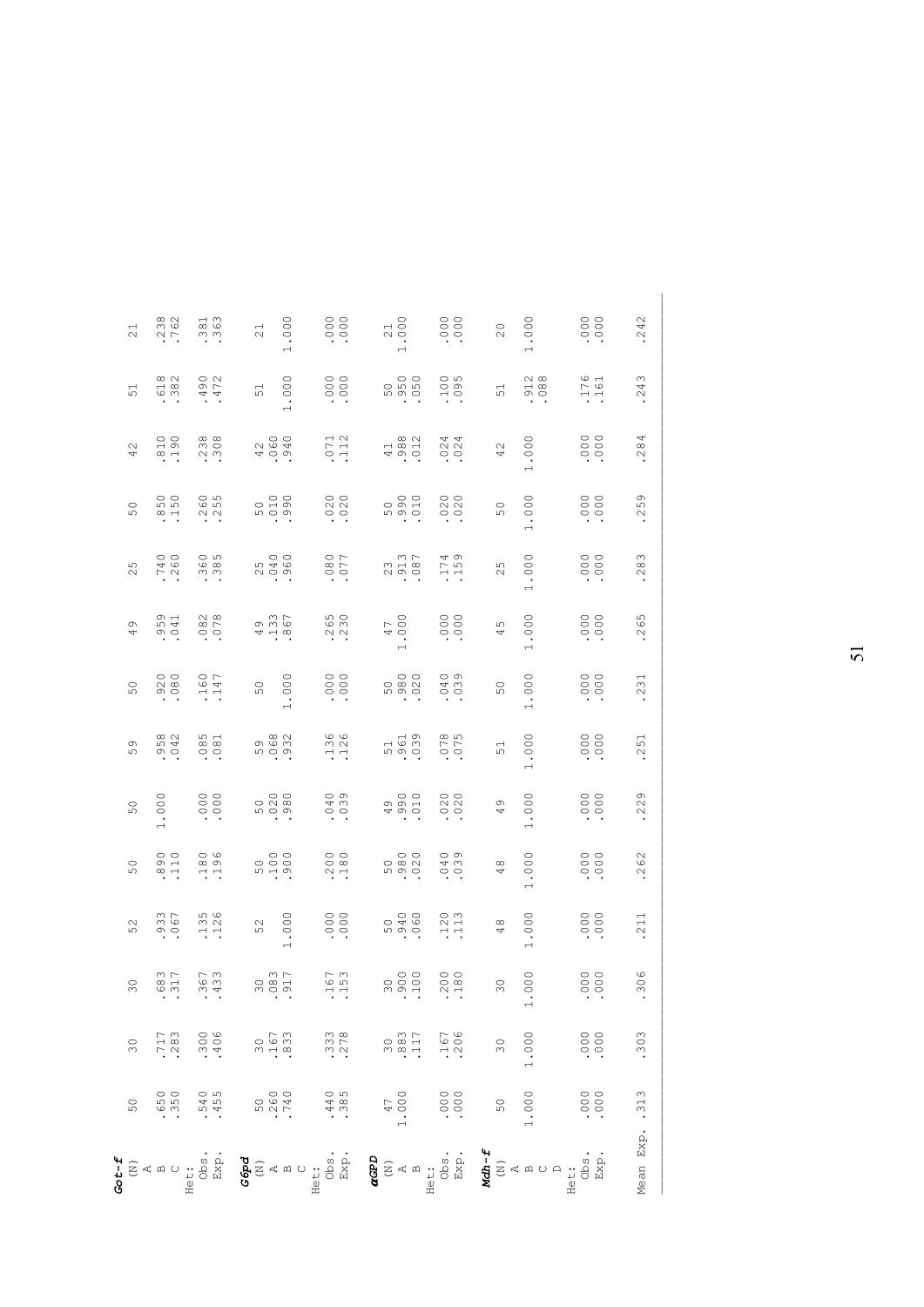| 凹 |            | $\begin{array}{l} \Sigma\, \simeq\, \simeq\, \simeq\, \simeq\, \simeq\, \simeq\, \simeq\, \simeq\, \simeq\, \simeq\, \simeq\, \simeq\, \simeq\, \simeq\, \simeq\, \simeq\, \simeq\, \simeq\, \simeq\, \simeq\, \simeq\, \simeq\, \simeq\, \simeq\, \simeq\, \simeq\, \simeq\, \simeq\, \simeq\, \simeq\, \simeq\, \simeq\, \simeq\, \simeq\, \simeq\$<br>Pgi | Obs<br>Exp       | $\begin{picture}(180,180) \put(0,0){\line(1,0){155}} \put(15,0){\line(1,0){155}} \put(15,0){\line(1,0){155}} \put(15,0){\line(1,0){155}} \put(15,0){\line(1,0){155}} \put(15,0){\line(1,0){155}} \put(15,0){\line(1,0){155}} \put(15,0){\line(1,0){155}} \put(15,0){\line(1,0){155}} \put(15,0){\line(1,0){155}} \put(15,0){\line(1,0){155$ |                  | $\begin{array}{c}\n\mathbf{M} \\ \mathbf{M} \\ \mathbf{M} \\ \mathbf{M} \\ \mathbf{M} \\ \mathbf{M} \\ \mathbf{M} \\ \mathbf{M} \\ \mathbf{M} \\ \mathbf{M} \\ \mathbf{M} \\ \mathbf{M} \\ \mathbf{M} \\ \mathbf{M} \\ \mathbf{M} \\ \mathbf{M} \\ \mathbf{M} \\ \mathbf{M} \\ \mathbf{M} \\ \mathbf{M} \\ \mathbf{M} \\ \mathbf{M} \\ \mathbf{M} \\ \mathbf{M} \\ \mathbf{M} \\ \mathbf{M} \\ \mathbf{M} \\ \mathbf{M} \\ \mathbf{M} \\ \mathbf{M} \\ \math$ |                 | $\begin{array}{l} \textbf{Got-f} \\ \textbf{G} \\ \textbf{M} \\ \textbf{A} \\ \textbf{B} \\ \textbf{B} \\ \textbf{B} \\ \textbf{B} \\ \textbf{B} \\ \textbf{B} \\ \textbf{B} \\ \textbf{B} \\ \textbf{B} \\ \textbf{B} \\ \textbf{B} \\ \textbf{B} \\ \textbf{B} \\ \textbf{B} \\ \textbf{B} \\ \textbf{B} \\ \textbf{B} \\ \textbf{B} \\ \textbf{B} \\ \textbf{B} \\ \textbf{B} \\ \textbf{B} \\ \textbf{B} \\ \textbf{B} \\ \textbf{B} \\ \textbf{B} \\ \$ |                   |
|---|------------|--------------------------------------------------------------------------------------------------------------------------------------------------------------------------------------------------------------------------------------------------------------------------------------------------------------------------------------------------------------|------------------|---------------------------------------------------------------------------------------------------------------------------------------------------------------------------------------------------------------------------------------------------------------------------------------------------------------------------------------------|------------------|---------------------------------------------------------------------------------------------------------------------------------------------------------------------------------------------------------------------------------------------------------------------------------------------------------------------------------------------------------------------------------------------------------------------------------------------------------------|-----------------|--------------------------------------------------------------------------------------------------------------------------------------------------------------------------------------------------------------------------------------------------------------------------------------------------------------------------------------------------------------------------------------------------------------------------------------------------------------|-------------------|
|   | 5          | $47,0040$<br>$-0.0040$<br>$-0.0040$<br>$-1.0040$                                                                                                                                                                                                                                                                                                             | $680$<br>583     | $4014407$<br>$44407$<br>$44407$                                                                                                                                                                                                                                                                                                             | .548<br>.600     | $.500*$<br>$.375$<br>$420$<br>$.750$<br>$.750$                                                                                                                                                                                                                                                                                                                                                                                                                | $42$            | 810                                                                                                                                                                                                                                                                                                                                                                                                                                                          | $.3338$<br>$.308$ |
|   | ă          | 389                                                                                                                                                                                                                                                                                                                                                          | $.630$<br>$.650$ |                                                                                                                                                                                                                                                                                                                                             | .564<br>564      | 54<br>269<br>731<br>$389$<br>$393$                                                                                                                                                                                                                                                                                                                                                                                                                            | 53              | 717<br>283                                                                                                                                                                                                                                                                                                                                                                                                                                                   | .3776             |
|   | <b>ED</b>  | $\begin{matrix} 0 & 0 & 0 & 0 & 0 \\ 0 & 0 & 0 & 0 & 0 \\ 0 & 0 & 0 & 0 & 0 \\ 0 & 0 & 0 & 0 & 0 \\ 0 & 0 & 0 & 0 & 0 \\ 0 & 0 & 0 & 0 & 0 \\ 0 & 0 & 0 & 0 & 0 \\ 0 & 0 & 0 & 0 & 0 \\ 0 & 0 & 0 & 0 & 0 \\ 0 & 0 & 0 & 0 & 0 \\ 0 & 0 & 0 & 0 & 0 \\ 0 & 0 & 0 & 0 & 0 \\ 0 & 0 & 0 & 0 & 0 \\ 0 & 0 & 0 & 0 & 0 \\ 0 & 0$                                 | .620             |                                                                                                                                                                                                                                                                                                                                             | 620<br>619       | 571<br>465<br>.367<br>$\frac{6}{7}$                                                                                                                                                                                                                                                                                                                                                                                                                           | 50              | 060.                                                                                                                                                                                                                                                                                                                                                                                                                                                         | .180<br>.164      |
|   | ΣŽ         | $301780$<br>$318070$<br>$318070$<br>$3030$                                                                                                                                                                                                                                                                                                                   | .733<br>.727     |                                                                                                                                                                                                                                                                                                                                             | .500<br>.524     | $.483$<br>$.499$<br>$29$<br>517<br>517<br>53                                                                                                                                                                                                                                                                                                                                                                                                                  | 30              | .733<br>267                                                                                                                                                                                                                                                                                                                                                                                                                                                  | .400<br>.391      |
|   | g<br>Sot   | $200000$<br>$-150000$<br>$-00000$<br>$-0000$                                                                                                                                                                                                                                                                                                                 | .750<br>015      |                                                                                                                                                                                                                                                                                                                                             | .604             | .528<br>.488<br>$19$<br>$421$<br>$579$                                                                                                                                                                                                                                                                                                                                                                                                                        | $\overline{0}$  | 625<br>375                                                                                                                                                                                                                                                                                                                                                                                                                                                   | .459<br>.469      |
|   | 4          | 50<br>180<br>370<br>450                                                                                                                                                                                                                                                                                                                                      | 628<br>628       |                                                                                                                                                                                                                                                                                                                                             | .5884            | 50<br>380<br>380<br>.480<br>.471                                                                                                                                                                                                                                                                                                                                                                                                                              | 50              | .610<br>065.                                                                                                                                                                                                                                                                                                                                                                                                                                                 | $.460$<br>$.476$  |
|   | đ          |                                                                                                                                                                                                                                                                                                                                                              | 700<br>715       | 060<br>0410<br>0410<br>50                                                                                                                                                                                                                                                                                                                   | 577.             | 5000<br>50<br>490<br>510<br>510                                                                                                                                                                                                                                                                                                                                                                                                                               | $\frac{9}{4}$   | .816<br>.184                                                                                                                                                                                                                                                                                                                                                                                                                                                 | $.300*$           |
|   | ር<br>በ     |                                                                                                                                                                                                                                                                                                                                                              | $.633$<br>$.623$ | 60<br>075<br>0760<br>050<br>050                                                                                                                                                                                                                                                                                                             | .567<br>.571     | .508<br>.488<br>59<br>524<br>576<br>59                                                                                                                                                                                                                                                                                                                                                                                                                        | $\overline{6}0$ | .650<br>350                                                                                                                                                                                                                                                                                                                                                                                                                                                  | -467<br>-455      |
|   | <b>DHS</b> |                                                                                                                                                                                                                                                                                                                                                              | .7884            |                                                                                                                                                                                                                                                                                                                                             | $.380*$          | .520<br>.480<br>500<br>4000<br>600                                                                                                                                                                                                                                                                                                                                                                                                                            | $\frac{9}{4}$   | $.388$<br>$.388$                                                                                                                                                                                                                                                                                                                                                                                                                                             | .531<br>.475      |
|   | EYS        |                                                                                                                                                                                                                                                                                                                                                              | .640<br>.603     |                                                                                                                                                                                                                                                                                                                                             | .540<br>.566     | $.520$<br>$.480$<br>500<br>4000<br>600                                                                                                                                                                                                                                                                                                                                                                                                                        | 50              | .710<br>290                                                                                                                                                                                                                                                                                                                                                                                                                                                  | .500<br>.412      |
|   | š          | 11661<br>1980<br>1981                                                                                                                                                                                                                                                                                                                                        | 611<br>637       | $\begin{array}{c} 28 \\ 4100 \\ 1400 \\ 0 \\ 0 \\ 0 \\ \end{array}$                                                                                                                                                                                                                                                                         | 3332             | 3338<br>167<br>833<br>$\frac{8}{10}$                                                                                                                                                                                                                                                                                                                                                                                                                          | $\frac{8}{11}$  | 583<br>417                                                                                                                                                                                                                                                                                                                                                                                                                                                   | $.3896$<br>$.486$ |
|   | Ã          |                                                                                                                                                                                                                                                                                                                                                              | .660<br>593      |                                                                                                                                                                                                                                                                                                                                             | $.300$<br>$.288$ | 50<br>650<br>350<br>$.380$<br>$455$                                                                                                                                                                                                                                                                                                                                                                                                                           | 50              | .580<br>.420                                                                                                                                                                                                                                                                                                                                                                                                                                                 | .520<br>.487      |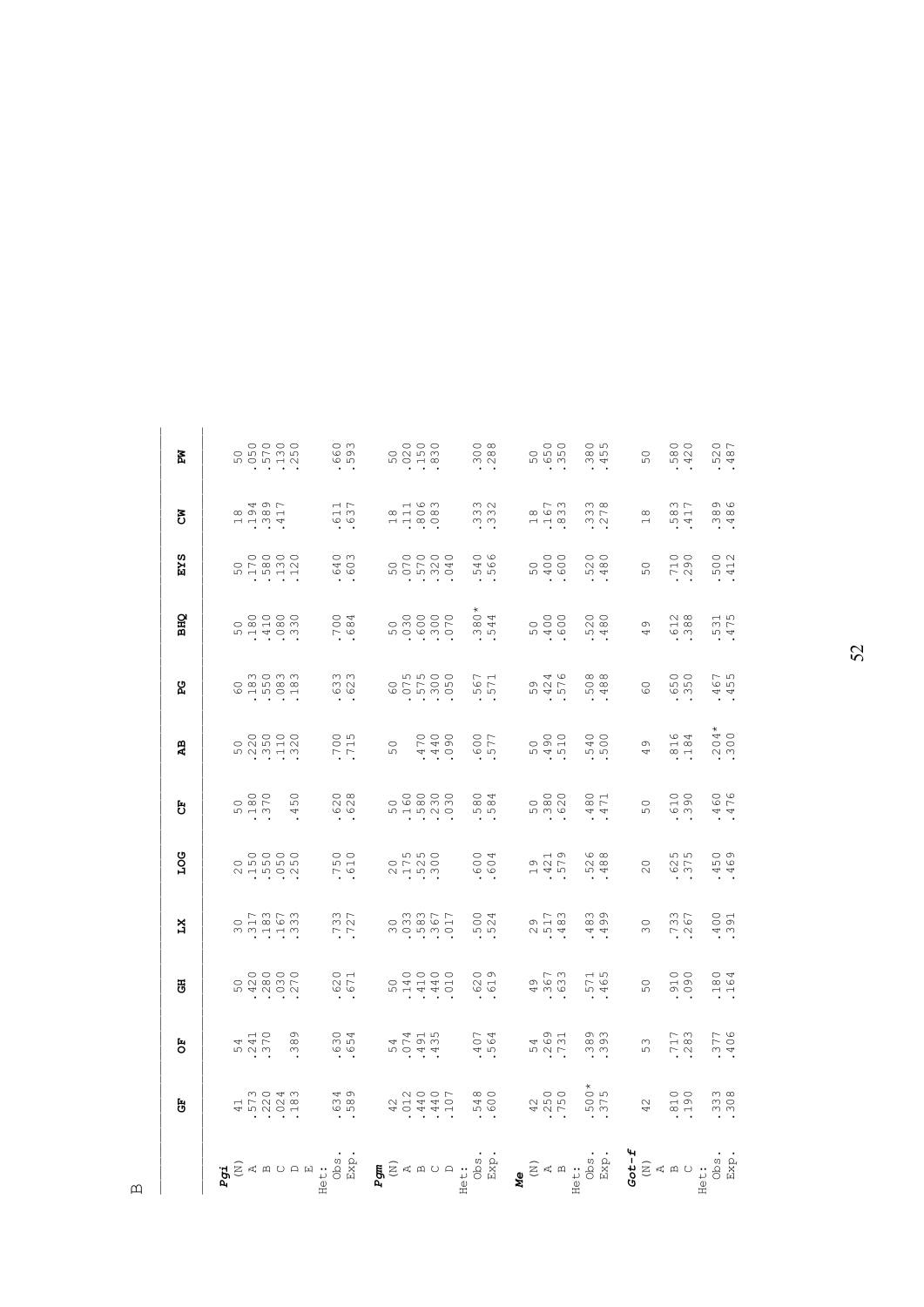| $\begin{array}{c} \mathbf{G}\mathbf{S}\mathbf{D}\mathbf{G} \\ \mathbf{G}\mathbf{D} \\ \mathbf{A} \\ \mathbf{B} \\ \mathbf{B} \\ \mathbf{B} \\ \mathbf{B} \\ \mathbf{B} \\ \mathbf{B} \\ \mathbf{B} \\ \mathbf{C} \end{array},$ | 42             | 54               | 50            | $\frac{0}{3}$   | $\overline{0}$  | 50             | 50               | $\frac{0}{6}$    | 50               | 50               | $\frac{8}{10}$   | 50            |
|--------------------------------------------------------------------------------------------------------------------------------------------------------------------------------------------------------------------------------|----------------|------------------|---------------|-----------------|-----------------|----------------|------------------|------------------|------------------|------------------|------------------|---------------|
|                                                                                                                                                                                                                                | 000.           | 1.000            | 1.000         | 000.            | 1.000           | 000            | 1.000            | 000              | 1.000            | 1.000            | 1.000            | 000           |
|                                                                                                                                                                                                                                | 000            | .000             | .000          | $0000$ .        | $000$ .         | .000           | .000             | .000             | $000$ .          | $0000$ .         | .000             | .000          |
|                                                                                                                                                                                                                                | $42$<br>$.000$ | 5200             | 500           | $300$<br>$.000$ | $200$<br>$.000$ | 500.           | 4900             | 60<br>975<br>975 | $0000$ .         | 50<br>000        | 1800             | $-0.00$       |
|                                                                                                                                                                                                                                | 000            | $000$ .          | $000$ .       | 000             | $000$ .         | 000            | $000$ .          | $0.50$<br>0.49   | 0000             | $000$ .          | $000$ .          | .000          |
|                                                                                                                                                                                                                                | 42             | 53               | $\frac{8}{7}$ | $\frac{6}{2}$   | $\frac{6}{1}$   | 47             | 48               | $\circ$          | 47               | 50               | $\frac{8}{10}$   | $\frac{6}{7}$ |
|                                                                                                                                                                                                                                | 1.000          | 000              | 1.000         | 1.000           | .789<br>211     | $862$<br>$138$ | 969<br>031       | .933<br>.067     | .957<br>043      | 920<br>080       | 778<br>222       | 9631          |
|                                                                                                                                                                                                                                | .000           | $.000$<br>$.000$ | $000$ .       | .000            | .332            | 2778<br>238    | $.063$<br>$.061$ | $.133$<br>$.124$ | $.085$<br>$.081$ | $.160$<br>$.147$ | $.446$<br>$.346$ | 061<br>061    |
| Mean Exp                                                                                                                                                                                                                       | .234           | .252             | .240          | 268             | .313            | 300            | .269             | $-289$           | .283             | .276             | 260              | 235           |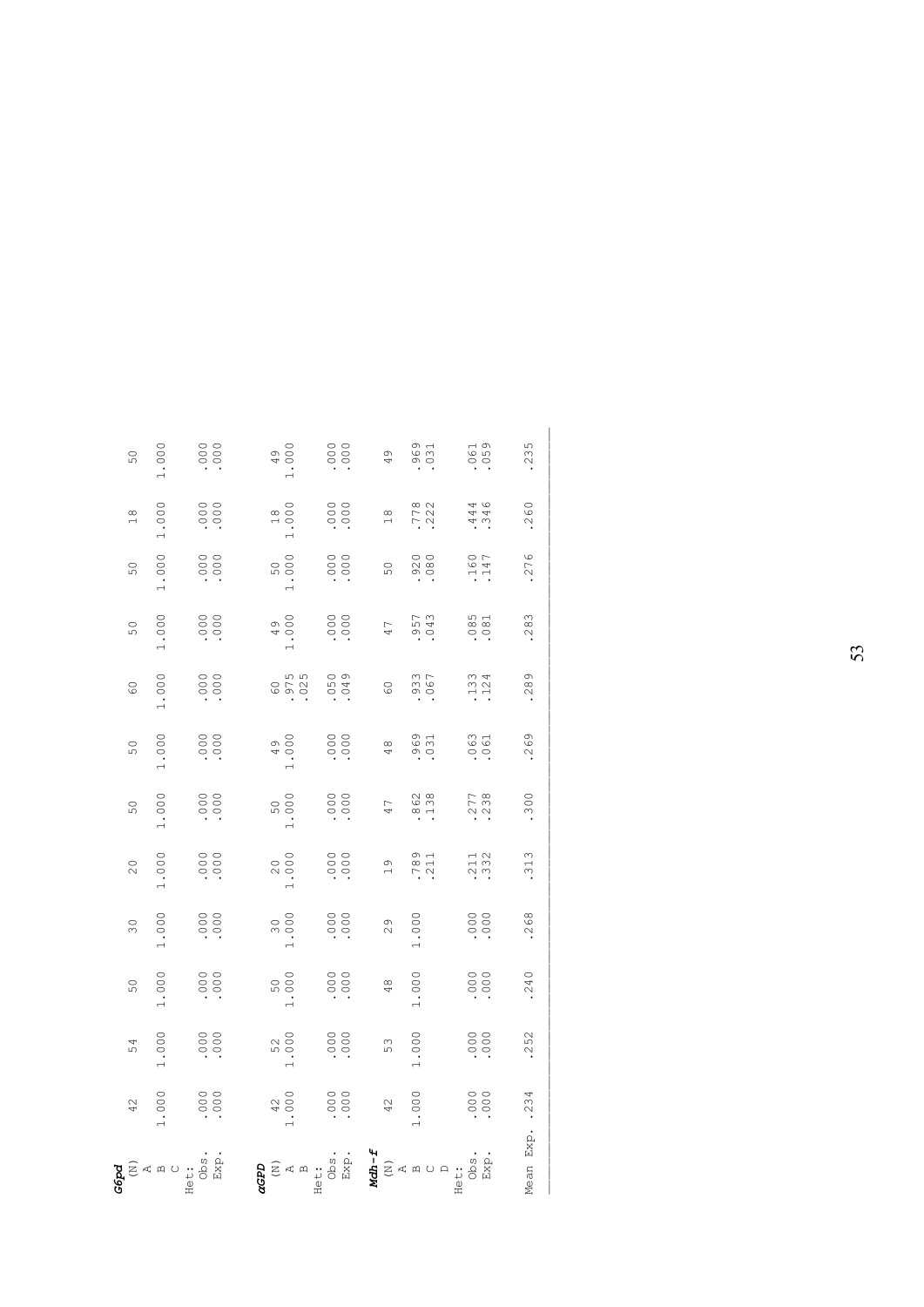#### Appendix material: Metapopulation modeling methods

#### Incidence function model (IFM)

The Incidence Function Model (Hanski 1994, 1999) is a spatially realistic metapopulation model, based on the assumptions that population extinction rate is negatively related to habitat patch area, and that patch colonization rate is positively related to patch connectivity.

Connectivity for patch *i* (*S<sub>i</sub>*) is defined as *S<sub>i</sub>* =  $\sum$  exp (- $\alpha d_{ij}$ )  $A_j^b$  where  $\alpha$  is the slope of the dispersal kernel (the cumulative proportion of per generation dispersal over distance d km or greater corresponds to  $\exp^{-\alpha} d$  for a negative exponential dispersal kernel);  $d_{ij}$  is the distance to patch *i* from each occupied source patch *j* (where  $i\neq j$ ); and  $A_j$  is the area (ha) of each patch *j*. Source patch emigration rate scales with patch area to the power b.

IFM is based on the equation (Hanski 1994, 1999):

$$
\ln\left(\frac{J_i}{1-J_i}\right) = -\ln(ey) + x \ln A_i + 2 \ln S_i
$$

where  $J_i$  is the incidence or long-term probability of occupancy of patch  $i$ ,  $A_i$ and  $S_i$  are respectively the area and connectivity of patch *i*, and *e*, *y* and *x* are parameters of extinction and colonization. The annual colonization probability of patch *i* is  $C_i = S_i^2 / (S_i^2 + y^2)$ ; and annual extinction probability,  $E_i$  = (e / A<sub>i</sub>x) (1-C<sub>i</sub>). In the model, patches with high connectivity (S<sub>i</sub>) are more likely to be colonized than patches with low connectivity, and patches with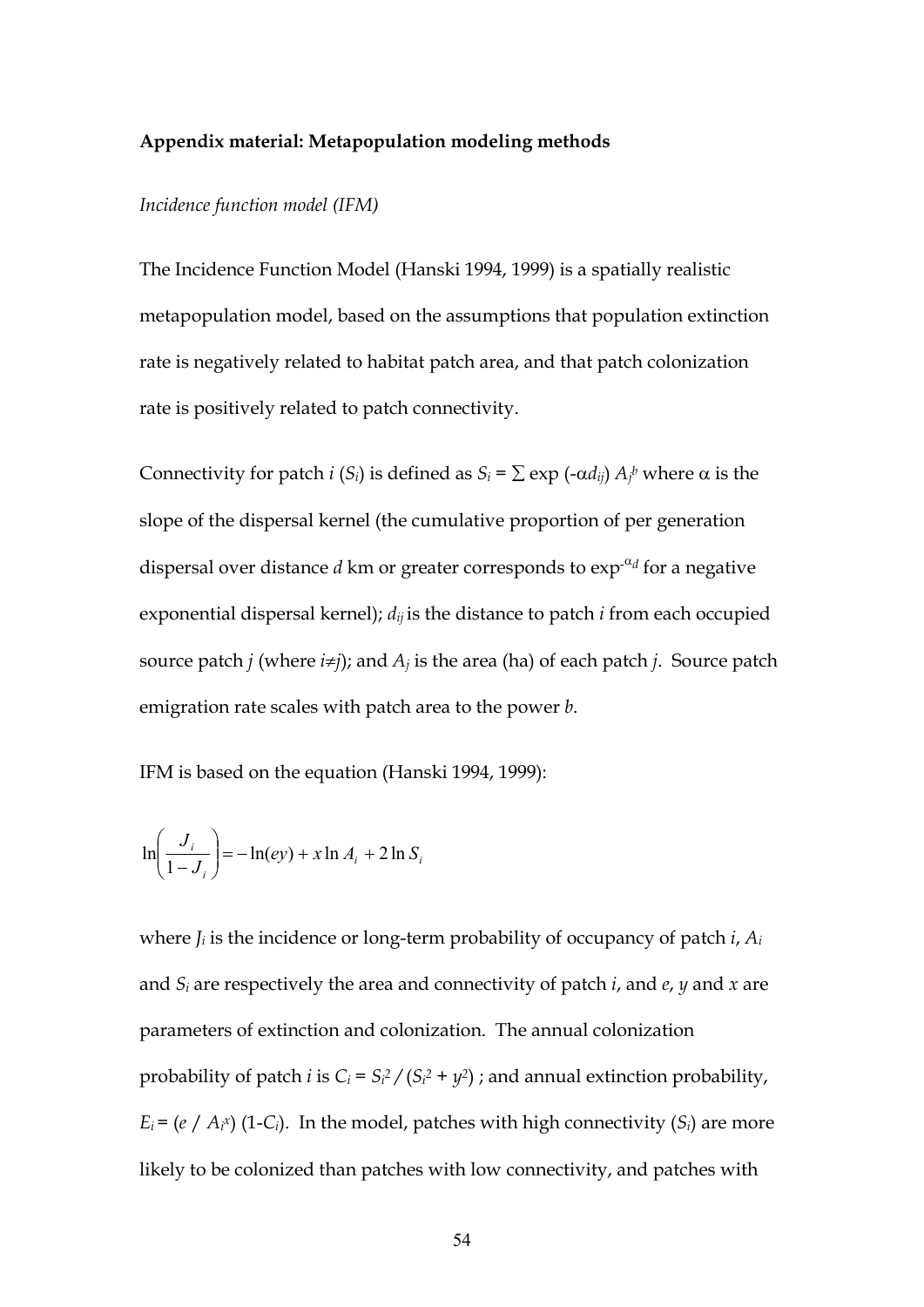large area  $(A_i)$  are less likely to go extinct than small patches. Patches with high annual colonization probability are more likely than isolated patches to be "rescued" from extinction, and extinction rate is multiplied by  $1-C_i$  to take account of the rescue effect. The risk of extinction is unity where minimum patch area  $A_0 = e^{i x}$ . Thus,  $A_0$ , e and x scale the relationship between patch area and extinction, and  $y$  determines the relationship between connectivity and colonization probability.

We estimated  $e$ ,  $y$ , and  $x$  using 1997 occupancy data for the Creuddyn Peninsula, where we were confident that most if not all habitat patches had been identified (n=89), and where the distribution of limestone grassland has been relatively stable for the last 100 years (9% decline, Cowley et al. 1999). We used the method described in software available from the website at http://www.helsinki.fi/science/metapop/ (see Hanski 1994, 1999, Moilanen 1999). For *A. agestis* we used a negative exponential dispersal kernel of  $α=2$ , as has been used for species with similar dispersal rates determined by markrelease-recapture studies (e.g., Hanski 1994, Wahlberg et al. 1996, Wilson and Thomas 2002). Per capita emigration rate tends to decline with increasing patch area (Thomas and Hanski 1997, Hanski et al. 2000), and parameter b was set to 0.5 (A. Moilanen personal communication). Minimum patch area  $(A<sub>0</sub>)$  was estimated from field observations to be 0.05 ha. The probability of colonization from outside the network was set to zero, because the nearest habitat patches were 5 km away, well beyond the empirically observed maximum dispersal distances of A. agestis (Wilson and Thomas 2002).